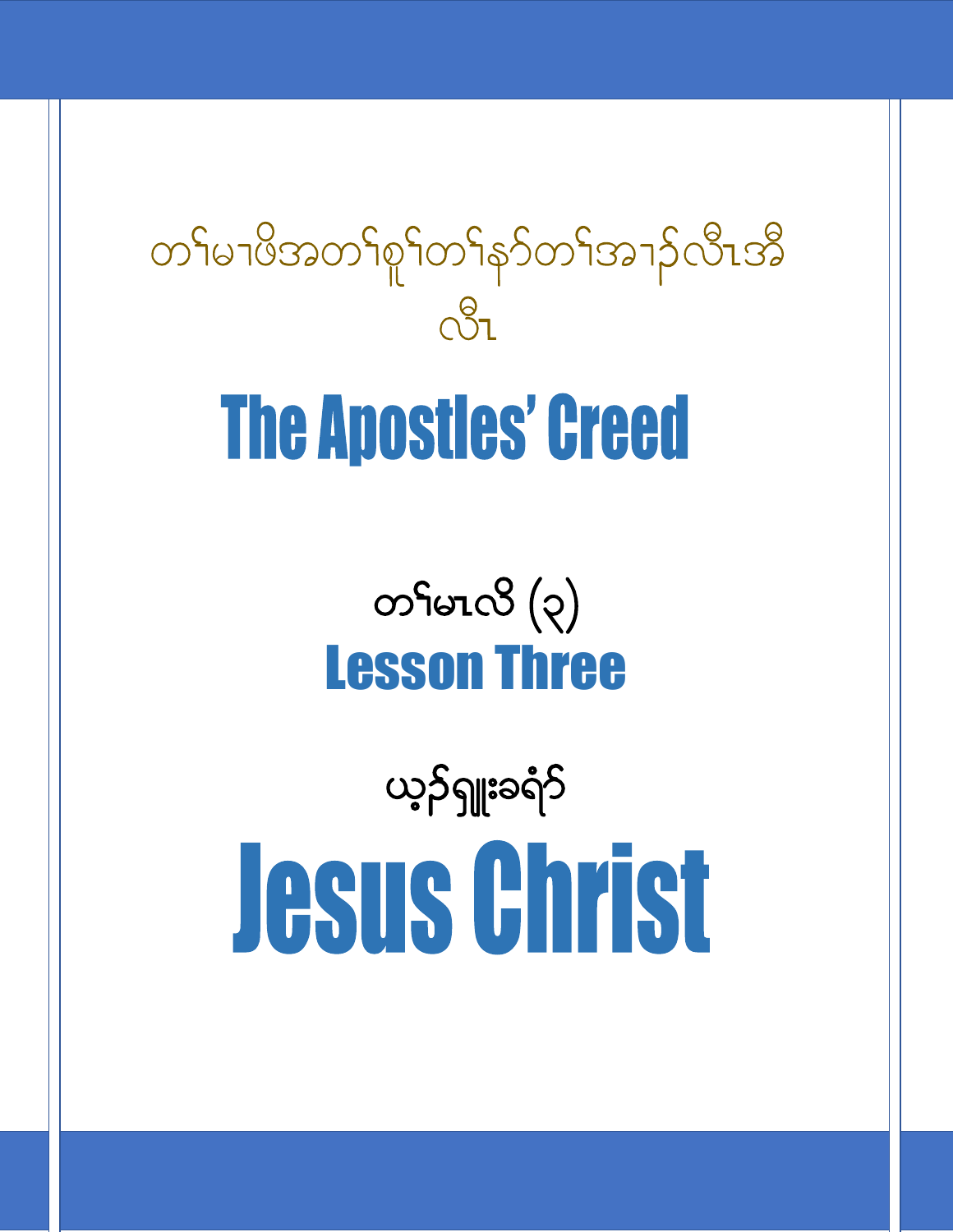| တ <sup>5</sup> က် <sup>58</sup> တီတဖဉ် TABLE OF CONTENTS                                                       |
|----------------------------------------------------------------------------------------------------------------|
|                                                                                                                |
| $\cdot$                                                                                                        |
| $(\infty)$ ယွာအဖိခွါ ${\bf Son}$ of ${\bf God}$                                                                |
| (ခ) ကစ $\epsilon$ Lord                                                                                         |
|                                                                                                                |
| (က) တ <sup>ှ</sup> လဲၤနီဖြံ Experience                                                                         |
| (ခ) တ <sup>ှ</sup> လီၤစπလီၤသွဲဉ် $\bf{Generation}$                                                             |
| $(\circ)$ အနိ <sup>ု</sup> နိ $\mathbf{Body}$                                                                  |
| (ဃ) အသး $\bf{Soul}$                                                                                            |
| $\left($ c) တ <sup>၎</sup> ဂဲၤဆၢထၢဉ်သမှုထိဉ်က္ $\mathbf n$ $\mathbf R$ esurrection                             |
| (စ) အတS်ဖီးတ $\mathsf{S}\mathsf{u}_\mathbf{u}$ $\mathbf{O}\mathbf{f}\mathbf{f}\mathbf{i}_\mathbf{C}\mathbf{e}$ |
| (ဆ) လံာ်စီဆုံအလိ် <sup>ရ</sup> လံၤအခ်ိႆာ်ထံးခ်ိႆာ်ဘိ $\rm Old$ $\rm Test$ ament $\rm Background$               |
| (ရှ) တ႑လာထိဉ်ပုံၤထိဉ်လၫကစ႑်ယှဉ်ရူးခရံဉ်အပူ $\bf{r}$ $\bf{Fulfillment}$ $\bf{in}$ $\bf{Jesus}$ $\bf{Christ}$    |
| $(\infty)$ နဆ႑ $\mathcal S$ Nature                                                                             |
|                                                                                                                |
|                                                                                                                |
| $(\infty)$ တၢိမၤဟးဂီၤအလၤကပီၤ $\,$ $\rm{Humiliation}$                                                           |
| (ခ) တ <sup>၎</sup> လိဉ်ထိဉ်သးလၫပုၤကညီ $\operatorname{Incarnation}$                                             |
| (ဂ) တ <sup>၎</sup> တု <sup>၎</sup> ဘဉ်နိဉ်ဘဉ် $\mathbf {Passion}$                                              |
| (ဃ) တ႑်စီးထိဉ်ပတြπယူဉ်ထိဉ်ထိအိၤ Exaltation                                                                     |
| (င) တ <sup>၎</sup> ဂဲၤဆၢထၫဉ်သမှုထိဉ်က္ $\mathbf n$ $\mathbf R$ esurrection                                     |
| (စ) တ <sup>၎</sup> က္ၤထိဉ်ဆူမှု <sup>ငွ</sup> ဉ် ${\bf A}$ scension                                            |
| (න) თෟිෆාඨ්ෟරහීරි $\bf{Enthronement}$                                                                          |
| (ည) တ <sup>ှ</sup> စံဉ်ညီဉ် Judgment                                                                           |
| ၅.                                                                                                             |

 $\bigcup$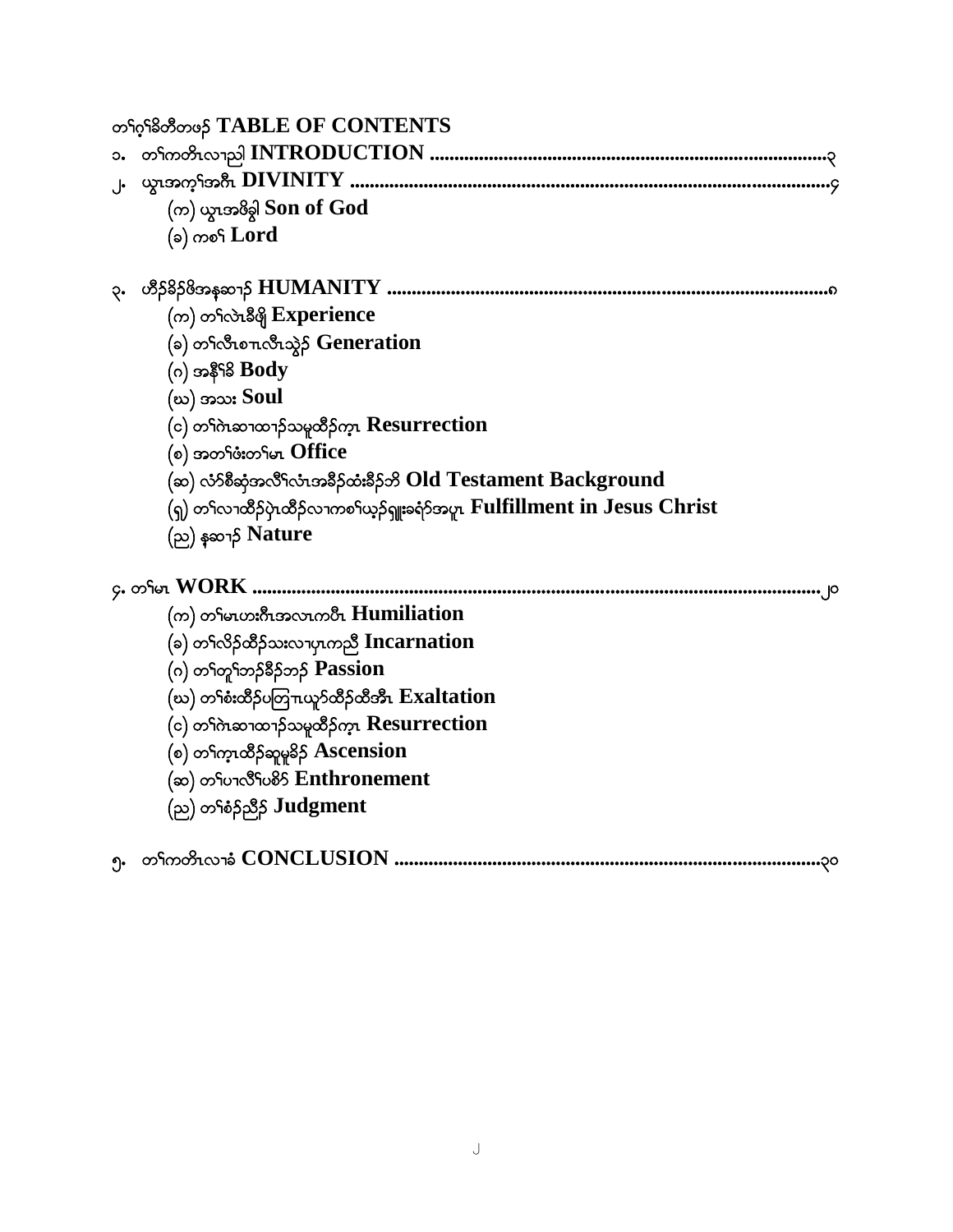### ယ့ဉ်ရူးခရံှာ Jesus Christ

### တ်ကတိၤလည် INTRODUCTION

လၫအပူၤက္ပံာ်အနံဉ်ခံကထိန္ဉ်ပှၤလၢအကကွဲ`်ကဖဉ်ဘူဉ်ထိဉ်ဘါထိဉ်ပိာ်ကစၤ်ယ့ဉ်ရှူးအခံဒီးတဲဖျါထိဉ်တၤ်သးခုကစိဉ်ဘဉ်ဃးဒိး ပှာနစာရူးဖိယ့ဉ်ရှူးအစ့<sup>ရ</sup>နဉ်လီာ တ<sup>ရု</sup>စ်လာအစုာအားလာပှာဘဉ်သူဉ်ဘဉ်သးအီာဒီးထိဉ်ဟူးထိဉ်ရဲာဒီးဆီတလဲတ<sup>ရ</sup>လာပှာတဝာ ၟ<br>ႃ୷ઙႝသိးအံၤတအိဉ်နီတမံၤဘဉ်ႉပှၤတ့တၫ်ရီၤတဖဉ်ပှၤသ့တၫ်သူဉ်ဝံဉ်သးဆၢတဖဉ်ဒီးပှၤကွဲးလံာ်ကွဲးလဲၫ်တဖဉ်ဒုးကဲထိဉ်အီၤလၢ ု<br>ပှၤလၢအရဒိဉ်လၢအဝဲသ့ဉ်အတၫ်မၤအပူၤန္ဉာလီၤႉထံကိၢ်ဘိမုၢ်တဖဉ်ဒီးကလုာ်ဒူဉ်တၫ်ဆဲးတၫ်လၤတဖဉ်အိဉ်သူဉ်ထိဉ်အသးလၢ အတ<sup>ှ</sup>သိဉ်တ<sup>ှ</sup>သီအဖိခိဉ်နဉ်လီၤႉဟိဉ်ခိဉ်အသန႑ာ်ကိးသန႑ာ်ဃဉ်ဃဉ်နဉ်သည်ညါအီၤဒီးတုၤဒဉ်လဲာ်လံာ်နံဉ်လံာ်လါဘဉ်တ<sup>ှ</sup>ဂံ<sup>၎</sup> -<br>အီၤစးထိဉ်လၫအဝဲအိဉ်ဖျဉ်အဆ႑ကတိ<sup>ု</sup>နဉ်လိ<sup>ု</sup>

ဘဉ်ဆဉ်ဒီးဒ်ပှၤသ့ဉ်ညါအိၤဒ်အမ့<sup>ှ</sup>ယ့ဉ်ရှူးအသိးနှဉ်အဝဲမ့ှ်ပှၤလၢအရဒိဉ်လၢပကဘဉ်ကွ<sup>ှ</sup>ထံကွှ်ဆးအတ<sup>ှ</sup>မ့ှ်တှ်လီၤတံ်လီၤ ဆဲးနဉ်လီၤ.ပှၤကူဉ်ဘဉ်ကူဉ်သ့အါဂၤဃုသ့ဉ်ညါအစ့်ၫလီၤ.ပှၤလၢအတနဉ်ခရံဉ်ဖိတ႑်ဘါတဖဉ်ရာကျွံးစၫးမၤစှၤလီၤအလၤကပိၤ အတ်၊မ့<sup>1</sup>တ်၊လိ<sup>ု့ ဦး</sup>ပုံ၊ လ ၊အပိဉ်အခံတဖဉ်ဃုသ္ဉာညါအီၤလ ၊ကျဲကိုးဘိဒဲးအပူ၊ လီး

တၫိနိ<sup>႖</sup>နိုႝကခ်ိနဉ်တၫ်မၤလိဃုသ့ဉ်ညါကစၫ်ယှဉ်ရှူးအတၫ်မှၫတ႑်,မ့ၢ်တၫ်လၢအရှဒိဉ်လၢပှၤကိႏၵၤဒဲးအရိၢိမ့ၢ်လၢမုၢ်တနံၤနှဉ်ပဝဲ ခဲလၫာ်ကဘဉ်စံးဆၢတ<sup>၎</sup>သံကွ<sup>၎</sup>်ဴကစ<sup>၎</sup>ခရံာ်မ့<sup>၎</sup>မတၤတ၈ၤလဲဉ်''လၢပှၤခရံာ်ဖိတဖဉ်အစိ<sup>ု</sup>နှဉ်တၢ်စံးဆၢကဘဉ်မ့<sup>၎</sup>တ႑်လၢအလီၤ ပလိ5်မ့<sup>၎</sup>လၫပရူးတိ<sup>၎</sup>သံတ့<sup>၎</sup>လံအစ့<sup>၎</sup>လၫပှၤတ႑်မၢဖိအတ႑်စူ<sup>၎</sup>တ႑်နှ5်အခြာအပူးနည်လိုး

အဝဲအံၤမ့<sup>၎</sup>တ႑်မၤလိသၢခါတခါလၢတ႑်မၢဖိတဖဉ်အတ႑်စူ<sup>၎</sup>တ႑်နှာ်အပူၤဒီးပဟ်လီၤတ႑်စ့<sup>႖</sup>ခ်ိုတိမ့<sup>၎</sup>ဝဲ််ကစ႑်ယှဉ်ရျုး ခရံဉ်ိႆနဉ်လီၤ.လၢတၢိမၤလိဝဲအံၤအပူၤန္ဉာိတၢိၵ့ၢိလၢပကဟ်သူဉ်ဟ်သးဒီးကွၢ်သကိးမ့ၢ်ဝဲတၢ်စူၢ်တၢ်နာ်အတၢ်ကွဲးလၢအတဲဖျိ ထိဉ်ပတౕၢနာ်ကစၢ်ယှဉ်ၡူးခရံာ်ယွာအဖိခွါပှာခံရာတရာလၢယွာသၢရာတရာဃီအပူာန္နဉ်လီာ.တၢ်ကွဲးအံာမ့ၢ်ဒ်လာ်အသိးနဉ်လီာ. 

*ပုၤလၫ*အတဲ့လီၤမူခိဉ်ဒီးဟိဉ်ခိဉ်

ယန>်ကစ<ယှဉ်ရှူးခရံဉ်, ဖိခွါထဲတၐၤဇိၤလၢအမှၤ်ပကစ႑်

ဘဉ်တ႑်ဒ႑ထိဉ်အီၤလ႑သးစီဆုံ

*ဒီးဒါဉ်ဖျဲဉ်ထိဉ်လ႑ပ္*႑မှ*ဉ်ကနိၤစိဆုံနိ<sup>5</sup>မၤရံ* 

အဝဲဘဉ်တူ ်တ႑်လၢစီၤပံၤလးအဗီလဉ်

ဘဉ်တ Yun ထိအိၤ, သံ, ဒီးဘဉ်တ Yခူဉ်လီၤအီၤ

အဝဲက္ၤထိဉ်ဆူမူခိဉ်

-<br>ဒီးဆွဉ်နီၤလၢပါကစါယွၤလၢအစိဒိဉ်တုဉ်ကမီၤဒိဉ်ထိအစုထွဲ *လ*ႃၗၣဴအဝဲကဟဲက္ၤကဒီးဒ်သိးကစႆဉညီဉ်ပုၤအမူဒီးပုၤအသံအဂ်ိႏနဉ်လီၤ.

ကျဲအိဉ်ဝဲအါဘိလ႑ပကတဲဖျဲထိဉ်တ႑်မ႑ဖိတ ဖဉ်အတ႑်စူ႑်တ႑်နှာ်လ႑အတဲဘဉ်ဃးကစ႑်ယှဉ်ရှူးသနာ်က္ခဒီးပကပာ်လီၤ တၫ်စ့ၫ်အခိဉ်သှဉ်သၢမံၤလၢအမ့ၢ်တၫ်အရှဒိဉ်လၢတၫ်ဃုသ့ဉ်ညါထူစ့ၫ်ယွၤစ့ၫ်အတ႑်မၤနိဉ်မၤဃါတ႑်စံဉ်စိၤအပူၤန္ဉာ်လီၤႉတၢတ မံၤန္ဉာ်ပကတဲကစၫ်ခရံာ်ဒ်အမ့္ပ်ာယ္မွာတရာအသိးကွ႑်ဃုသုသုဉ်ညါတ႑်စ့႑်ဘဉ်ဃးဒီးကစ႑်ယွာအရှု႑်အသဲးဒီးအတ႑်ရှလိဉ်ဘဉ်ထွဲဒီး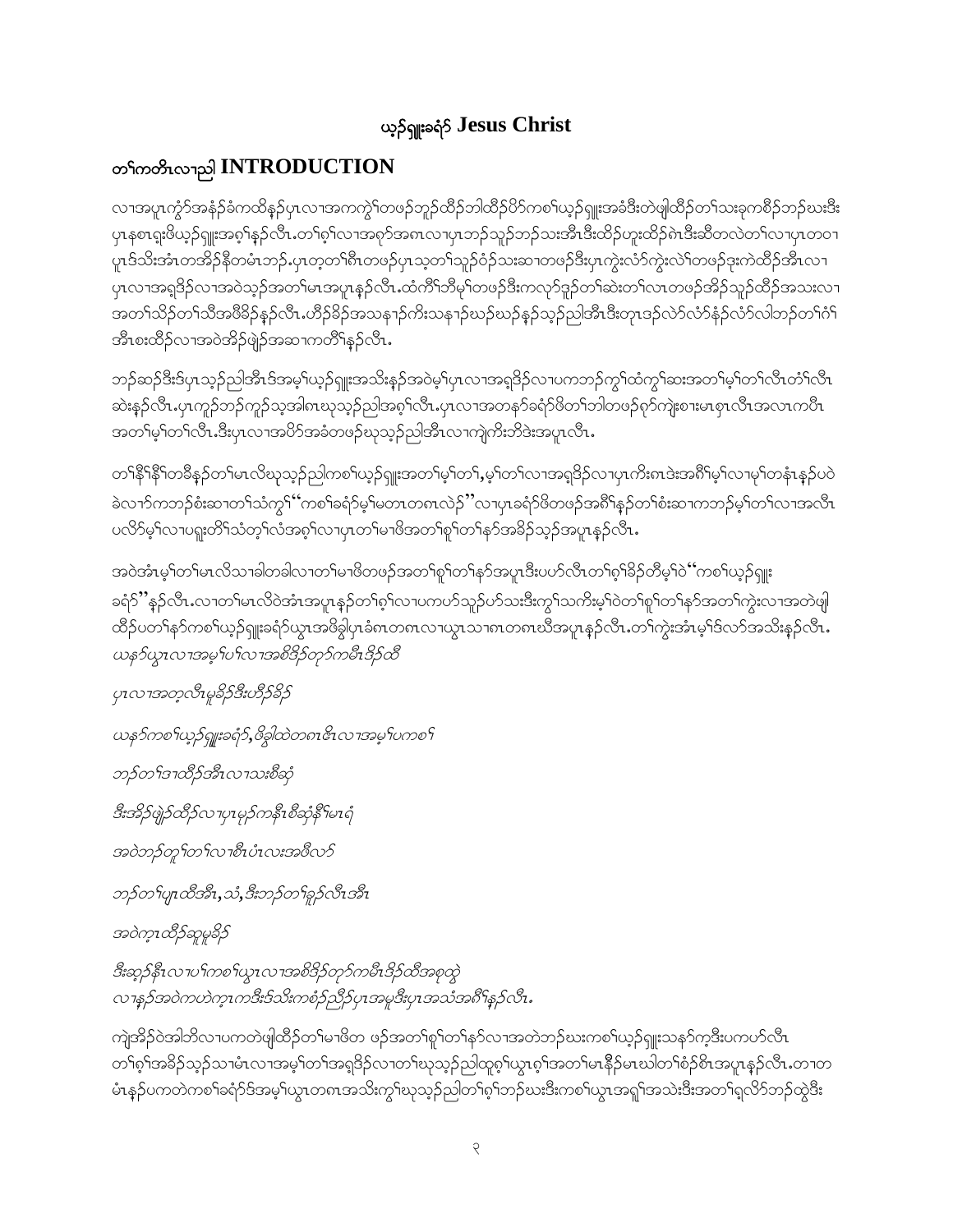ယ္ပၤသၢၵၤတၵၤအစ့ါ်န္ဉာ်လီၤ.တၫ်ခံမံၤတမံၤန္ဉာ်ပကကွ႑်အပှၤဟိဉ်ခိဉ်ဖိအက္႑်အရီၤဒီးစံးကတိၤသကိႏဘဉ်ထွဲဒီးအတ႑်ရုလိာ်ဘဉ် ထွဲလိ်ာအသးဒီးအယွာအက့်ရအရီးဒီးပှာဟိဉ်<sup>8</sup>ဉ်<sup>8</sup>အနေဆ႑ာ်ဒ်လဲဉ်အစ့်ရနဉ်လီၤ.တ<sup>ရ</sup>သင်္ဂမာဟံရနဉ်ပကတဲဘဉ်ဃးဒီးအတ<sup>ရ</sup>ဖုံး တၫ်မၤအစ့ၫ်တမ့ၫ်ထဲအတ႑်သးခုကစိဉ်အတၫ်ဖံးတ႑်မၤလၢဟိဉ်ခိဉ်ဘဉ်.မ့မ့ၫ်တခ်ိဖဲလၢအတ႑်မၤလၢဟိဉ်ခိဉ်ဝံၤအခါဒဉ်လဲဉ်လီၤ. ပကစးထိိဉ်မၤလိဆိကစၫ်ခရံဉ်ဒ်အမ့ၢ်ကစၢ်ယွၤတၵၤအသိးဒ်ပုၤတၢ်မၢဖိတဖဉ်အတၢ်စူၫ်တၢ်နှာ်တၢ်ကွဲးအိဉ်ဖျဲဝဲအသိးနှဉ်တက့႑်.

## လွှာအက်ုအရီး DIVINITY

ဖဲပတဲယွၤအက့်္ကအရိုၤလၢအိဉ်လၢကစ႑်ယ့ဉ်ရူူးခရံှာအပူၤမ့တမ့္ခ်ကစဉ်ခရံှာအက့်သမီးဒ်ယွၤတရာအသိုးအခါနှဉ်တ႑်နို<sup>ု</sup>နို<sup>ု</sup>တ နွိမ့်ၢတ႑်ဟိဖျ်ထိဉ်အီၤလၢအဝဲမ့်၊ကစၤ်ယွၤနိုၤနိုးနှဉ်လီၤ.ပတဲစ့ၤ်ကီးလၢလံာ်စီဆုံအသိတကတြူၤ်စံးကတိၤလၢအစ့ၤ်ဒ်အဝဲမ့္ပ်ပျ ဒ်လဲဉ်ဒ်လဲဉ်နဉ်လီၤ.ပှၤညီန<sup>ှ</sup>တဲဘဉ်ပှၤလၢကစါခရံဉ်မ့ါယွာဒီးမ့ါစ့ါကီးပှၤဟိဉ်<sup>ဌ</sup>ဉ်ဖိနဉ်လီၤ.ဖဲလၢပထုးကွံာ်တါ်ခံမံၤအံၤနှဉ်က စ<sup>ျ</sup>ခရံာ်တအိဉ်လπဘဉ်ကျဲထဲတဘိလၢပကတဲဖျဲထိဉ်ကစ<sup>ျ</sup>ခရံာအက္ခ<sup>ု်</sup>အရီးဒ်ယွာတရာအသိးနဉ်မှ<sup>ြ</sup>ဒဉ်ဒ်လံာ်စိဆုံစံးဘဉ်ပှာအ သိးနဉ်လီၤ.ပုၤတဲပုၤလၢအဝဲမ့်ၫယ္ပၤလၢအမူဝဲတၵၤအဖိခွါန္ဉာ်လီၤ.အဝဲအံၤမ့္ပ်တ႑်စ့ၤ်လၢအရှုဒိဉ်တခါလၢတ႑်အိဉ်ဖိုဉ်လၢဟိဉ်နိဉ် အံၤအပူၤစံဉ်တဲၤတဲလီၤဝဲလၢအစ့ၫ်န္ဉဴလီၤ.ဒ်န္ဉဴအသိးတ႑်မၫဖိစီၤ၀ိလူးကွဲးစ့ၫ်ကီးဝဲလၢလံာ်ကလီးစဲအပူၤလၢအစံးဝဲပနၥ်နိ<sup>ု</sup>နိ႑ လၫကစၫ်ခရံာ်အိဉ်ဒီးတၫ်စိတ႑်ကမီၤလ႑တ႑်ခဲလ႑ာ်အဖိခိဉ်နဉ်လီၤ.ဒီးလ႑အပူၤန္ဝိတ႑်ခဲလ႑ာဘဉ်တ႑်တဲ့အီၤလီၤ.အဝဲအိဉ်ဒီး တၫိစိတၫ်ကမိၤခဲလ႑ာ်လ႑အခ်ိဉ်အဖိလာ်လိၤ.အဝဲအံၤတဲဖျါဘဉ်ဃးကစၢ်ယွၤအရူၫ်အသဲးနဉ်လိၤ.ပမ့ၢ်ထုးထိဉ်ကွဲာ်အိၤနှဉ်တ႑် သးခုကစိဉ်လၢပကတဲအိၤတအိဉ်လπဘဉ် ပတအိဉ်ဒီးကစ်္ဂါယ့ဉ်ရှူးခရံဉ်လπဘဉ်ဒီးပှၤခရံဉ်ဖိအတၫ်ဘူဉ်တၫ်ဘါတအိဉ်လπ  $\infty$ <sup>5</sup>.(Dr.R.Albert Mohler,Jr.)

တၫ်မၢၒိတၒဉ်အတၫ်စူၫ်တၫ်နဉ်အတၫ်ကွဲးယπထိဉ်ကစၫ်ခရံဉ်ဒ်အမှၤ်ယွၤတ၈ၤအသိး *ယနဉ်ကစ႑်ယှဉ်ရှူးခရံဉ်ယွၤအဖိခွါထဲတ* ดา&เงารวยุโบกาอโ.

yၤခရံဉ်ဖိတဖဉ်ထိဘိယπထိဉ်တၫ်ကတိၤဒ်အမ့<sup>၎</sup>''ခရံဉ်''''ယွၤအဖိချွ''ဒိး''ကစၫိ''ဒ်သိးဒီးကဟ်ဖျထိဉ်ကစၢ်ခရံှာ်ဒ်အမ့ၢ်ယွၤတ ာ<br>စာအသီးနဉ်လီး.

မ့မ့်ၢ်လၢပှၤတခ်ိန္ဉာ်ပတၫ်တိ9်မ့်ၫ်ဒ်သိးပကကွှၤ်ထံဆိကမိဉ်တ႑်စ့ၫ်ခံခါလၢအအိဉ်လၢပှၤတ႑်မၢဖိတဖဉ်အတ႑်စူၫ်တ႑်နှာ်အတ႑်ကွဲး အပူၤလၫအဟ်ဖျ်ထိဉ်ကစၫ်ခရံဉ်အယွာအက္ခၤ်အစိာနဉ်လီၤ.လၫကျဲတဘိနဉ်ပကကွ<sup>်</sup>၊ဃုမာလိကစၫ်ခရံဉ်ဒ်အမှ်၊ယွာအဖိခွါအသီး နှဉ်လီၤ.ဒီးလၢကျဲအရာတဘိနဉ်ပကဃိထံသ့ဉ်ညါလၢဘဉ်မနုၤအဃိကစၢ်ခရံဉ်မှၤ်ပကစၤ်လဲဉ်ႉပကစးထိဉ်မာလိသက်ိးတၤ်ကတိၤ လၢအမ့<sup>၎ ''</sup>ယွၤအဖိခွါ'' ဒ်လံာ်စိဆုံပာ်ဖျထိဉ်ကစၢ်ခရံာ်အစ့ၢ်အသိးနဉ်တက့¶.

## ယ္ဇာအဖိခွါ Son of God

တၫ်တၢတမံၤန္ဉာ်ပကမၤနိႆဉ်တၫ်ကတိၤကျိဉ်လၢအမ့<sup>ရ</sup>''ယွၤအဖိခွါ''နဉ်လီၤ.ထိဘိလံာ်စိဆုံသူဝဲတၫ်ကတိၤအံၤဒီးတဲဘဉ်ဃးတၫ် လၢအတမ့်ၫယွၤဘဉ်ႉအဒိန္ဉာ်ကလူးတဖဉ်ဘဉ်တၫ်ကိးအိၤလၢယွၤအဖိခွါတဖဉ်လၢလံာ်ယိၤဘး ၁း၆ ဒီး ၂း၁ အပူးနဉ်လီး ဒီးလၢလံာ်စီဆုံအတၫ်ကွဲးလၢစိၤခဲအံၤအပူၤတနိၤနိၤန္ဉာ်လံာ်စိဆုံအဆၢ၀ဲအံၤဘဉ်တၫ်ကျိာ်ထံအိၤလၢ ''မူခိဉ်ကလူး'' လၫယ္မၤအဖိခွါတဖဉ်အလိႝၤ်နှဉ်လီၤႉ ဘဉ်ဆဉ်ဒီးလၢလံာ်ယိၤဘးအပူၤဇ့ၤဘြီၤအကျိာ်နိ<sup>ု</sup>နိ<sup>ုင်္</sup>းဝဲ ''ဘံၤန္ဟဟဲၤလိဟ့မ်''လၢအခ်ိဳပညီလိၤလိၤမ့ၢ်၀ဲယ္ပၤအဖိခွါတဖဉ်န္ဉာ်လီၤ.ဒီးပထံဉ်န္႑်လံာ်စီဆုံအဆ႑လ႑အလီၤပလိဉ်လ႑လံာ်စီဆုံ အ၈ၤအပူၤန္Sလီၤ.

ပှၤအံဉ်စရလးအပှၤ<sup>ရွ</sup>ာ်များကိုက်မှုအားလာယွာအဖိခွါလၢ၂မိၤရှငှး၂၂ဒီးဝံဟိၤရှ၁၁း၁အပူၤန္ဉာ်လီၤ.ဒီးပှၤအံဉ်စရလးအစီၤပၤတ .<br>ဖဉ်ဘဉ်တ<sup>ှ</sup>က်ိဳးစ့<sup>ရ</sup>ကီးအီၤလၢယ္ပၤအဖိခွါလၢ၂ရှမူၤအ့လး ၇း၁၄ဒီးစံးထိဉ်ပတြ π၂း၇အ ပူၤနဉ်လီၤ.စီၤအာၤဒဉ်ဒ် ပှၤဟိဉ်နိဉ်ဖိအ ဆိကတၫ်ာတရာဘဉ်တဉ်ကိုးအိၤလာယွာအဖိခွါလၢလံာ်လူာကဉ်၃း၃၈အပူၤလီး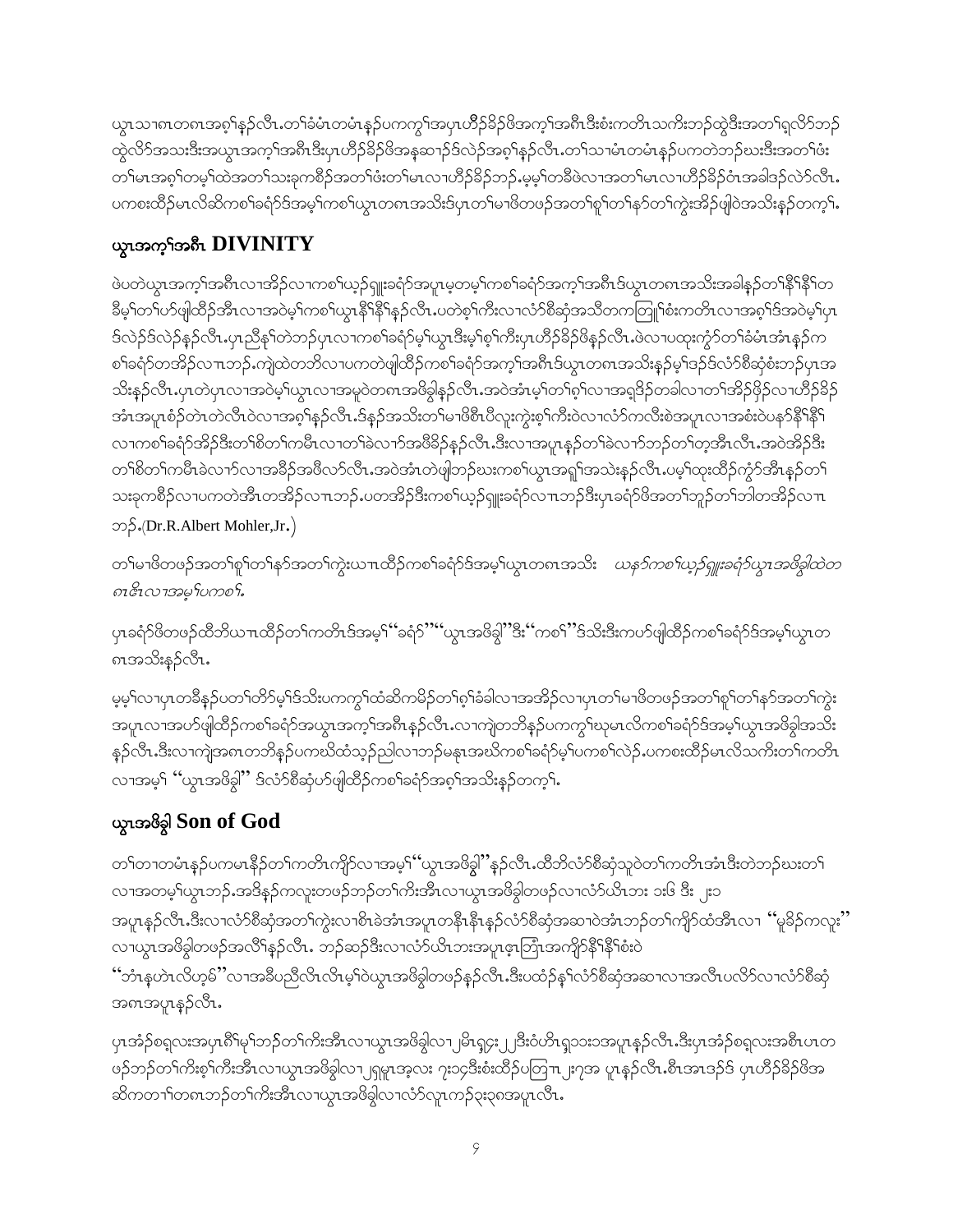ဒီးဒ်ပှၤခရံာ်<sup>8</sup>ခဲလၫာ်သှဉ်ညါန<sup>ှ</sup>ု၊ ဂြဲအသိးနဉ်လၢလံာ်စီဆုံအဆၢအါဆၢအပူၤကစၢ်ယွၤအပှၤ<sup>8ွ</sup>၊မှၢ်လၢအသးတိတဖဉ်ဘဉ်တ႑် ကိးအီၤလၢယ္ပၤအဖိခွါလီၤႉပထံဉ်န1်အီၤလၢလံာ်မးသဲ၅း၉,၄၅; လူၤကဉ်၂၀း၃၆ ဒီးရိမ္၊ ၈း၁၄,၁၉အပူၤလီၤႉစီၤပီလူးကွဲးဖျါ စ်႕ယွး ၄၇

ကလာတံ၃း၂၆အပူာနှဉ်လီၤ.အစ့<sup>၎</sup>ဒ်အံၤ,သုဝဲခဲလၫာ်သုမ့<sup>၎</sup>ယွာအဖိလ႑တ႑်နာ်ယ့ဉ်ရှူးခရံာ်အဃိလီၤ. (ကလာတံ၃း၂၆) ဘဉ်ဆဉ်ဒီးတ<sup>ရ</sup>စ့်<sup>ရ</sup>ခိဉ်တိ ''ယွၤအ<sup>8</sup>'' မ့တဘဉ်ထွဲဒီးကစ<sup>ျ</sup>ခရံာ်ဒ်အမ့်္ဂယွၤနဉ်ဘဉ်မနုၤအဃိလၢတၤ်အိဉ်ဖိုဉ် ဘဉ်ရဲ¤လိ်ာစီးကတိၤလၢအစ္န1်ဒိဉ်ဒိဉ်မှ1်မှ1်လဲဉ်.

ဖဲပဃိထံလံာ်စိဆှံအသိတကတြူ၊်အတ<sup>ှ</sup>စံးတ<sup>ှ</sup>ကတိၤဘဉ်ဃးကစ<sup>ှ</sup>ယ့ဉ်ရှူးအစ့<sup>ှ</sup>နှဉ်မ့ှ်တှလာအဖျိရှဲရှဲပိုပြီုလာအဒုးနဲ့ဉ်ပှၤလီၤ ာ<br>တံ၊လီၤဆဲးလၫကစ၊်ယှဉ်ရှူးမ့၊်ယွာအဖိခွါလၫအဒုးလီၤဆီအီၤဒီးဒုးနဲဉ်ဖျဲဝဲလၫပှာဒ်သိးအီၤတအိဉ်ဘဉ်နဉ်လီၤ

တ<sup>ှ</sup>လၫအမၤအသးနိ<sup>ု</sup>နိ<sup>ု</sup>တခ်ိနဉ်လၢလံာ်စိဆုံအသိတကတြူၫ်အတ႑်ကွဲးအကျိနဉ်ပထံဉ်နှၤ်လၢလံာ်စိဆုံအသိဟ်ဖျိန္<sup>၎</sup>ပှၤလၢက စၢိခရံဉ်မ့<sup>ရ</sup>ယ္ပၤအဖိခွါနိ<sup>ရန္ရ</sup>န်နဉ်လိၤအဝဲအိဉ်မူဟ်ဖျံထိဉ်ယွၤမ့ၢ်တၢ်ဒ်လဲဉ်အစ့ၫန်ဉ်လီၤ.ဒီးမ့တမ့ၢ်လၢကျဲအစၤတဘိနဉ်ကစၢိယ့ဉ် ၡူးမ့<sup>ရဲ</sup>ယွာနိ<sup>ုင္ခြ</sup>ိုလီၤ.ဒီးပမ့္ပ်ယွာအဖိခ်ိဳဖိုလ<sup>ှ</sup>ပတ႑ရလိွ်မှာလိွပတဉ်တ႑လုပြပ္ပာတဉ်ဆဉ်ဒီးတမ့္ခ်ကစ႑်ယှဉ်ရှူးအသိးနဉ်ဘဉ်ႉ ၮၜၫၯၣၡူးမ့ၫၯၟၤအဖိခွါလီၤထူလီၤယိ5လီၤႉအဝဲမ့ၫယွၤအဖိခွါထီဘိလီၤႉ (Dr.Tom Schreiner)

ကစါယှဉ်ရှူးခရံာ်ဒ်ယွာအဖိခွါနိ<sup>ု</sup>နိ<sup>ု</sup>အသိးအိဉ်ဖျိဝဲလီာတံၢ်လီာဆဲးလၢလံာ်တၢ်သးခုကစိဉ်လံာ်ယိာဟဉ်အပူာနှဉ်လီားဖဲလၢ ယိာ တဉ်၁း၁–၁၈ လံာ်စိဆုံတဲပှၤလၢကစ<sup>႑</sup>ခရံာမ့်၊တ႑်ကလု႑်အခ်ဳပညီမ့<sup>၎</sup>ဝဲအဝဲမ့<sup>၎</sup>ယွၤဒီးအဝဲမ့<sup>၎</sup>စ့႑်ကိုးပ႑်အဖိခွါထဲတရာဖြဲၤ .<br>လီၤ.ပထံဉ်န<sup>ှ</sup>စ့<sup>ရ</sup>ကီးလၫယ်ၤဟဉ်၈း၁၈–၂၃ကစ<sup>ရ</sup>ယ့ဉ်ရှူးစံးဝဲဒ်ပ<sup>ြ</sup>အဖိခွါအဝဲဟဲလီၤလၫမူခိဉ်အဝဲတဟဲအိဉ်ထိဉ်လၫဟိဉ်ခိဉ်ဒီး 

ဘဉ်ဆဉ်ဒီးလံာ်ယိၤဟဉ်ဒုးနဲဉ်ပှၤဖိုဖြိုဖျိဖျိဖိစီၤယိၤဟဉ်တဲဘဉ်ပှၤလီၤတံ်ၤလီၤဆဲးဖဲယိၤဟဉ်၅း၁၈နဉ်လီၤႉပကကွ ်သကိးတၤ်လၤ 

ကစါခရံာ်ဒ်ယွာအဖိခွါအသိးဘဉ်တါယ႑ာထိဉ်အိာလ႑လံာ်စိဆုံအသိအတါကွဲးအပူၤအါတီၤလီၤ.ပထံဉ်နှါအိၤလ႑ရိမ္ၤာႏ၃–၄ဒီး ၈–၃ဖဲလ<sup>ျ</sup>စီ၊ ဗီလူးသိဉ်လိသီလိတ<sup>ရန္</sup>းစံလၤကစၫ်ယှဉ်ၡူးမ့ၫ်ယွၤအဖိခွါတချူးဒီးလ<sup>ု</sup>အဝဲဟဲဟံးနဂ်ဟိဉ်ခိဉ်အက္ဂၤအစီၤဒဉ်လဲ၁် လီၤႉလံာ်ငှာဘြီၤ၁း၁–၃တဲဘဉ်ပှၤလၢဒ်ယွာအဖိခွါအသိးကစါယ့ဉ်ရှူးတဲ့လီၤမူနဉ်ဟိဉ်နိဉ်ဒီးမ့ှ်ာချာ်စးတရာလၢပါအရိဂ်နဉ် လီၤ. လၢလံာ်စိဆုံတဖဉ်အံၤအပူၤဒီးလၢအရာအရာစှါကိုးပာ်ဖျန်ှြပှာလၢကစါယ့ဉ်ရှူးဘဉ်တါမာဖျံအိၤဒ်ယွာအဖိခွါလၢကျဲလီၤ ဒီးမ့္ပ်က္လၤအဖြံ့ခြဲအို ရျပားသူ၊ သာရာတရားယိုအတ္ပါရုပ်တ္ပါန**်**အပူ၊ လ ၊အစုံးဝဲဒဉ်ယွာ၊ အက္ခ္အါအမွာ အသုံးခြဲဆည်အောင်း တၵၤဃီလီၤ.

လံာ်စိဆုံအသိသိဉ်လိပှၤလၢကစၢိယ့ဉ်ရှူးခရံာ်မ့<sup>၎</sup>ယွၤအဖိခွါမ့<sup>၎</sup>ယွၤသၢၵၤအကျါတၵၤလၢယွၤသၢၵၤတၵၤဃိအပူၤန္ဉာ်လီၤ.ဘဉ် ဆဉ်ဒီးအတ<sup>၎</sup>ရလိာ်ဘဉ်တွဲလိာ်သးဒီးပ<sup>ြ</sup>ီးသးစီဆုံမှ<sup>ြ</sup>မနၤတဖဉ်လဲဉ်.

ဒ်ပစံးကတိၤသကိႏလၫတ<sup>ု</sup>မၤလိအပူၤအသိးတ<sup>ျ</sup>မၤလိယ္ပၤသၢၵၤတၵၤဃိိအရု<sup>႖</sup>အသဲးဟ်သူဉ်ဟ်သးဘဉ်ဃးဒီးကစ<sup>၎</sup>ယွၤအတ<sup>၎</sup> မ့်ၢတၢိဒီးအတၤ်ဟဲကဲထိဉ်လိဉ်ထိဉ်သးနဉ်လီၤ.ဒ်ယွၤအဖိခွါကစၢ်ခရံဉ်မ့ှ်တ႑်ထဲသိးဒီးယွၤလၢတၫ်စိတ႑်ကမီၤတ႑်လၤတ႑်ကဗီၤ ႜ<br>ႍႍ<br>ရာပါဒီးသးစိဆုံနဉ်လီၤ.ယွၤသၢ၈ၤတ၈ၤဃိအက္ခၤ်အ၈ိၤခဲလၫာ်နဉ်ဟ်ဃုာ်ဒီးဖိခွါမ့ှ်ပှၤလၢအလၢအပှဲၤလီၤထူလီၤယိာဒီးတဆိတ ႜ<br>လဲအသးနိတဘျီဘဉ်နဉ်လီၤ.ဒီးအဝဲသ့ဉ်ခဲလาာ်အိဉ်ဒီးယွာအရု<sup>ံ</sup>အသဲးတဖဉ်ဒ်အမှ<sup>်</sup>တา်ကူဉ်ဘဉ်ကူဉ်သ့တ<sup>်</sup>စိတา်ကမီၤတၢ်စိ တ<sup>ှ</sup>ဆုံတ<sup>ှ</sup>တိတ<sup>ှ</sup>တြှက်တှကော်ဝါဒီးတှမှ်ာတှကိတဖဉ်နဉ်လီး

တၫ်လၢပအဲဉ်ဒိးသ့ဉ်ညါလၢအစ့ၢိန္ဉာမ့်ဂဲလ္ငၤသၢ၈ၤတ၈ၤဃီအတၫ်ရလိာ်ဘဉ်ထွဲလိာ်အသးအိဉ်ဒ်လဲဉ်အစ့ၢ်နှဉ်လီၤ.လၢတ႑် ထံဉ်တမံၤအံၤအပူၤန္ဉာ်ယွၤတ၈ၤဘဉ်တ၈ၤအိဉ်ဒီးအမူဒါလၢအလီၤဆီလိ်ာသးတဖဉ်တၫ်စိတၤ်ကမီၤအပတိၤ်လၢအလီၤဆီလိ်ာ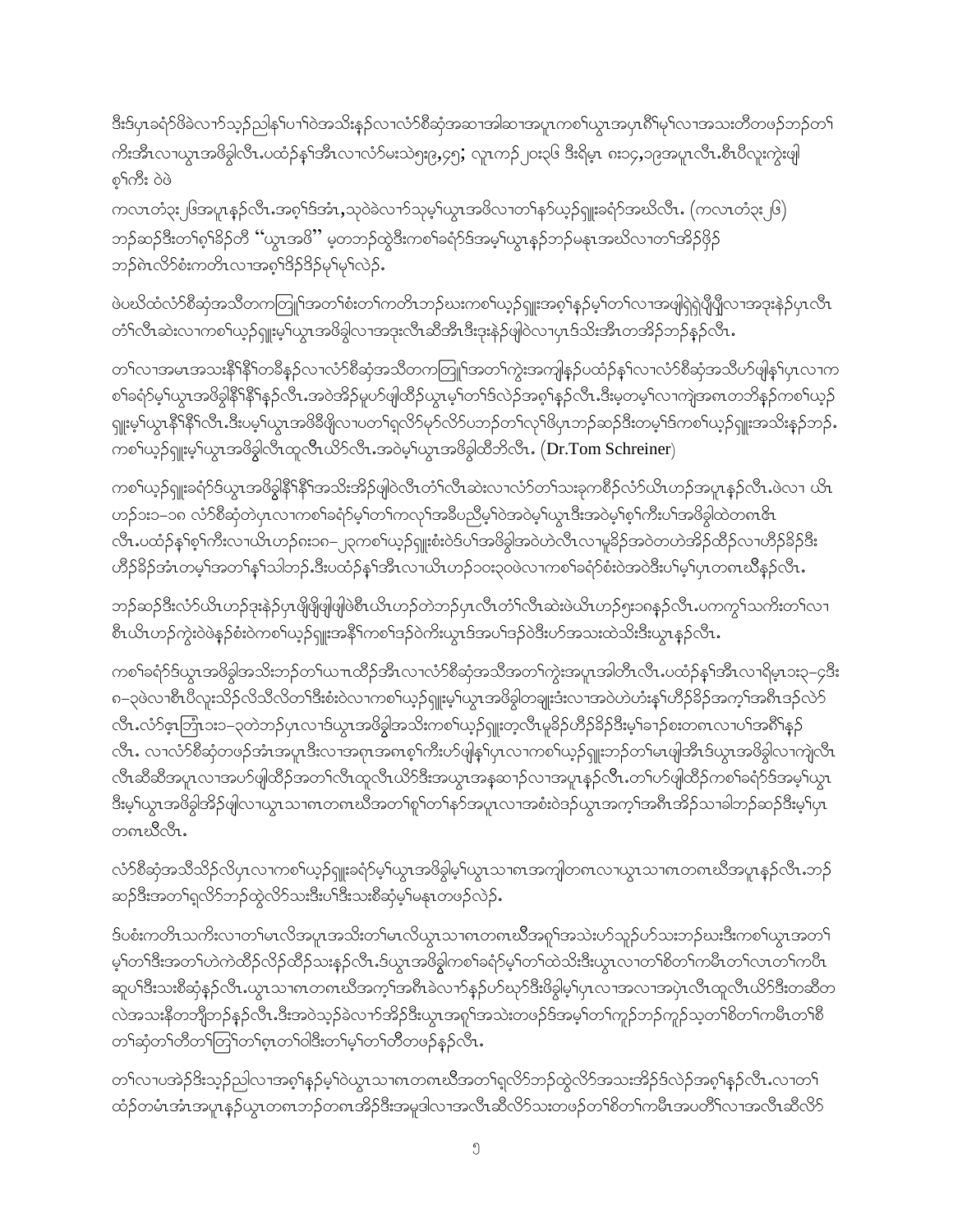အသးတဖဉ်ဒီးတၫ်ဖံးတၫ်မၤလၢအလီၤဆီလိ>်သးတဖဉ်နဉ်လီၤ.အဒိကစၫ်ခရံာ်မ့ၫ်ပၫ်အဖိခွါထီဘိဒိးလီၤအးလီၤအသးလၢပၫ်အ .<br>တၫစိတၫ်ကမီၤအဖီလာ်လီၤ.ကစၫ်ခရံာ်စံးဝဲဖဲ လံာ်ယိၤဟဉ်၆း၃၈ ဖဲအဝဲတဲဖျါထိဉ်အတၫ်ဟ္ဉ်လီၤအးလီၤသးလၤယွၤအစုပူၤ  $500.$ 

အစုၢိဒ်အံၤတမ့ၢ်ဘဉ်ယဟဲလီၤလၢမူခိဉ်ဒ်သိးယကမၤဖဲဒဉ်ယသးဘဉ်မ့ၢ်ဖဲဒဉ်ပှၤလၢအမၢလီၤယၤတ၈ၤအသးလီၤ.  $(\omega$ ı ဟဉ် ၆း၃၈) ဒီးအဝဲယၤၤထိဉ်တၫ်တမံၤဃိအံၤဖဲ ယိၤဟဉ်၈း၂၈ အပူား

မာသးဒ်နဉ်ဒီးယှဉ်ရူးစံးဘဉ်အိာတုာသုယှဉ်ထိဉ်ပုာကညီဖိခွါအံာဒီး သုကသ့ဉ်ညါလာယမ့်ာတ်နဉ်ဒီးလာယတမာဒဉ်ယတ်နိ တမံၤဘဉ်.မ့<sup>၎ဌ</sup>ယပ<sup>ု</sup>သိဉ်လိယၤအသိးယကတိၤတ<sup>၎ဌိ</sup>း

ပုၤလၢအမၢလီၤယၤတ၈ၤန္)်အိဉ်ဒီးယၤလီၤ.တဟးသဒဉ်ဘဉ်ယၤဘဉ်ႉ အစ့<sup>၎</sup>ဒ်အံၤတ<sup>၎</sup>လၢအဘဉ်အသးတဖဉ်နဉ်ယမၤတထံဉ် ဃီလီး. (ယိၤဟဉ်ၵး၂၈–၂၉)

လံာ်စီဆုံအသီအတၫ်ကွဲးပာ်ဖျါထိဉ်ဝဲလၢဖိခွါဟ့ဉ်လီၤအးလီၤအသးလၢပၢ်အတၫ်စိတၫ်ကမီၤအဖိလာ်လီၤႉတၫ်သဘံဉ်သဘုဉ်လၢ အဝဲသုဉ်အဘၫဉ်စπတအိဉ်ဘဉ်ႉမ့<sup>ရ</sup>လၢပ<sup>ြရွှေ့</sup>ဖိခွါသးလိၤပလိဉ်လိဉ်အသးထိဘိလီၤ.ဘဉ်ဆဉ်ဒီးတ<sup>ရ</sup>လိ<sup>ရ</sup>လၢအထိနှဉ်ဘဉ်ဃးဒီး  $o$ h $\mathcal{S}_1$ .

လၢတၫ်တမံၤဃီအပူၤန္ဉာိယ္မွၤသၢၵၤတၵၤဃီအပူၤႇဖိခွါအိဉ်ဒီးတၫ်စိတၫ်ကမီၤလၢသးစိဆုံအဖိခိဉ်န္ဉာ်လီၤႉပကထံဉ်န္ၫ်အဒိဖဲကစ႑် ယ့ဉ်ရှူးခရံဉ်ကတိၤတ<sup>၎</sup>ဖဲ ယိၤဟဉ်၁၅း၂၆

ဘဉ်ဆဉ်ဒီးတုၤပုၤမၤစ πတၫ်လၢယကမၢလိၤအိၤလၢယပၢ်အအိဉ် ,သးလၢအဘဉ်ဃးဒီးတၫ်မှၫ်တၫ်တိလၢအဟဲလၢပၢ်အအိဉ် န5ုဟဲဝဲဒီး, အဝဲဒဉ်ကအုဉ်အသးလၫယစ့<sup>၎</sup>ယကျိုၤလီၤ.(ယိၤဟဉ်၁၅း၁၆)

ဒီးလံာ်စိဆုံအဆၢအရာတဆၢဟ်ဖျစ့်ၫက်ိဳးဝဲဖဲ ရိမ္နာရး၉ဒီး ၁ပူးတရုး၁း၁၁ သးစိဆုံနဉ်ဘဉ်တၫ်ကိုးအီၤလၢ ''ခရံာ်သးစိဆုံ'' လီၤႉ အဝဲအံၤဟ်ဖျါထိဉ်ဝဲလၢသးစိဆုံဘဉ်တၫ်ဆှၫလီၤအီၤလၢကစၢ်ခရံဉ်နဉ်လီၤႉ

တၫ်ရှုလိ႒်မှာ်လိာ်သူဉ်တဖဉ်အံၤဘဉ်တ႑်ကူၤဟ်ဖိုဉ်ကူၤအီၤဖဲလၢပမၤလိဖိခွါအတ႑်မှၤ်တ႑်ဒ်ယွၤသၢၵၤတၵၤဃီအသိးန္ဉာ်လီၤ.အ дမ့<sup>ရ</sup>ပှၤခံ၈ၤတ၈ၤလၢယ္ပၤသၢ၈ၤတ၈ၤဃိိအပူၤခီဖျိလၢအဝဲလိၤစ႑ာလၢပှၤတၢတ၈ၤလၢအမ့<sup>၎</sup>ပၫ်ဒီးအဝဲဒုးအိဉ်ထိဉ်ပှၤသၢ၈ၤတ ၈ၤလၫအမ့<sup>ှ</sup>ဝဲသးစိဆုံနဉ်လီၤ.ဒီးအဝဲမ့<sup>ှ</sup>ဝဲပှၤခံ၈ၤတ၈ၤလၢယ္ပၤသၢ၈ၤတ၈ၤဃီအတၫ်ဖံးတၫ်မၤအပူ၊ခ်ီဖျိလၢအဝဲအိဉ်လၢတ႑် ဘၫှာ်စπအဃိနဉ်လိၤ.အဝဲဟ့ဉ်လီၤအးလီၤအသးလၢပါအစုပူၤဘဉ်ဆဉ်ဒီးအဝဲအိဉ်ဒီးတ<sup>ှ</sup>စိတ်ကမီၤလၢသးစိဆုံအ<sup>88</sup>ဉ်နဉ်  $\mathcal{S}_1$ 

ဖဲတၫ်အိဉ်ဖိုဉ်စးထိဉ်သိသိလၢပျπနှဉ်တၫ်အၫဉ်လီၤတူၫ်လိဉ်ကစၫ်ခရံဉ်ဒ်အမှၤ်ယွၤနိ<sup>႖န္ဓ</sup>ါမ့ၫ်တၫ်သံကွၤ်ဖးဒိဉ်လၢပုၤခရံဉ်ဖိအတ႑် စူၫ်တၫ်နှာ်အပူၤန္ဉာလီၤႉပုၤလၢအအၫဉ်လီၤတူၫ်လိာ်တ႑်မၢဖိတဖဉ်အတ႑်စူၫ်တ႑်နှာ်အတ႑်ကွဲးဖဲလၢအဝဲသူဉ်ဒိုးစူၫ်ဒိုးဘျ၊အသး အခါတလိဉ်လၢကဘဉ်မၤလိၤတံၤ်တၤ်နၤ်ပၢၤ်ထူစ့ၤ်ယွၤစ့ၤ်ခဲလၢာ်လၢအဘဉ်ထွဲဒီးယွၤသၢ၈ၤတ၈ၤဃိအစ့ၤ်ဘဉ်.ဘဉ်ဆဉ်ဒီးအဝဲ သ့ဉ်ကိႏၵၤကဘဉ်တဲဖျ်ထိဉ်ကစ<sup>႑</sup>ခရံာ်ဒ်ယွၤတ၈ၤအသိႏလၢအတအိဉ်ဒီးတ<sup>၎</sup>သးသုဉ်ဘဉ်နဉ်လီၤ.ဒ်နဉ်အသိးလၢမုၢိမဆါတနံၤ အံၤန္ဉာ်ပတၫ်နှၤ်ပၫ်ကစၫ်ယှဉ်ရှူးဒ်အမ့ၢ်ယွၤလၢအတိဒီးယွၤနိ<sup>႖န္ဓ</sup>ြမ့ၢ်တ႑်လၢအရှ<sup>ဌ</sup>ဉ်လၢပှၤခရံာ်ဖိတဖဉ်အ<sup>စ္စ</sup>ါနှဉ်လီၤ*.* 

ခဲအံၤပကကွ<sup>ှ</sup>တ႑်ကတိၤလၢအမ့<sup>၎ ''</sup>ယွၤအဖိခွါ'' ဒီးမၤလိသကိႏတ႑်စ့<sup>၎</sup>လၢအမ့<sup>၎</sup> ''ကစ<sup>၎''</sup> လၢအပာ်ဖျထိဉ်ကစၢ်ခရံာအရှု၊အ သဲးဒ်ယ္ဇၤတၵၤအသိးနဉ်တက့¶.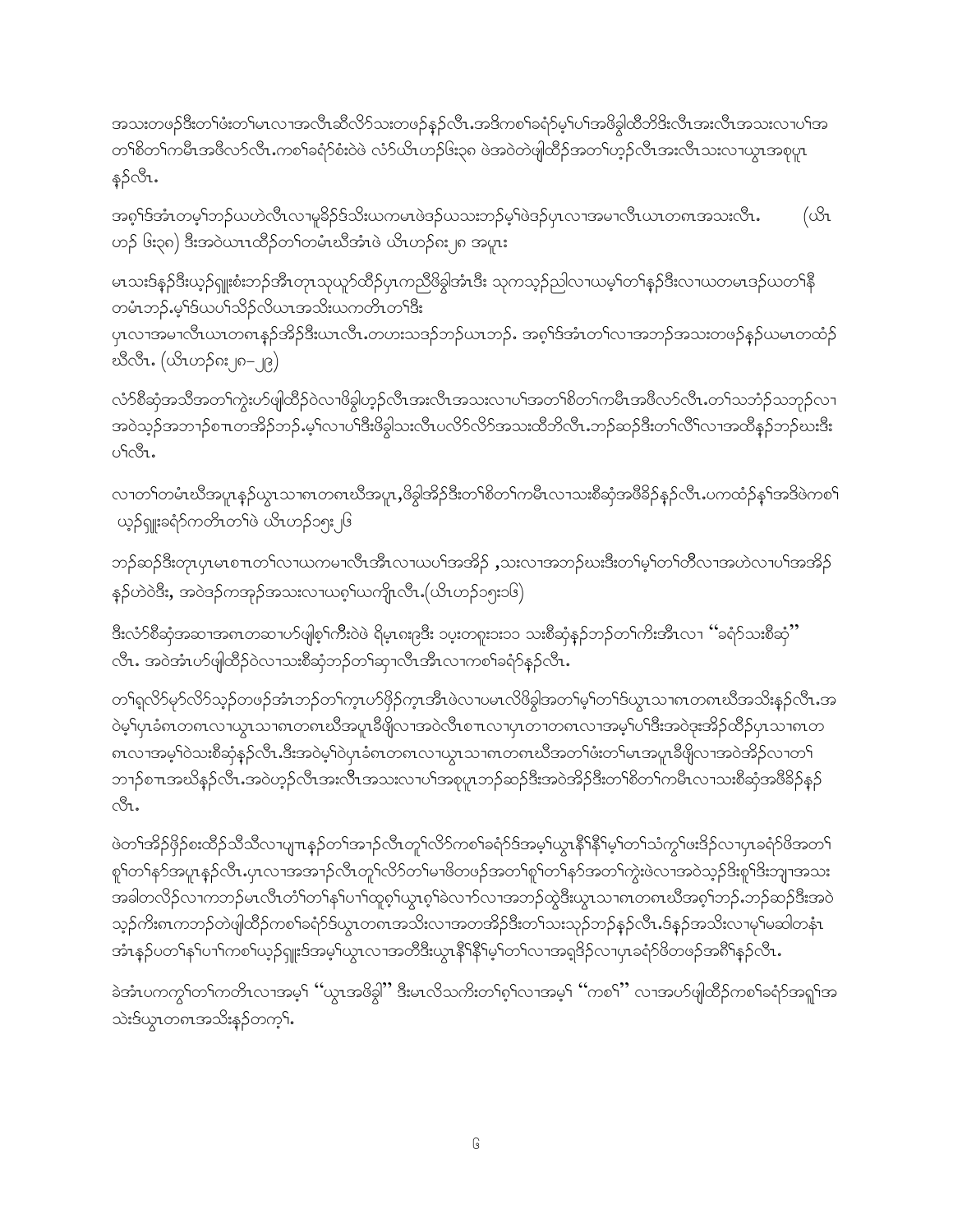### ကစ**်** Lord

ဖဲပုၤလၢအကွဲးလံာ်စီဆုံအသိကိႏကစၫ်ခရံှာ်ဒ်ယွၤအသိးအဝဲအံၤဟဲလၢ Greek ဟ္ၤလ့ဉ်အတ႑်ကတိၤလၢအမ့႑် kurios ခူရံဖိုဉ် မ့<sup>်</sup>တၫ်ကတိၤလၢပှၤသူညီန<sup>ှ</sup>ဒြားလၢအခ်ဳပညီမ့်ၫ်ဝဲပှၤပၢတၫ်ကစၫ်ဒီးဘဉ်တၫ်သူအီၤလၢတၫ်သညူးသပှ<sup>၎</sup>ဒီးတၫ်ယူးယိဉ်ပးကဲပှၤ တ၈ၤဒ်ကိးလၤအတ<sup>၎</sup>ကတိၤလၢအမ့<sup>၎</sup> ''Sir သရဉ်'' နဉ်လီၤ.တ<sup>၎</sup>ကတိၤခူရံ<sup>၉</sup>ဉ်ဘဉ်တ<sup>၎</sup>သူအီၤလၢပှၤဟိဉ်<sup>8ွ</sup>ဉ်ဖိတဖဉ်အရိ<sup>၎ဌ်</sup>ပ ထံဉ်န5်အီၤလၢ မးသဲ၁၀း၂၄, လူၤကဉ်၁၂း၃၆–၄၇, အူးဖူးစူး၆း၅–၉ ဒီးလၢလံာ်စီဆုံအ၈ၤအပူၤစ့ၢ်ကီးလီၤ.

ဒ်နဉ်အသိး, လံာ်စီဆုံအသိသူတၢ်ကတိၤခူရံ<sup>၉</sup>ဉ်စ် kuriosဒ်ယွာအမံၤအသိးဒီးပထံဉ်နှၤ်အီၤဖဲ မးသဲ၁၁း၂၅, လူာကဉ်ား၁၆, မၤတ<sup>ြ</sup>၂း၃၉ ဒီးလၫလံာ်စိဆုံအဆၤအရာအပူၤစ့<sup>၎</sup>ကီးလီၤႉဒ်ပထံဉ်တ့ၤ်လၤအ<sup>88</sup>ဉ်အသိးပကဆိကမိဉ်သက်ိးဘဉ်မနုၤတၤ်ကတိၤ kuriosခူရံ<sup>၉</sup>ဉ်စ်ဟ်ဖျ်ထိဉ်ကစ<sup>ု</sup>ခရံာ်ဒ်ယွာအသိးလဲဉ်ႉဘဉ်မနာအဃိပတဆိကမိဉ်လၢအဘဉ်ထွဲဒီးဟိဉ်ခိဉ်အတ<sup>ှ</sup>စိတ်ကမီး ဒီး တ<sup>ှ</sup>လၤကပီၤဘဉ်လဲဉ်.

ပုၤခရံာ်ဖိအနိဉ်ဝံာ်ခံလၢအဘဉ်ထွဲဒီးတၫ်ကတိၤkurios ခူရံံဖို့ဉ်စ်ဖျါဝဲလၢလံာစီဆုံအလိၤ်လံၤအပူၤလီၤလံာစိဆုံအလိၤ်လံၤဘဉ် တၫ်ကွဲးအိၤလၢဇ့ာဘြိၤအကျိဉ်လိၤ.ဒီးတချုးဒံးလၢကစၫ်ခရံဉ်ဟဲအိဉ်ဖျဲဉ်ဒံးဘဉ်လံာ်ဇ့ာဘြိၤအတ႑်ကွဲးဘဉ်တ႑်က္ၤကျိဉ်ထံက္ၤအိၤ လၢ ဟူးလှဉ်အကျိဉ်နဉ်လီၤ.လံဉ်လၢတၫ်ကွဲးကျိဉ်ထံအီၤအံၤဘဉ်တၫ်ကိုးအီၤလၢ စဲးပထူက္ခန် Septuagint နဉ်လီၤ.ဖဲပှၤယူဒၤ အပှၤကူဉ်ဘဉ်ကူဉ်သ့တဖဉ်ကွဲးကျိာ်ထံလံာ်စီဆုံလိ်<sup>ရ</sup>လံၤဆူဟူးလ့ဉ်အကျိာ်နှဉ်အဝဲသ့ဉ်သူဝဲဟူးလ့ဉ်အတ<sup>၎</sup>ကတိၤ kurios ခူရံ<sup>ဇွ</sup>ဉ်စ် ၆,၇၀၀ ဘိုဒ်သိးကကိုဉ်ထံယွၤအမံၤစိဆှံလၢအဟ်ဖျ်ထိဉ်အသးဆူအပှၤရိ်္ဂမှ်၊အအိဉ်ဒ် Yahweh ယၤဝဲၤအသိး နဉ်လီၤ. အဝဲအံၤမ္โ

တၫ်အရှ3်ဉ်လၢပကနှၤ်ပၢၤ်လံာ်စီဆုံအသိအတ႑်အၫဉ်လီၤတူာ်လိာ်ကစၢ်ခရံာ်ဒ်ကစၢ်အသိးနဉ်လီၤ. တ႑်ကတိၤ kurios ခူရံဖိဉ်စ်မှတ ဟ်ဖျါကစါ်ခရံဉ်ဒ်အမှါယွာလိာလိာနဉ်သက့လံဉ်စီဆုံအလိါလံာသူတါကတိာဝဲအံာဘဉ် တွဲဒီးယွာအမံာလာအအိဉ်ဖျိလာလံာ်စီဆုံအဆာအပူာအါမးနဉ်လီာ. (Dr Keith Johnson)

လံာ်စီဆုံအဆၢလၢပှၤညီန<sup>ှ</sup>သူဝဲဖျါဝဲဖဲလံာ်စီဆုံအသိတကတြူ<sup>ရ</sup>အပူၤလၢအတဲဘဉ်ဃးဒီး ''ဒိဉ်လ့<sup>ရ</sup>ခိဉ်ကိုးခီဒဲးကတိၤလိၤ,ပျၤကိး ဘ့ဉ်ဒဲးကအၫဉ်လီၤဝဲလၫကစၫ်ယ့ဉ်ရူူးခရံဉ်မ့<sup>၎</sup>ပကစၫ်လၫပၫ်အလၤကပိၤအပူၤလီၤ.''(ဖံလံးပံး၂) နိ<sup>ု</sup>နိ<sup>ု</sup>တခ်ိန္ဉ်စိၤပီလူးဟံးန<sup>ှ</sup> လံာ် စီဆုံအံၤလၢဝံယရှါယၤအပူၤဖဲလၢ ဝံယရှါယၤဟ်ဖျ်ထိဉ်ဝဲဒ်အမ့္ပ်ာတၤ်သးဝံဉ်အယုၤ်အသိးလၢပှၤကိုး၈ၤကအၢဉ်လီၤတူၤ်လိာ် လၫယ္မွၤမ့ၢ်ကစၫ်လိၤႉဖဲအံၤန္ဉာ်အဝဲဟံးန႑်လံာစိဆုံအလိၤ်လံၤအတၤ်ကွဲးဒီးလ႑ယ္မွၤအလိၤ်နဉ်ကစၫ်ခရံာ်မ့ၢ်ကစၫ်နဉ်လိၤႉဒီးအဝဲ အံၤ မ့ါ်တ<sup>ရ</sup>လၢအဖျိဝဲရှဲရှဲလၢလံာ်စိဆုံအသိဟ်ဖျိဝဲလၢကစါ်ခရံာ်နဉ်တမ့ါ်ထဲကစါ<sup>ဇွ</sup>ၤဘဉ်ႉအဝဲကဘဉ်တါသ့ဉ်ညါဟ်ပနိဉ် အီၤဒ်ကစါယွπလၢအမ့ါ်အဲဉ်စရလးအယွπနဉ်လီၤ.(Dr.Peter Walker)

ပကဖးစီၤပိလူးအတ<sup>၎</sup>ကွဲးဖဲ ရိမ္ၤ၁၀း၉,၁၃အစ့<sup>၎ဌ</sup>အံၤနမ့<sup>၎</sup>အၫဉ်လီၤအိလီၤကစၫ်ယ့ဉ်ရှူးလၢနထး<sup>g</sup>ဉ်ဒီးနာ်လၢနသးလၢယွၤဒုး၈ဲၤ ဆၢထၢဉ်က္πအိၤလၢတ႑် သံန္ဉာ်ဒီးနကတုၤလၢတၫ်အုဉ်က္πခ်ိဳဉ်က္πနၤလိၤ.(ရိမ္π၁၀း၉) အစ့ၢ်ဒ်အံၤကယဲ႑်ပုၤလၢအက်ိဴးထိဉ်က စ<sup>႑</sup>အမံၤန္ဉာိကတုၤလၫတ<sup>၎</sup>အုဉ်က္၊ဒီဉ်က္၊အီၤလီၤ.(ရိမ္၊၁၀း၁၃)

လံာ်ရိမ္ၤာ၀း၁၃ နဉ်စီၤပီလူးဟံးန5်းအီၤလ႑ လံာ်ယိၤဘး၂း၃၂ ဒ်သိးအကတဲဖျါထိဉ်နိ5်နိ5်လ႑ပှၤကိးၵၤဒဲးလ႑အကိးထိဉ်ကစ5် ခရံာ်အမံၤန္ဉာ်ကတုၤလၢတၫ်အုဉ်က္ၤခ်ိဉ်က္ၤလိၤႉဘဉ်ဆဉ်ဒီးလံာ်စိဆုံအဆၢလၢလံာ်ယိၤအ့လးလၢလံာ်စိဆုံအလိၤ်လံၤအ ပူးနှဉ်ကစ<sup>႖</sup>အမံၤမ့<sup>၎</sup>ဝဲယွၤ**Yahweh,** လၢအမ့<sup>၎</sup>ယွၤအမံၤန္ဉာ်လီၤႉ ပမ့<sup>၎</sup>စံးလၢအဖုဉ်တခ်ိန္ဉာ်ဖဲစီၤပီလူးတဲဝဲလၢယ့ဉ်ရူးမ့<sup>၎</sup>ကစ<sup>၎</sup> နဉ်အဝဲအဲဉ်ဒိးတဲဝဲလၢယ့ဉ်ရူးနဉ်မှါယွπလၢအမှါလံာ်စီဆုံအလိါလံπအကစါဒီးယွπစ့ါကီးလီπ.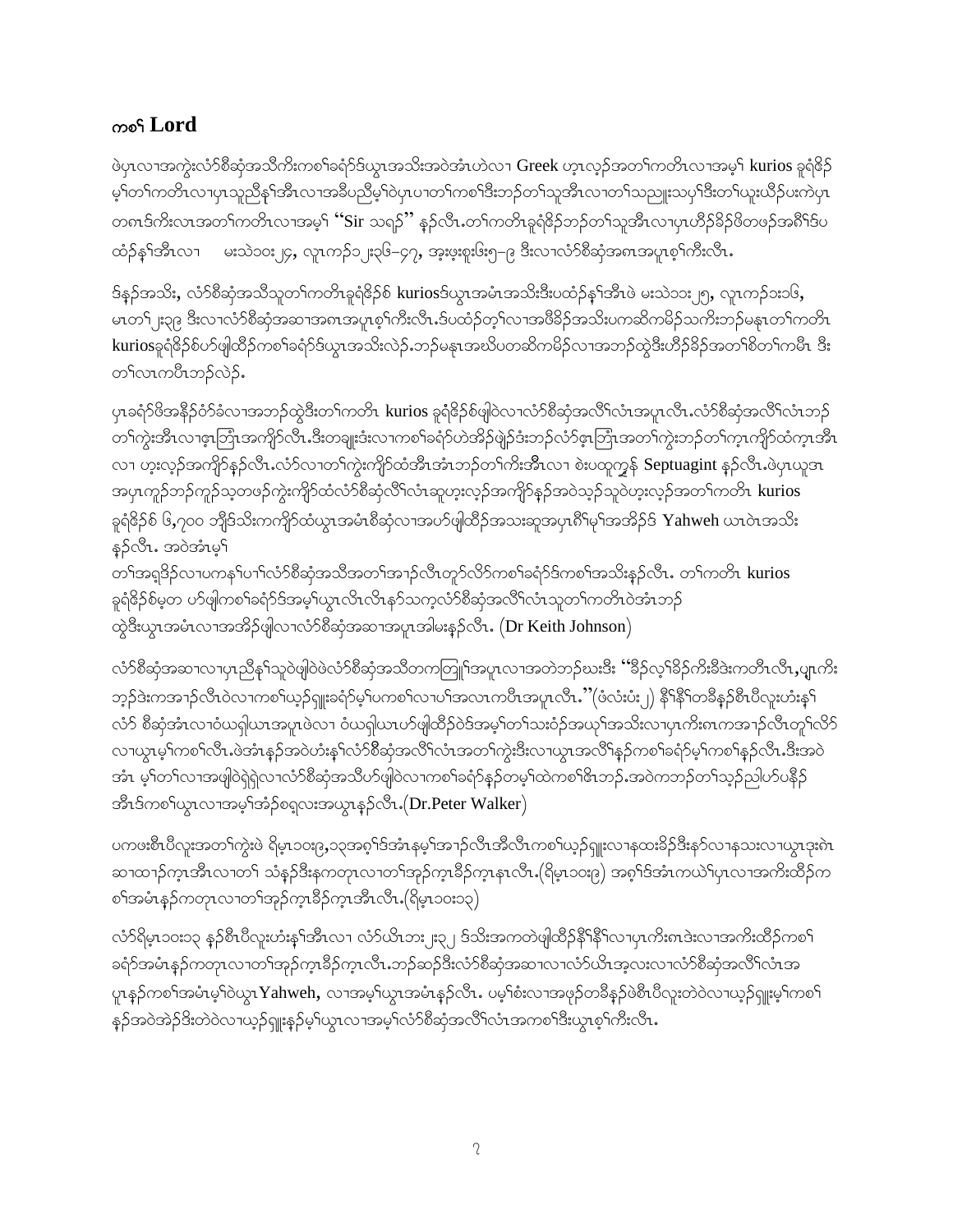လံာ်စိဆုံအသိအတၫ်ကွဲးအရာလၫအဟ်ဖျ်ထိဉ်ယှဉ်ရှူးဒ်အမှှၤ်ယွၤလၫလံာ်စိဆုံလိံၤလံၤအပူၤဖျ်ဝဲဖဲ မးသဲ ၃,မ႑်ကူး ၁, လူၤကဉ် ၃, ဒီးယိၤဟဉ် ၁ နဉ်လီၤ. ယ့ဉ်ရှူးမ့<sup>၎</sup>ကစါလ႑ဝံယရှါယၤ ၄၀ ကတိၤဝဲလၢအစ့<sup>၎</sup>ဒီးအဝဲမ့<sup>၎</sup>ပှၤတ၈ၤလၢပှၤဘျာတ<sup>၎</sup> စီၤယိၤဟဉ်ကတဲာ်ကတိၤဆိန1်အိၤကျဲနဉ်လီၤ.ပထံဉ်န1်စ့1်ကီးလၢ လံာ်ဇူးဘြိၤား၁၀ အပူၤယ့ဉ်ရှူးမ့1်ကစ1်ဒီး

စံးထိဉ်ပတြ π၁၀၂း၂၄း၂၅ ပာ်ဖျံအိၤဒ်အမ့ါ်ပှၤလၢအတဲ့လိၤတၫ်နဉ်လိၤႉ ပထံဉ်နှၤ်စ့ၤ်ကီးလၢလံာ်စီဆုံအဆၢအ၈ၤတဖဉ် .<br>အပူၤစ့<sup>၎</sup>ကီးလီၤ

တၫိလၢပဘဉ်ဟ်သူဉ်ဟ်သးလၢအစ့ၢ်နှဉ်ဖဲလၢပုၤလၢလံာ်စိဆုံအသိပူၤတဖဉ်ကိးယ့ဉ်ရူးလၢ ''ကစ<sup>႑'</sup>'နဉ်အဝဲသ့ဉ်တဟ်သူဉ် ဟ်သးဟ်ပနိဉ်အီၤဒ်ယွၤထိဘိဘဉ်ႉတဘျီတခ်ိဉ်အဝဲသ့ဉ်ဟ်ဖျ်ထိဉ်အတၤ်ယူးယိဉ်ပးကဲအီၤနဉ်လီၤ.ဘဉ်ဆဉ်ဒီးဖဲလၢတၤ်အိဉ်ဖှိဉ် အၫဉ်လီၤတုဉ်လိဉ်လ႑ယ္ဉ်ရှူးမ့<sup>၎</sup>ကစ<sup>၎</sup>ဒ်ပထံဉ်န<်ါလ႑တ႑်မ႑ဖိတဖဉ်အတ႑်စူ႑်တ႑်နှဉ်တ႑်ကွဲးအပူၤန္ဉာ်ပမၤလီၤတံ႑်လံဉ်စီဆုံတ႑် သိဉ်တၫ်သီလၢအစံးဝဲႇယ့ဉ်ၡူးနဉ်မ့ၢ်ကစၢ်ဒီးမ့ၢ်ယွၤတ၈ၤလၢယွၤသၢ၈ၤတ၈ၤဃီအပူၤအိဉ်ဒီးယွၤအရှု၊်အသဲးဒ်ပၢိဒီးသးစိဆုံအ S: 5681.

ကစါ်ခရံာ်အက့ါ်အစီၤဒ်ယွၤတ၈ၤအသိးဘဉ်ထွဲဒီးပှၤခရံာ်ဖိအတၤ်အိဉ်မူနဉ်လီၤ.အဝဲအံၤမ့ါ်ဒ်သိးပကအၢဉ်လီၤလၢအမ့ါ်ယွၤဒီး ဘူဉ်ထိဉ်ဘါထိဉ်အီၤဒ်ယွၤလၢပတၫ်ထုကဖဉ်အပူၤဒီးလၢပတၫ်သူဉ်ဝံဉ်သးဆၢအပူၤစ့ၢ်ကီးလီၤ.အဝဲအံၤဟ်ဖျါထိဉ်ဝဲလၢပကြၢး ဃ့်ဘါထုကဖဉ်ဆူအအိဉ်ဒ်ပဃ့လၢပါ်ဒီးလၢသးစိဆုံအအိဉ်အသိးနဉ်လီၤ.အဝဲအံၤအခ်ီပညီဟ်ဖျစ့ါ်ကီးဝဲလၤပဟံးနှါတ<sup>ြ</sup>အိဉ်က ဒုသ္ဒီးမၤဖှံထိဉ်က္ၤပှၤဒိဖျိလၤပဒိးန1်တ1်အုဉ်က္ၤဒိဉ်က္ၤလၢအိၤဒိးပသ္ဉ်ညါလၤကစ1်ယွၤအနိ<sup>႖်</sup>ကစ1်ဒဉ်ဝဲအုဉ်က္ၤဒိဉ်က္ၤပှၤ လၢပတၫ်ဒဲးဘးအပူၤန္ဉာ်လီၤႉတၫ်နာ်အဝဲအံၤဒီးပုၤခရံာ်ဖိအတ႑်အိဉ်မူအတ႑်မ့ှ်တ႑်ခဲလ႑ာ်,ဒိုးသန္ၤအသးလၢတ႑်နာ်ကစ႑်ယှဉ် ရူးခရံာ်ဒ်ယွာတရာအသိးနဉ်လီး.

ခဲအံၤပန<sup>ှ</sup>ပၫ်ကစၫ်ယှဉ်ရှူးခရံာ်ဒ်ယွၤတၵၤအသိးလံႉ ခဲအံၤပကကွၢ်ဆိကမိဉ်သကိးအက့ၢ်အရိၤဒ်ပှၤဟိဉ်<sup>ဌ</sup>ဉ်ဖိတၵၤအသိးႇဒ် အဖျိ ဝဲလၢတၫ်မၢဖိတဖဉ်အတၫ်စူၫ်တၫ်နာ်အတၫ်ကွဲးအပူၤန္ဉာ်လီၤ

# ပုၤကညီအန္**ဆၫှ**S HUMANITY

လၢအပူၤက္ပံာ်နံဉိယၤဖြိဉ်စှၤယၤဖြိဉ်အပူၤန္နဉ်ပှၤသ့ဉ်ညါထူစ့<sup>၎</sup>ယွၤစ့<sup>၎</sup>ပှၤသ့လံာ်သ့လဲ<sup>၎</sup>တဖဉ်အၢဉ်လီၤတူၤ်လိာ်ဝဲလၢယ့ဉ်ရှူးမ့<sup>၎</sup>ပှၤ ကညီဘဉ်ဆဉ်ဒီးအဝဲသ့ဉ်စံးကတိၤဝဲလၢအစ့ၢ်ဘဉ်ဃးဒီးယွၤအနုဆၢဉ်လၢယ့ဉ်ရှူးအပူၤန္ဉာလိၤ.ဘဉ်ဆဉ်ဒီးဖဲလၢတၫ်အိဉ်ဖှိဉ်တ ဖဉ်အစိၤလၫနံဉိယၤဖိုဉ်လၫပျ႑ာအပူၤန္ဉဉိပုၤအါ၈ၤန္ဉာိသံကွ<sup>ြ</sup>သံဒိးဒီးစံးကတိၤသက်ိးဘဉိဃးပှၤကညီအနဆ႑ာဉ်လ႑ယ့ဉ်ရူးအပူၤ န္ဉာ်လီၤ.ဘဉ်ဆဉ်ဒီးမ့္ပ်ာက်လၢအက်ိဒိဉ်မးလၢအဝဲသ့ဉ်အရိ်္ဂလၢကအၢဉ်လီၤတူ်လိ်ာဝဲယွၤကဲထိဉ်ပုၤဟိဉ်ခိဉ်ဖိဒီးဟံးန္ ်ဟိဉ်ခိဉ် ဖိအန္**ဆၫ**ဉ်နဉ်လီၤ.ပှၤဟိဉ်<sup>႙ွ</sup>ဉ်ဖိမ့<sup>ရ</sup>ပှၤနိ<sup>ရဌဖွ</sup>ဒီးပှၤလၢအအိဉ်ဒီးတၫ်သူဉ်ဟူးသး၈ဲၤန္ဉာ်လီၤ.လၢအဝဲသ့ဉ်အတၫ်ထိဉ်တယးတၫ်အ ပူးနဉ်ယွၤတမၤဖုဉ်လီၤအလၤကပီၤဒီးအသူးအသ့ဉ်ခီဖြိုလၢဟံးန5်တ5်လိ5်လၢအဖုဉ်,တ5်လၢအတဲ့လီၤဝဲလၢအမ့5်ပှၤကညီအ က့်လာရွိၤ

အနဆၫာ်နဉ်ဘဉ် အဝဲအံၤမ့<sup>ရ</sup>စ့်၊ကီးတ႑်လၢအလိၤသးအုးဒိဉ်မးခီဖြိုလၢပှၤခရံဉ်ဖိလၢစိၤဆၢကတိႝၤ်ခဲအံၤအါ၈ၤအိဉ် ဒီးတ႑်ကိတ <sup>ြ</sup>ခဲလၫကန>်ဝဲလ႑ယ္မွၤလ႑အမ္<sup>ရ</sup>ဖိခွါဟဲလီၤဆူဟီဉ်<sup>ဌ</sup>ဉ်ဒိုးဟီးနှ<sup>ိ</sup>ရပ္႑ဟိဉ်နိဉ်ဖိအက္ခ<sup>ရ</sup>အရီၤလ႑အဟ်ဃုာ်ဒီးတ႑်ရံံဆီး ဘါစၫ်တဖဉ်ႇတၫ်အဒူဉ်အဆၢတဖဉ်ႇဒီးတ႑်လီၤတုဉ်လီၤကဉ်တဖဉ်နှဉ်လီၤႉဒ်သိးပကဒုးနဲဉ်ဖျါထိဉ်လၢယူဉ်ရူးမ့ှၤ်ပုၤဟိဉ်နိဉ်ဖိ အရိ<sup>ု</sup>နဉ်ပကတဲတ<sup>၎</sup>သၢမံၤဘဉ်ထွဲဒီးအဟိဉ်<sup>ဌ</sup>ဉ်ဖိအက့ౕါအရိၤအစ့ౕါနှဉ်လီၤႉတၢ်တၢတမံၤန္ဉာ်ပကတဲဘဉ်ဃးအတၤ်လဲၤခီဖျိတ ဖဉ်လီၤႉတၫ်ခံမံၤတမံၤပကစံးကတိၤသကိးအဟိဉ်ခိဉ်ဖိအတ႑်ဖံးတ႑်မၤန္ဉာလီၤႉဒီးတ႑်သၢမံၤတမံၤန္ဉာ်ပကတဲတ႑်စုၤမံၤဘဉ်ထွဲ ဒီး ၯႝၣၲ<sup>႙</sup>ၒႝအန္**ဆၫၣဒိီးအတၫ်ရလိ**ာ်ဘဉ်ထွဲဒီးယွာအန္**ဆၫ**ဉ်အၵ့ၫ်နဉ်လီၤႉပကစးထိဉ်ကွ<sup>၎</sup>သကိႏအဟိဉ်နိဉ်ဖိအတ႑်လဲၤနီဖျိလၢအ ာဉ်တ<sup>ှ</sup>ယπထိဉ်အီၤလၢတ<sup>ှ</sup>မၢဖိတဖဉ်အတ<sup>ှ</sup>ရု<sup>ှ</sup>တှ်နဉ်အတှကွဲးအပူၤတက့ှ<sup>ငှ</sup>.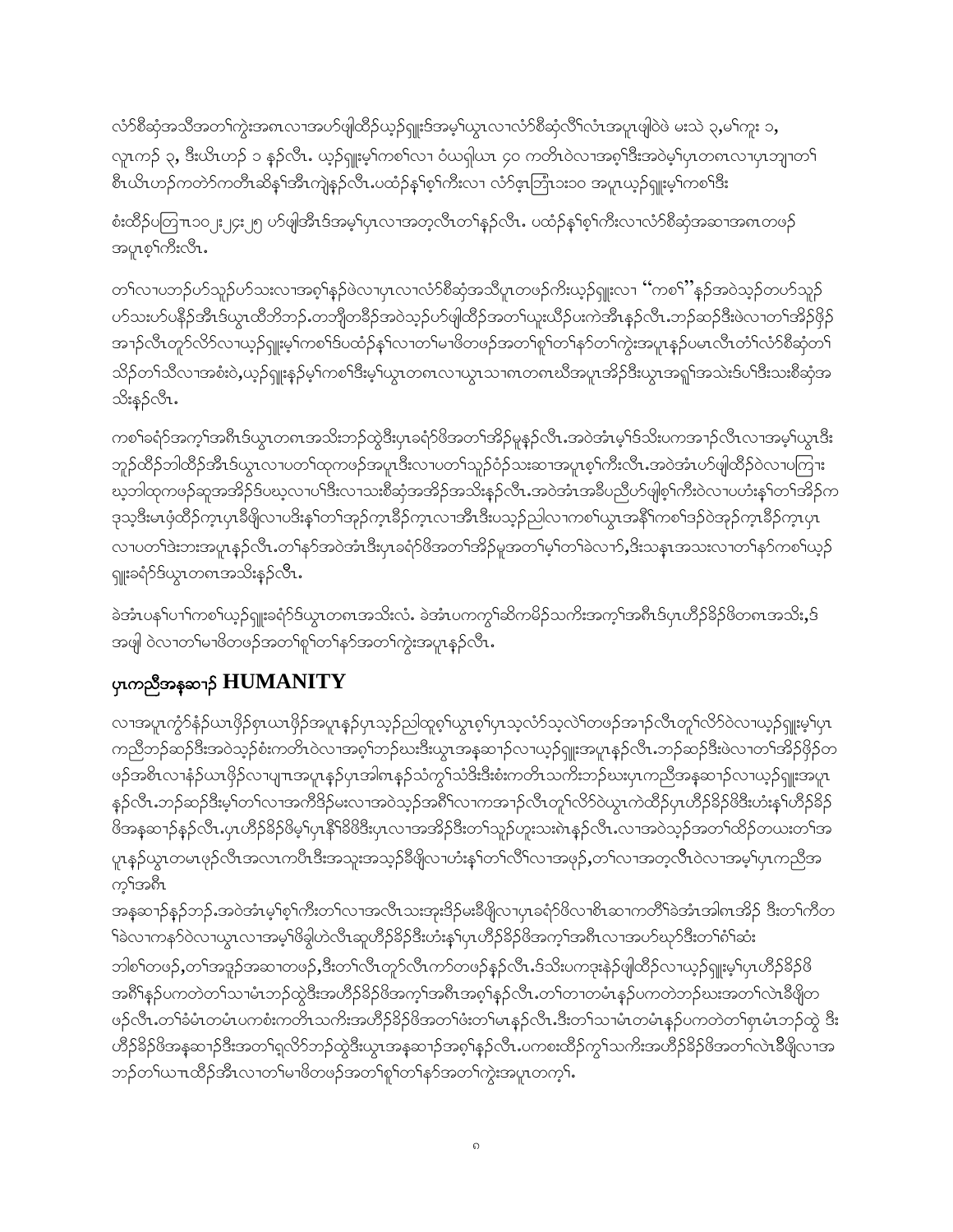### တ<sup>ှ</sup>လဲၤနီဖြို Experience

ကစါယ့ဉ်ရူးအတၤ်လဲၤဒီဖျိအါမံၤတဲဖျါထိဉ်ဝဲလၢအဝဲမ့ါပုၤကညီနို<sup>ု</sup>နှိ<sup>ု့မှ</sup>ါလၢထဲဒဉ်ပုၤဟိဉ်ခိဉ်ဖိလဲၤဒီဖျိဘဉ်တၤ်တဖဉ်နဉ်လီၤ.ဒ် .<br>တ႑မၢဖိအတ႑်စူ႑်တ႑်နဉ်ပာ်ဖျါဝဲအသိး

(ယူဉ်ရှူး)ဘဉ်တ႑်ဒၢထိဉ်အီၤလၢသးစီဆုံ *ဒီးဒ3်ာဖျဲဉ်လၤမှဉ်ကနိၤစိဆုံနိ<sup>1</sup>မၤရံ* ဘဉ်တူ ်တ႑်လၫစီၤပံၤလးအဗီလာ် ဘဉ်တ ်ပျံ ထိအီး ,သံ ,ဒီးဘဉ်တ ရှဉ်လီး အီး အဝဲလဲၤဆူပျူပူၤ -<br>ဒီးလၢသၢနံၤတနံၤန္နာSဂဲၤဆၢထ႑ာ်က္ၤလၢတ<sup>႐ွ</sup>သံန္နာလိၤ.

တၫ်လဲၤခီဖျိတဖဉ်အံၤအၫဉ်လီၤသၦၢၲၦၢိလၢယ္ဉ်ၡူးမ့ၢၲၦၤဟိဉ်ိခ်ိဉ်ဖိလၢကျဲလွံၤ်ဘိဒ်အမ့ၤ်အတ႑်ဟဲလီၤစ႑ာ အနီၤိခ်ိႇအသးဒီးအ ာ<br>တြရဲအောက်သမ္ပတ္တိုက္ခ်က္ခ်က္ေတာ့ အေဆာင္သည္ အသက္တာတိုက္ခ်က္ေတာ့ အသက္သာတာ အတြက္ ဃှာ်ဒီးတ<sup>ရ</sup>ဒၢထိဉ်အီၤဒီးအတ<sup>ြ</sup>အိဉ်ဖျဲဉ်ထိဉ်အစ့်<sup>ရ</sup>နဉ်လီၤ*.* 

# တၤ်လီးစ $\pi$ လီးသွဲ $\beta$  Generation

တ<sup>ျ</sup>မၢဖိတဖဉ်အတ<sup>ု</sup>စူ<sup>ရ</sup>တၫ်နှာ်တၫ်ကွဲးတဲပှၤကစၢိယ့ဉ်ရှူးခရံာ်အတၫ်လီၤစ႑ာမှ<sup>ု</sup>ဒ်အံၤ

(အဝဲ) ဘဉ်တ႑်ဒၢထိဉ်အိဉ်လ႑သးစိဆုံ

# ဒီးအိဉ်ဖျဲ့ဉ်ထိဉ်လၢမှဉ်ကနီၤစီဆုံနိ1်မၤရုံ

ပအၫဉ်လိၤတု<sup>၎</sup>လိဉ်သ့လၢတ<sup>၎</sup>လၢအတမၤညိန<sup>ှ</sup>အသးဘဉ်ထွဲဒီးကစ<sup>႑</sup>ခရံဉ်ဘဉ်တ႑်ဒၢထိဉ်အိၤဒီးဆံးစ<sup>႑</sup>န္<sup>ဌ</sup>အိၤအိဉ်ဝဲလီၤ.တ႑် တၢတမံ၊ နဉ်အဝဲဘဉ်တ1်ဒาထိဉ်အီၤလၢသးစိဆုံဒီးတမ့1်လၢပှၤဟိဉ်နိဉ်<sup>ဖြဲ့</sup>အပ<sup>1်</sup>အအိဉ်ဘဉ် အဝဲဘဉ်တ1်ဒาထိဉ်အီၤလၢကျဲတ တိႝ႞နဉ်လီၤႉခဲအံၤပကမၤလိသက်ိးတ႑်စ့႞ခိဉ်သူဉ်ဘဉ်ထွဲဒီးတ႑်ဒၢထိဉ်ဒီးတ႑်ဆံးစ႑်ထိဉ်အိၤဒ်ဟိဉ်ခိဉ်ဖိအတ႑်လဲၤခ်ိဳဖျိအိဉ်ဝဲအ သိးနဉ်လီး.

တၫ်မၢဖိအတၫ်စူၫ်တၫ်နှာ်တၫ်ကွဲးပာ်ဖျါဝဲလၢယ့ဉ်ရှူး ''ဘဉ်တၫ်ဒၢထိဉ်အီၤ''အဝဲအံၤပာ်ဖျါထိဉ်ဝဲလၢကစၫ်ခရံာ်ဟဲလိဉ်ထိဉ်ဒ် ဒ်အမ့်၊ မးသဲ ၁း၁၈, လူၤကဉ်၂း၅–၆, ကလၤတံ၄း၄, ဒီး ဇ့ၤဘြံၤ ၁၀း၅ တဲဖျါထိဉ်ဝဲလၢကစၫ်ယွၤဒုးကဲထိဉ်ယူဉ်ရှူးလၢအ ာ<br>အိန္ဒိုမာရံအဒၢလိ<sup>ု</sup>ပူာလာကျဲတမံၤဃိဒီးပှာဟိဉ်8်ဉ်<sup>8</sup> ဖိသဉ်အက်အကတဖဉ်လီး

လူၤကဉ်၁း၃၄–၃၇ မၤနိဉ်မၤဃါနိ<sup>၎</sup>မၤရံဒီးကလူးကၤဘြၤအ့လးအတ<sup>၎</sup>ကတိၤဘဉ်ဃးနိ<sup>၎</sup>မၤရံအတ<sup>၎</sup>ဒၢထိဉ်အစ့ၫ်**.** 

'' နိ<sup>5</sup>မၤ*ရံစံးဘဉ်ကလူးနဉ်''*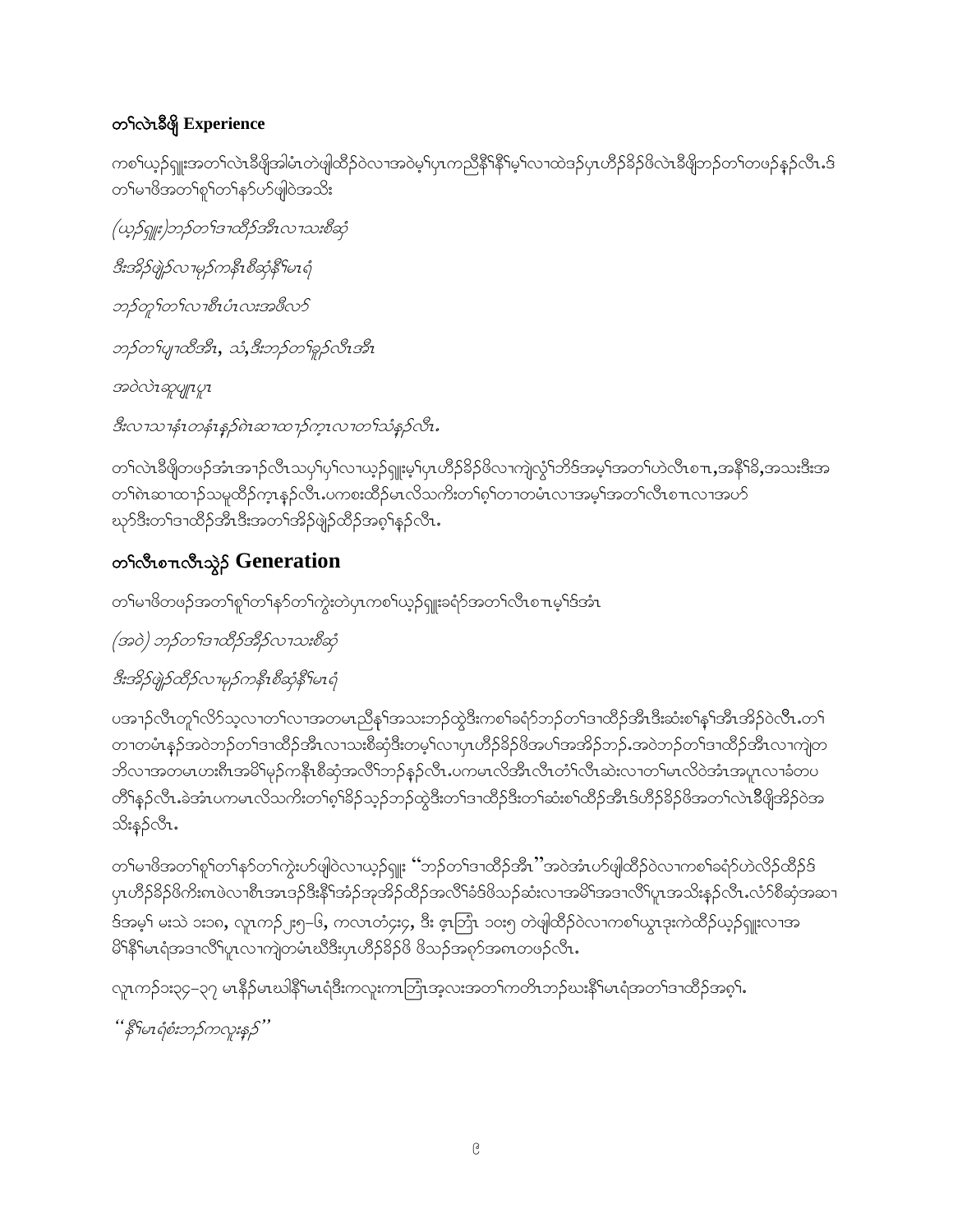တၫ်ဒိးစံးဘဉ်အိၤႇသးစိဆုံကဟဲလိၤလၢနလိၤဒိးတ႑်ထိကတ႑ာအစိအကမိၤႇကကဒုဘဉ်နၤလိၤ…အစ့ၫ်ဒ်အံၤႇတ႑်လၢယွၤမၤတ သ့ဘဉ်နဉ်,တအိဉ်ဘဉ်နီတမံၤဘဉ်.(လူၤကဉ်၁း၃၄–၃၇)

နိ1်မၤရံအနိ1်ကစ1်ဒဉ်ဝဲသူဉ်ညါဝဲလ႑တ1်ဒ႑ထိဉ်ဖိသဉ်လ႑ကျဲဒ်အံၤန္ဥလိဉ်တ႑်လီးလးနှဉ်လီၤ.ဒီးတ႑်လီၤလးအံၤအဝဲဒိး နှ်ကဉ်ဝဲနဉ်လီး.

ကစါ်ခရံာ်ဘဉ်တါဒၢထိဉ်အီၤလီၤလိဉ်လီၤလးမၤလီၤတံါအီၤဒ်အမဲ့ါယွၤလၢလၢပှဲၤပုံၤဒီးပုၤကညီလၢလၢပှဲၤပုဲၤဘဉ်ဆဉ်ဒီးအဝဲ အံၤတမ့်ၢ်တၤ်လၢအမၤစှၤလီၤပှၤဟိဉ်ိန်ဉိဖိအက့်ၢအရိၤလၢအပူၤဘဉ်ႉတၤ်ဒၢထိဉ်အီၤလၢအလီၤလိဉ်လီၤလးအံၤမ့ါတၤ်လၢအ မ့်ၢ်ဝဲတီဝဲဒီးမ့်ၢ်တၫ်လီၤလးအဒိဉ်ကတ႑ာ်လၢတ႑်အုဉ်က္ၤခ်ိဳဉ်က္ၤတ႑်ဒီးတ႑်စံဉ်တဲၤတဲစိၤအပူၤဒဉ်လဲာ်လီၤ.ဖဲလၢအမိၤ်ဒၢထိဉ်အီၤ ဝံၤအလိႝၤ်ခံအနီ<sup>႖</sup>ခိက့<sup>႖</sup>ဂ္ဂီၤဒိဉ်ထိဉ်လၢအမိါဒၢလိႝႃပူၤဒ်ပှၤဟိဉ်ခိဉ်ဖိအရာ်အရာအသိးလိၤအဝဲအိဉ်ဖျဲဉ်ထိဉ်ဒ်ပှၤဟိဉ်ခိဉ်ဖိအန္ ဆၫှာ်အသိးလီၤ.အဝဲဒိးသန္ၤအသးလၢအမိါဒ်သိးကဒိးန္ ါတ႑်ရံၢတ႑်ဘါအရီ ၊,တ႑်အိဉ်တ႑်အိ,တ႑်ကဟုကယဉ်,ဘဉ်တ႑်မၤက ဆှဲကဆိုအီၤဒ်ပှၤမုၢိဆ့ဉ်မုၢိရိၤအသိးဒီးဒ်ပှၤဟိဉ်ခိဉ်ဖိတၵၤအသိးနဉ်လီၤ.အဝဲတအိဉ်ထဲဟိဉ်ခိဉ်အက့ၢ်အရီၤလၢအပူၤဘဉ်ႉဒ်နဉ် အသိးဟိဉ် $8$ ဉ် $8$ အန္ $\infty$ ၫဉ်လၢအပူၤတမ့ါတါလၢအစှၤန္နါဒံးယွၤအက့ါအစီၤဘဉ် $\cdot$ (Dr.Robert  $\operatorname{G.Lister})$ 

တဘျီတခ်ိဉ်ပှၤတန်ီၤကတိၤစ့်၊လိ5်ဝဲဘဉ်ထွဲဒီးယ့ဉ်ရျုးအဟိဉ်ခိဉ်ဖိအက့်၊အစီၤခ်ီဖျိလၢအဝဲတအိဉ်ဒီးဟိဉ်ခိဉ်အပါအဃိန္ဉာ်လီၤ ဘဉ်ဆဉ်ဒီးပကွ်က္ၤပှၤဟိဉ်ခိဉ်ဖိအဆိကတၫ်တ၈ၤအပါတအိဉ်ဘဉ်ဒီးအမိါတအိဉ်စ့ါကီးဘဉ်.ဒ် ၁မိၤရ္၂ စံးဘဉ်ပှၤအသိးစီၤ အာဒဉ်ဘဉ်တ<sup>ရ</sup>တ့အိၤလၢဟိဉ်<sup>8</sup>ဉ်ကမူဉ်ဒီးနိ<sup>ု</sup>ဒာံဉ်အုဘဉ်တၢ်တဲ့အိၤလၢစိၤအာဒဉ်အစုဉ်ဃံလီၤ.အဝဲသ့ဉ်ခံ၈ၤလၢာ်အမိ်ါအပ<sup>ြ</sup> တအိဉ်ဘဉ်ႉအဝဲသ့ဉ်ခံ၈ၤလၫာ်တအိဉ်ဖျဲဉ်ထိဉ်လၫ<sup>႘</sup>ာ်မှဉ်ဘဉ်ႉဘဉ်ဆဉ်ဒီးအဝဲသ့ဉ်မ့<sup>ရဲ</sup>ပှၤဟိဉ်<sup>ပွ</sup>ဉ်<sup>8ွ</sup>န်<sup>ရန်ရှ</sup>လီၤ.လၫကျဲဒ်အံၤအသိး နှဉ်ယှဉ်ရူးဘဉ်တၫ်ဒၢထိဉ်အိၤမ့ၢ်လီၤဆီဒီးပုၤဟိဉ်ခိဉ်ဖိပတိၢ်မှာ်ဘဉ်ဆဉ်အဝဲမ့၊်ပုၤဟိဉ်ခိဉ်ဖိနှီၤနိၤလီၤ

ဒ်ပသ္၃်ညါတ့်၊လၢလံာ်စီဆုံအပူ၊အသိးန္၁်ယ့ဉ်ရူးဒိဉ်ထိဉ်လၢအမိါဒၢလိိ၊ပူးမ့ါဒ်န္ေဆာ့်အကျို၊အကျဲအသိးလၢလၢပုံပုံ၊လိၤ အဝဲတဟဲအိဉ်ဖျ်ထိဉ်ဒ်နဉ်ဘဉ်ဒီးတဟဲလ်ၤတဲဉ်လျမှုနိဉ်ဖဲအအိဉ်ဖျဲဉ်ထိဉ်အခါစ့¶ကိုးဘဉ် လံဉ်မးသဲ၁ ဒီး လူၤကဉ်၂ တဲဖျ်ထိဉ်ဝဲ -<br>နိ<sup>ု</sup>မာရံအတ<sup>ရား</sup>ထိဉ်အဖိအခိဉ်ထံးတ<sup>ရ</sup>တသ့ဉ် ညါအီၤဘဉ်ဒီးလၢခံနဉ်အိဉ်ဖျ်ထိဉ်ဝဲလီၤ.စီၤယိၤသးလၢအဘဉ်တ<sup>ရ</sup>အဲဉ်တိန<sup>ှ</sup> အီၤဒဉ်လဲာ်တၫ်သံကွၢ်ဟဲအိဉ်ထိဉ်လၢအပူၤဘဉ်ဃးဒီးနိံုမၤရံအတ႑်ရံံဆံးဘါစ႑်တချုးဒံးလၢကစ႑်ယွၤကတိၤတ႑်ဒီးအီၤလၢတ႑် မံမိ်ါအပူၤဒံးဘဉ်နဉ်လီၤ.ဒိးတౕါအစၢလၢခံကတၢၢိန္ဉာယ္ဉ်ၡူးအိဉ်ဖျဲဉ်ထိဉ်ဒ်ၦၤဟိဉ်ခိဉ်ဖိ ဖိသဉ်နိႝၤနိ်ါတၵၤန္ဉာ်လီၤ.

ယ့ဉ်ၡူးနဉ်မ့ၢိဝဲပှၤဟိဉ်<sup>8</sup>ဉ်ဖိဒိုးအိဉ်ဒီးဟိဉ်<sup>8</sup>ဉ်ဖိအက့်ၫအစီၤလၢလၢပှဲၤပှဲၤလီၤ.တၫ်ဒၢထိဉ်အီၤလၢအလီၤလိဉ်လီၤလးအံၤတမၤစှၤ လီၤအဟိဉ်<sup>႙ွ</sup>ဉ်ဖိအန္**ဆၫ**ဉ်လၫအပူၤဘဉ်ႉယ့ဉ်ၡူးဒုးနဲဉ်ပှၤဟိဉ်နိဉ်ဖိအတ<sup>ြ</sup>မ့်ၫတ<sup>ြ</sup>ဒ်အလိ<sup>ု</sup>အိဉ်ဝဲအသိးလၫတၫ်လီၤလိဉ်လီၤလး အပူ၊ဒီဖျိပထံဉ်နှါလၢကစါခရံာ်အပူ၊နှဉ်ပကဲထိဉ်ပု၊ကညီအလၢအပုံ၊လၢအတအိဉ်ဒီးတၢ်ဒဲးဘးဘဉ်.ဒီးအဝဲအံၤမ့ါတ1်လၢအ 

ပကဟ်ကစၫ်ယှဉ်ရူုးအတၫ်လီၤစ႑ာလၢပသးပူၤခဲအံၤဒီးပကမၤလိသက်ိးအနိ<sup>႖</sup>ၶိဟ်ဖျ်ထိဉ်အီၤဒ်ပုၤကညီအလၢအပှဲၤတ၈ၤဒ်လဲဉ် အင့်္ဂလီၤ.

# အနီ<sup>ရ</sup>န္တ Body

ပကဟ်တၫ်မၢဖိတဖဉ်အတၫ်စူၫ်တၫ်နဉ်တ႑်ကွဲးလၢပသးပူၤလၢအစံးဝဲ

```
(ယူဉ်ရှူး)ဘဉ်တူ႑်တ႑်လၢစီၤပံၤလးအဇိလဉ်
ဘဉ်တ႑်ပျာထိအီး, သံ, ဒီးဘဉ်တ႑်ခွဉ်လီးအီး.
```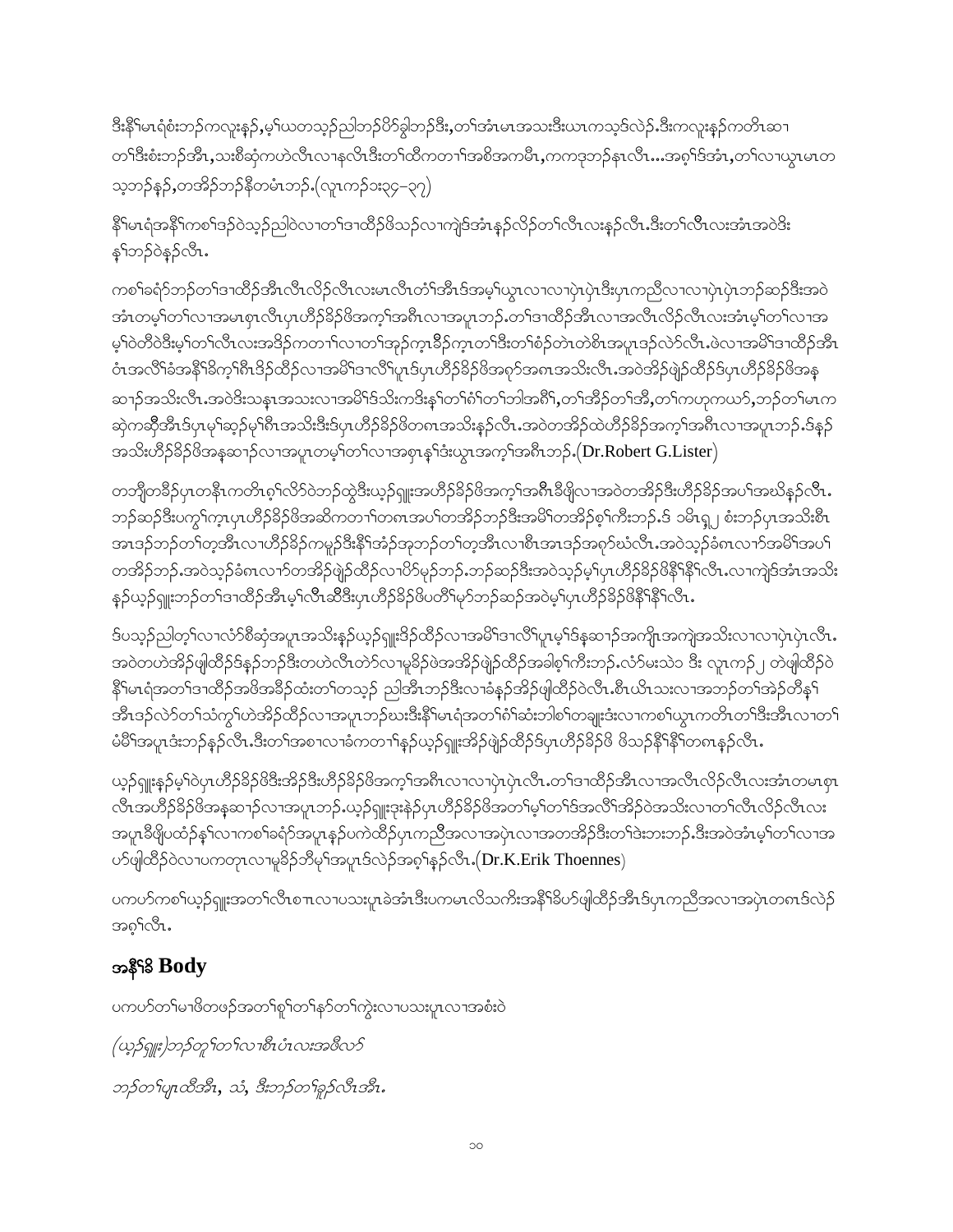တၫ်ကတိၤသ့ဉ်တဖဉ်အံၤန္ဉာိပာ်ဖျါထိဉ်ဝဲလၢယ့ဉ်ရှူးအတၫ်လဲၤဒီဖျိတဖဉ်အံၤကဲထိဉ်လိဉ်ထိဉ်သဲ့ဝဲထဲလၢအဝဲမ့<sup>၎</sup>ပှၤကညီနိ<sup>ု</sup>နိ<sup>ု</sup>  $\delta$ 

## ဒ်လံာ်စီဆုံအတၫ်ကွဲးဘဉ်ထွဲဒီးယှဉ်ရှူးဘဉ်တၫ်ဖိဉ်အီးဒီးတၫ်ပျာထီအီၤလၢ မးသဲ၂၇, မၫ်ကူး၁၅, လူၤကဉ်၂၃, ဒီး ယိၤဟဉ်၁၈–၁၉

အသိးယ့ဉ်ရှူးတုိက်လာပဒိဉ်စီးပံၤလးအဖိလာ်အါမံၤလီၤ.အဝဲဘဉ်တၫ်တိႝၤ်အီၤ,တ႑်မၢဆူဉ်အီၤလၢအ ကဖျိဉ်<sup>ဌ</sup>ဉ်သလုးတၤဆျဉ်,တ<sup>၎</sup>ထူးပှဲာ်အိၤ,တ<sup>၎</sup>ဒုဉ်ဒွဲဉ်အိၤ,ဘဉ်တၫ်တိ<sup>၎</sup>အခိဉ်ခဲအံၤခဲအံၤလၢနိဉ်ထိးဘိဒီးတ႑်မၢဆူဉ်အယိးအနိ<sup>၎</sup> <br>ကစ<sup>ှ</sup>ထူဉ်စုညါလၫကျဲဒီဘိဃဉ်ဃဉ်ဖဲတ႑်လဲၤဆူတ႑်လိႝၤ်လၫတ႑်ကပျၤထိအိၤအ<sup>ရွ</sup>်နဉ်လိၤႉ

ယ့ဉ်ၡူးအတၫ်နးတၫ်ဖှိဉ်လၢအမ့ၢ်တၫ်ပျာထိအိၤႇအတ႑်သံဒီးတ႑်ခူဉ်လီၤအီၤဟ်ဖျါထိဉ်ဝဲလၢအဝဲမ့ၢ်ပှၤဟိဉ်8်ဉ်ဖိနိ<sup>၎</sup>နိုၤ်တ၈ၤႇပှၤ တ၈ၤလၢတၫ်တိႝၫအိၤသ့ႇပှၤတ၈ၤလၢအသွံဉ်ယွၤလိၤသ့ႇပှၤတ၈ၤလၢပှၤသုးဖိတဖဉ်စံးအၢစံးသိမၤတရိတပါအိၤႇပှၤတ၈ၤလၢ လီးဃံးခ်ီဖိုလၫတၫ်မၤဆါအီးနးနးအဃိႇပှၤမၤသံအီးသ့ဒီးပှၤတ၈ၤလၢပှၤခူဉ်လီးအီးလၫတ႑်ပူးသ့ဝဲဖဲလၫအသးသမူတအိဉ် .<br>လπဘဉ်အကတိႝ<sup>ု</sup>နဉ်လီၤ.

ယှဉ်ရှူးအိဉ်ဒီးပှၤဟိဉ်<sup>8</sup>ဉ်<sup>8</sup>အနိ<sup>ရ</sup>နိအံၤမ့်္ဂတ႑်လၢအလိၤ်အိဉ်သပှၤ်ပုၤ်နိဖျိလၢကစၤ်ယွၤအတၤ်တိတၤ်တြၤ်လိဉ်ဘဉ်ပှၤဟိဉ်နိဉ် ဖြံအမှn်အတိဘဉ်တူဂ်ယွၤအတၫ်စံဉ်ညိဉ်လၫန်ိ<sup>ရ</sup>န်ဒိဒ်သိးဒီးကလုၫ်ထိဉ်အသးလၫပှၤဟိဉ်နိဉ်ဖိလ႑အမှn်ပှၤတၫ်ဒဲးဘးဖိတဖဉ်အ ရွိန်၃လွိၤႚပထ္၃န္႕အွၤတၪ ၀ွႝၐၨာပဲႏဲပဲႚ ယတ္မႈစ္)းါ၁–ါါ န္မႈ ဇံ၊သြ္၊၁၀း၁၀ အပ်၊ ၨပွ>ပ္မွာ

လၢတၫ်ဟံးန၂တ႑အဒိထဲတခါ&ၤအရိၤ်ပကဖး ဇူးဘြီၤ၂း၁၄–၁၇

မၤသးဒ်နဉ်ဒီး,ဖိတဖဉ်ဘဉ်ဃးဒီးတၫ်ညဉ်ဒီးတၫ်သွံဉ်သတးဒီး,အဝဲဒဉ်အကစၫ်ပှ<sup>၎ဌ</sup>းနှၤ်စ့ၢ်ကိုးတၢ်တဖဉ်ဒ်နဉ်အသိး,ဒ် သိးလၢတၫ်သံအစိအကမ်း…ကမၤပူးဖျဲးတၫ်လၢပှၤကညီအတၫ်ဒဲးဘးအရိ $S$ လ်ံၤ.(ဇူးဘြံၤ၂း၁၄–၁၇)

ဒ်လံာ်စီဆုံတဆၢအံၤစံးဘဉ်ပှၤအသိးယ့ဉ်ရှူးအိဉ်ဒီးတၫ်ဖံးတ႑်ညဉ်ဒီးတ႑်သွံဉ်ပှၤဟိဉ်ခိဉ်ဖိအနိ<sup>၎ဌ</sup>နိ<sup>၎ဌ</sup>န် ကလု<sup>ရှ</sup>တိုက်သားလာပ<sup>ရွ</sup>်နဉ်လီၤ.

ပကပာ်ယှဉ်ရှူးအတ<sup>ှ</sup>လီၤစπဒိီးအနိ<sup>၎ဌ</sup>လၢပသးပူၤဒီးပကကွ<sup>ှ</sup>သကိႏအသးလၢအဒုးနဲဉ်ဝဲလၢအဝဲမ့<sup>၎</sup>ပှၤဟိဉ်<sup>ဌ</sup>ဉ်ပိနိ<sup>၎ဇွ</sup>ြဒ လဲဉ်အစ္စ္ပါတက္ခါ.

### အသ**: Soul**

လံာ်စီဆုံကတိၤတၫ်ဒီးပုၤခဲအံၤခဲအံၤစံးဝဲလ႑ပုၤဟိဉ်ခိဉ်ဖိအနိုၫ်ခိက္၂်စီၤအံၤမ့္ပ်တ႑်ဘဉ်ဃးဒီးပုၤကညီဒီးမ့မ့္ပ်ာအသးန္ဉာသံတသ့ ဘဉ်•တ<sup>ရ</sup>ကတိၤသးအဝဲအံၤဘဉ်တၫ်သူအီၤလၫတ်ၫကတိၤအဖျာဉ်လၫအလီၤဆီလိာ်အသးဘဉ်ဆဉ်ဒီးတၫ်ကတိၤလၢပညီန႑်သူ အီးနဉ်မ့ါဝဲ ''သး''ဒိး ''သးသမူ''နဉ်လီး.ပှၤလၢအဟံးဃာ်တၢ်စု၊်တၢ်နာ်လၢပျπတဖဉ်ဟံးန5်၊ ဇ့ၤဘြီၤ၄း၁၂ ဒိး ၁သူးစၤလနံ ၅း၂၃ဒီးစံးဝဲ ''သး'' ဒီး ''သးသမူ''မ့<sup>1</sup>တ်လၫအလီၤဆီလိာ်အသးလၫပှၤကညီအ ပူၤန္ဉာ်လီၤ.ဘဉ်ဆဉ်ဒီးလံာ်စိဆုံအဆ႑၂၀၀ ဃဉ်ဃဉ်ယπထိိဉ်တ<sup>၎</sup>ကတိၤဝဲအံၤတဖျာဉ်မ့တမ့<sup>၎</sup>လၢအၵၤတဖျာဉ်ဒ်သိးဒီးကဟ်ဖျ်ထိဉ်တ<sup>၎</sup>အိဉ်လၢပကံ်ျပလဲလၢအတမ့်<sup>၎</sup>ပ နိ<sup>ု</sup>38ြို့ ရှိသေရာဘဉ်နဉ်လီၤ.လၢတ<sup>ှ</sup>နဉ်အဃိလၢခံကတၫ်နဉ်ပကစံးလၢ ''သး'' ဒီး ''သးသမူ''ခံခါလၫာ်ဟ်ဖျါထိဉ်ဝဲလၢပှၤက .<br>ညီအပူ၊နဉ်အိဉ်ဒီးတၫ်ခံမံ၊ လၢအမှ<sup>၎ဇွှ</sup>်ဒိဒီးသးနဉ်လီ၊

ဖဲ လူၤကဉ်၂၃း၄၆ နဉ်ယှဉ်ရှူးကတိၤဘဉ်ဃးဒီးအနိ<sup>၎</sup>ကစ<sup>၎</sup>အ ''သး'' ဒီး ''သးသမူ''ဖဲအကသံအဆၢကတိႝနဉ်လီၤ.အဝဲစံးဝဲဒဉ် ပါော ယဟ့ဉ်လီးယသးလၢနစုပူးလီး. (လူးကဉ် ၂၃း၄၆)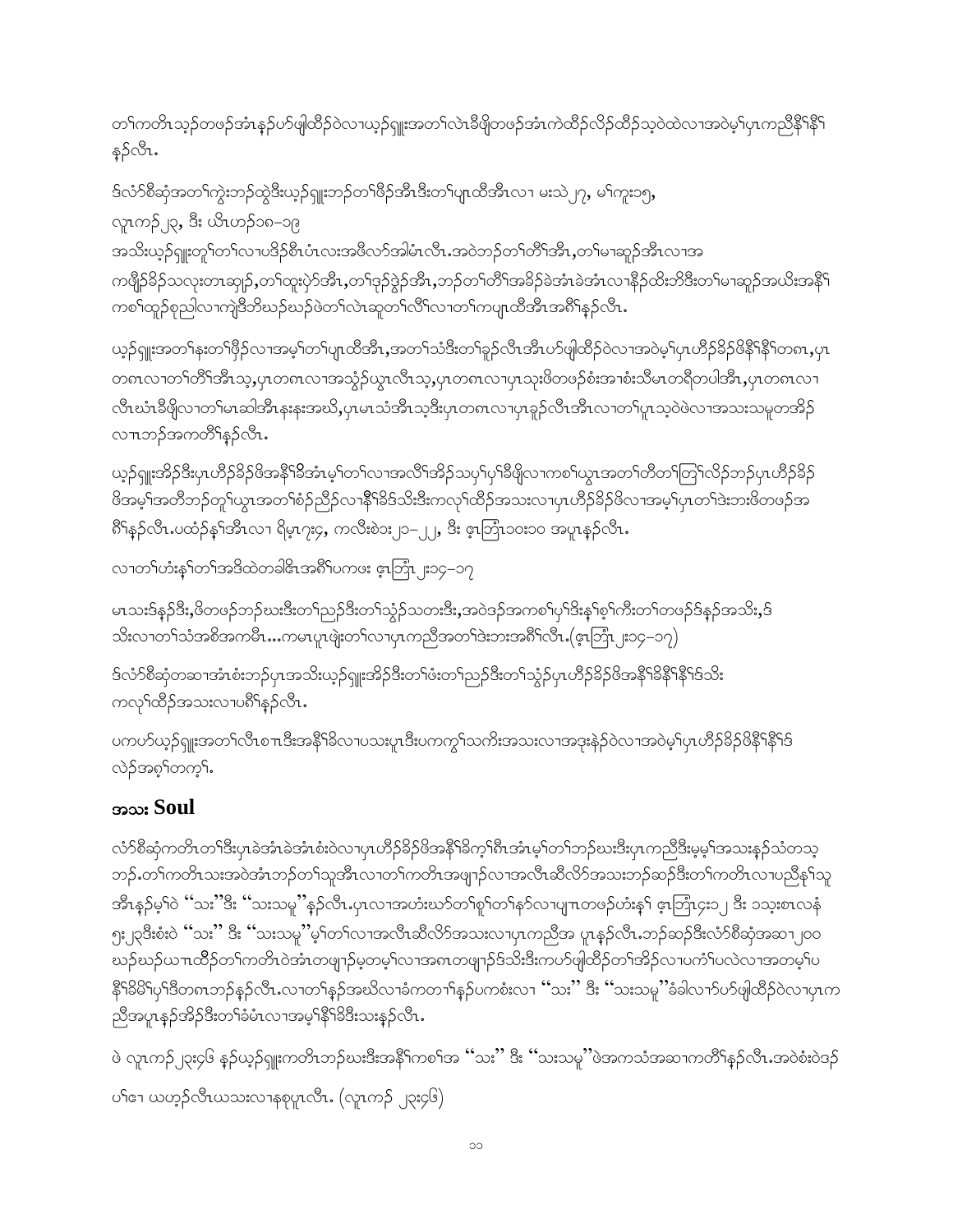.<br>ဖဲယ့ဉ်ရူးသံလၫထူဉ်စုညါအလိၤန္ဉ**်**,အဝဲဒုးနဲ့ဉ်ဖျိဝဲလၫဖဲအနိ<sup>၎</sup>ခ်ိဘဉ်တ႑်ဟ်အီၤလၫတ႑်သွဉ်ခိဉ်အပူၤန္ဉာ်အဝဲအသးသမူဒီးအသး ာ<br>အိဉိလၢပါကစါယွာအစုပူာလီး

ပမ့ါ်ကွါ်ကူၤဒ်ပနိ<sup>ု</sup>သးအတ<sup>ရ</sup>အိဉ်မူအိဉ်ဝဲအသိးနဉ်ပသးမ့ါတ<sup>ရ</sup>လိ<sup>ု</sup>လ႑ပသ္ဝှည်ခြရ်ပ႑ါတ႑်အလိိ<sup>ရ</sup>လီၤ.ဒိးဖဲပနိ<sup>ု</sup>ဒ်မိရိပုါသံဝဲနဉ်ပ ား အီၤအိဉ်လီၤဖးဒီးပမိ1်ပှ<sup>ရ</sup>ဒီးမၤဒီးတ႑်နဉ်လီၤ.ဒီးတ႑်မၢဖိတဖဉ်အတ႑်စု႞တ႑်နှာရဲပွဲးပှၤလၢတ႑်တမံၤအံၤမၤစ့႞ကီးအသး လၢယ့ဉ်ရှူးအပူၤဖဲအသံဝံၤအလိ<sup>ရ</sup>ခံလိၤ.

### အဝဲလဲၤဆူပျုၤပူၤလီၤ.

ဖဲအံၤန္ဉာ်တၫ်ကွဲးဟ်ဖျါထိဉ်န္ ၊်ပှၤလၢဖဲယ့ဉ်ၡူးသံဝံၤန္ဉာ်အသးလၢအသ္ဉာ်ညါတၫ်ဒီးအသးသမူအံၤအိဉ်လိၤဖးဒီးအနိ<sup>၎</sup>ခ်ိန္ဉာလီၤ.ဒီး ဖဲလၫအနိ<sup>ရ</sup>ခ်ိအားအိဉ်ဒဉ်လၫတၫ်သွဉ်ခိဉ်ပူ၊နှဉ်အသးအံၤလဲၤဆူပျုံပူ၊ လိၤႇလ႑တ႑်မၤလိတခါအံၤအပူၤအကတၫၢိန္ဉဉ်ပကၰ သည်သင်္ဘြလား အားအရွံ့သည် အသင်္ဘြလား မိန်းသည် အသင်္ဘြလား အသင်္ဘြလား မိန်းသည် အသင်္ဘြလား အသင်္ ပျုၤပူၤန္>်တၫ်မၢဖိအတ႑်စူၫ်တ႑်နှာ်ပာ်ဖျါဝဲလီၤတံ႑်လီၤဆဲးလၢအဝဲအိဉ်ဒီးပှၤဟိဉ်ခိဉ်ဖိအသးန္ဉာ်လီၤ

လၢခံကတၫ်နဉ်ဒ်သိးပကမၤလီၤတံ်က္ၤယ့ဉ်ၡူးဒ်အမ့်္ျပာဟိဉ်ခိဉ်ဖိတ၈ၤအသိးဘဉ်ထွဲဒီးအတၤ်လီၤစπ,အနီ်ုခိဒီးအသးအရိ တၫ်မၢဖိတဖဉ်အတၫ်စူၫ်တၫ်နှာ်တဲ့စ့ၫ်ကီးယ့ဉ်ရျုးအတ႑်ဲကဆ႑တ႑ာ်သမူထိဉ်က္πအစ့ၫ်လိၤ.ဒီးလ႑ကျဲဒ်အံၤန္ဉာ်အသးဒီးအနိ<sup>႖</sup>ၶိ .<br>အဲၤက္ၤမၤသက်ိးက္ၤတ<sup>၎</sup>နဉ်လီၤ

### တ<sup>ှ</sup>ကဲဆောထာဉ်သမှုထိဉ်က္**း Resurrection**

တၫၳ၈ဲးဆၫထၫဉ်သမူထိဉ်က္ၤစံးဝဲလၫယ္ဉ်ၡူးမ့ၢ်ပှၤဟိဉ်ခိဉ်ဖိနိ<sup>႖</sup>နိ႑မ့ၫ်လၫအနိ<sup>႖</sup>ခိလၫအဒိးတ႑်လၤကပိၤဟ်ဖိုဉ်ဃှာ်က္ၤကဒီးအ သးဒီးအနိ<sup>ု</sup>ခ်ဒီးအသးနဉ်လိၤ.အနိ<sup>ု</sup>ခြိအတ<sup>ှ</sup>ကဲၤဆၢထၢဉ်သမှုထိဉ်က္πအိဉ်ထိဉ်၀ဲဖဲအနိ<sup>ု</sup>သးနဉ်လီၤဆူအနိ<sup>ု</sup>ခြိအပူၤန္ဉာလီၤ.သနဉ် က္နန္)အနီ<sup>ရ</sup>ခ်ိလၢအဂဲၤဆၢထၢဉ်သမူထိဉ်ကၤအံၤလီၤဆီဝဲမ့<sup>ရ်</sup>လၢဒိႏဘဉ်တၫ်လၤကပီၤဒီးတမ့္ပ်ာလπတၤ်လၢအသံသွလπဘဉ်. ဘဉ်ဆဉ်ဒီးအဝဲအံၤတမ့ါတ1်လၢအမၤစုၤလိၤပှၤဟိဉ်<sup>ဌ</sup>ဉ်ဖိအက့ါအရီၤလၢအအိဉ်လၢအပူၤဘဉ်ႉလၢကျဲအရာတဘိန္နဉ်လၢ ၁ကရံဉ်သူး ၁၅ ဒီတဆၢအပူၤယ့ဉ်ရှူးအနီ<sup>ရှ</sup>ဒိလၢအ၈ဲၤဆၢထၢဉ်သမူထိဉ်က္ၤလၢတ<sup>ရ</sup>သံဒီးမ့<sup>ရ</sup>ပှၤမံတဖဉ်အတၤသဉ်ဆိလီၤ.အဝဲ အံၤဒုးနဲ့ဉ်ပုၤလၢပနိ<sup>၎ဌ</sup>ဒဉ်ဝဲကမ့<sup>၎</sup>တ႑်ဒ်နဉ်အသိးလၢမှါနံၤခံကတၢါနဉ်လီၤ*.* 

```
ပကဖး လံာ်၁ကရံဉ်သူး ၁၅း၂၀–၂၃ ဒ်စီၤပီလူးကွဲးဝဲအသိး
```
မ့မှါခဲကနံဉ်အံၤခရံာ်ရဲၤဆၢထၢဉ်က္ၤလၢတၫ်သံလံႇဒီးမ့ၢ်ပှၤမံတဖဉ်အတၤသဉ်ဆိလီၤႉအစ့ၢ်ဒ်အံၤႇမ့ၢ်တၫ်သံအိဉ်ထိဉ်လၢပှၤက .<br>ညီဒီး,တၫ်၈ဲၤဆၢထၢဉ်က္ၤလၢတၫ်သံအိဉ်ထိဉ်လၢပှၤကညီစ့ၫ်ကီးလီၤ…ဘဉ်ဆဉ်ဒီးပှၤတ၈ၤဒီးတ၈ၤလၢအတိၤဒဉ်ဝဲအပူၤစု႒်စု႒်, တၤသဉ်ဆိခရံဉ်,လၢခံက္ၤပှၤဘဉ်ဃးဒီးခရံဉ်ဖဲအဟဲလီၤက္ၤအကတိႝၤ်လီၤႉ (၁ကရံဉ်သူး၁၅း၂၀–၂၃)

ဒ်စီၤအၤဒဉ်မ့<sup>ှ</sup>ပှၤအဆိကတၫ်တ၈ၤလၢယွၤတ့လီၤအီၤအသိးနဉ်ယှဉ်ရှူးမ့<sup>၎</sup>ပှၤဟိဉ်<sup>ဌ</sup>ဉ်ဖိအဆိကတၫ်တ၈ၤလၢအ၈ဲၤဆၢထၢဉ် က္ၤလၢတၫ်သံအိဉ်ဒီးအနိ<sup>႖</sup>§လၢအဒိးတၫ်လၤကပိၤန္ဉာ်လိၤ.ပှၤအၵၤတနိၤနိၤလၢတၫ်ဟ့ဉ်လိၤက္ၤတၢ်မူအသါလၢအပူၤအိဉ်စ့<sup>၎</sup> ကိုးဝဲဒီးတနိၤနိၤနဉ်ယှဉ်ရှူးဒုးဂဲၤဆၢထၢဉ်ကၤအိၤလၢအနိ<sup>႖</sup>ကစၢ်ဒဉ်ဝဲလီၤ.စီၤဃနိဉ်ဒီးဝံအၤလံၤယၤဘဉ်တ႑်စိဉ်ထိဉ်မှုဒံးအိၤ .<br>လၫမှုခိဉ်လီၤ.ဘဉ်ဆဉ်ဒီးအနိ<sup>႖</sup>နိၥတိုးဘဉ်တ႑်လၤကပီၤဒ်ယှဉ်ရှူးအသိးဘဉ်.

ယှဉ်ရူူးအနိ<sup>ု</sup>ဒ်မိ<sup>ုဒြ</sup>ီးဘဉ်တ<sup>၎</sup>လၤကပီၤဘဉ်ဆဉ်ဒီးအဝဲမ့<sup>၎</sup>ဒံးဒဉ်ပှၤကညီနိ<sup>ု</sup>နိ<sup>ု</sup>တ၈ၤလီၤႉပဝဲသ့ဉ်တဖဉ်စ့<sup>၎</sup>ကိီးပကမ့<sup>၎</sup>ဒဉ်ပှၤဟိဉ် ာ<br>အိုဒ်အိန်ဒီးဟိန်ခိန်ဖြားကိုးအဂါပဲလျှပန် မြို့ဆုံးတန်တို့အုံးဆုံးထုံးကြေးအိုးလျတ်သိမ်းမိုးတက်လက်ကပ် အခါဒန်လဲန်  $\mathcal{C}_{\text{L}}^{\text{S}}$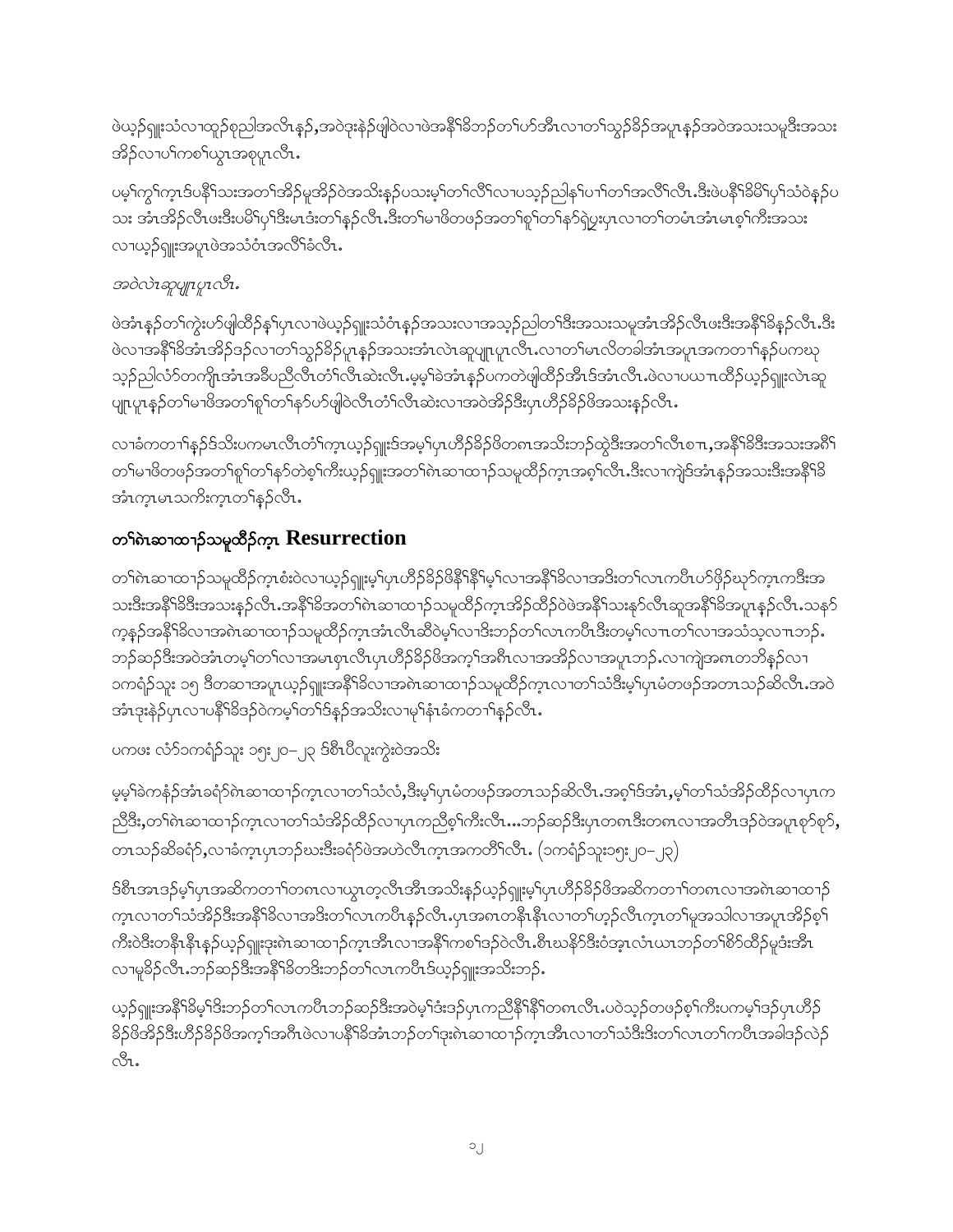အဝဲမ့<sup>၎</sup>ဖိသဉ်အိန<sup>ှ</sup>ဆံးဆံးဖိတ၈ၤလိၤႉအဝဲဒိးသနၤအသးလၢအမိ်ါလၢတၫ်ခဲလၫာ်အပူၤဖဲအမ့<sup>၎</sup>ဒံးဖိသဉ်ဆံးအကတိႝၤလီၤႉစီၤလူၤ ာဉ်တၫိစံးဘဉ်ပှၤလၢတၫ်သဉ်ဝံၤအသးဒ်ပှၤအသိးတၫ်သူအသးလၢထံဒီးလၢကီၤလၤကီၤသါနဉ်အဝဲလဲၤဒီဖျိတၫ်သံဒ်ပှၤဟိဉ်နိဉ်ဖိ တ၈ၤအသိးလီၤ.ဘဉ်ဆဉ်ဒီးခဲအံၤန္ဉာအဝဲတမ့်ၫထဲပုၤဟိဉ်ခိဉ်ဖိတ၈ၤလ πဘဉ်.အဝဲမ့်ၫယ္လၤလီၤ.ဒီးတ႑်မ့္ပ်ာတ႑်တိန္ဒိြန္ ြတ္ခန္န ဉ်ၡူးတမ့်ါထဲပှၤဟိဉ်ခိဉ်ဖိတၵၤ၆ၤဘဉ်ႉအဝဲမ့္ပ်ပှၤဟိဉ်ခိဉ်ဖိလၢအလၢအပှဲၤတၵၤလီၤ. (Dr.R.Albert Mohler,Jr.)

ပမၤလိတ့ၫ်လံယ့ဉ်ရှူးအဟိဉ်ခိဉ်ဖိအနဆၫဉ်လၫအတ႑်လဲၤခီဖျိတဖဉ်အပူၤလီၤ.ခဲအံၤပကမၤလိသကိႏအတ႑်ဖီးတ႑်မၤဒ်ဟိဉ်ခိဉ်ဖိ တ၈ၤအသိးဒ်အအိဉ်ကွဲးအသးလၢတၫ်မၢဖိတဖဉ်အတၫ်စူၫ်တၫ်နှာ်အတၫ်ကွဲးအပူၤန္ဉာ်တက့ၫ်.

#### အတSဖုံးတSမn Office

ယ့ဉ်ရူုးအတၫ်ဖီးတၫ်မာဘဉ်တၫ်ယπထိဉ်အီာလၢတၫ်မၢဖိတဖဉ်အတၫ်စူၫ်တၫ်နဉ်အပူာဒ်အံၤလီၤ.

# ယနဉ်ကစ<sup>႑</sup>ယှဉ်ရှူးခရံဉ်လီး.

ပှာခရံာ်<sup>8</sup>လာမှ<sup>ရ</sup>မဆါအံာတနိုာနိုာဒီးပှာလာအစူ<sup>ရ</sup>က္ခာနာ်ကွာတ<sup>ရ</sup>အါရာတဟ်သူဉ်ဟ်သးဝဲလာတက်တတ် ''ခရံဉ်'' မှရတ်ဟ်ဖျ ထိဉ်ယှဉ်ရှူးအတ<sup>ှ</sup>ဖံးတ<sup>ှ</sup>မာအါနှၤ်ဒံးအနိ<sup>ု</sup>ကစ<sup>ှ</sup>နဉ်ဘဉ် လၢကျဲဒ်အံၤနှဉ်တၤ်ကတိၤ ''ခရံဉ်'' အံၤလီၤပလိ်ာဒီးတၤ်ကတိၤလၢအ မှ<sup>င္</sup> "စီးပၤ''မဲ့တမ့<sup>င္</sup> "စံဉ်ညီဉ်ကွီ<sup>င</sup>်" လီး.

ပကတဲဘဉ်ဃးပှၤဟိဉ်<sup>ဌ</sup>ဉ်ဖိအတၫ်ဖံးတၫ်မၤလၢယ့ဉ်ရှူးမၤဝဲလၢကျဲခံဘိလိၤႉတၫ်တၢတမံၤန္ဉာ်ပကက္ၤကွ<sup>၎</sup>လံာ်စိဆုံအလိၤ် လံၤတကတြူၫ်အတၫ်ကွဲးဖျါအတၫ်ဖံးတၫ်မၤဒ်အမှ<sup>႖ '</sup>ခရံာ်''နဉ်လီၤ.ဒီးတၫ်ခံမံၤတမံၤန္ဉာ်ပကၡဲပွးက္ၤတၫ်ဖံးတၫ်မၤအဝဲအံၤ လၫထိဉ်ပှဲၤထိဉ်လၫယ္ဝှ်ရှူူးအပူၤဒ်ဟိဉ်နိဉ်ဖိတၐၤအသိးနဉ်လိၤႉခဲအံၤပကစးထိဉ်မၤလိလၤလႆာ်စီဆုံအလိ်ၤလံၤတကတြူၫ်အနိဉ် ထံးခိဉ်ဘိဘဉ်ထွဲဒီးတၫ်ဖံးတၫ်မၤလၢအဘဉ်တၫ်သ့ဉ်ညါအီၤဒ် ''ခရံဉ်'' နဉ်လီၤ

# လံာ်စီဆုံအလိ်၊လံၤအခ်ီဉ်ထံးခ်ီဉ်ဘိ Old Testament Background

ကိၤလၤ၀ါအတၫ်ကတိၤ ''ခရံဉ်'' အံၤဘဉ်တၫ်ကျိာ်ထံအီၤလၢဟူးလှဉ်အတၫ်ကတိၤလၢအမ့<sup>၎</sup> christos ခြံးစတိဉ်လၢအဟဲဝဲဒဉ် လၫင့္၊ဘြဲၤအတၫ်ကတိၤလၢအမ့<sup>၎</sup> Meshiach မၤရုံအၤ မ့တမ့<sup>၎</sup> ''Messiah မ့ၤရုံအၤ'' အခ်ီပညီမ့<sup>၎</sup>ဝဲ''ပုၤလၢအဘဉ်တၫ်ဖှူ 31" \$5091.

လၢလံာ်စိဆုံအလိ်ၤလံၤတကတြူ၊်အဆၢကတိ်၊နဉ်တ႑်ကတိၤ ''ပုၤလၢအဘဉ်တ႑်ဖျုအိၤ'' မ့ှ်တ႑်ကတိၤလၢအယိာ်ဒီးဘဉ်တ႑် သူအီၤလၢပုၤတ၈ၤလၫ်လၫယ္မွာျဖနားခ်သီးအကမာအတ႑်အိဉ်ဒီးမူဒါလီၤလီၤဆီဆီနဉ်လီၤႉ ၁ကရံဉ်သူး၁၆း၂၂ တဲဖျဲဝဲလၢဝံတဖဉ်မ့ှ်ပှၤလၢတ∫ဖှူအိၤန္ဉာ်လီၤႉ ၃မိၤရှငွး၃,၅ ဒီး ၁၆ စံးဝဲပှၤလှ်ုတဉ်အဒိဉ်တဖဉ်မ့ှ်ပှၤလၢဘဉ်တဉ်ဖှူအိၤ နှဉ်လီၤ. ဒီး ၁ရှမူၤအ့လး၂၆း၉,၁၁ ဒီး ၁၆ နဉ်စီၤဒၤဝံးစံးဝဲဒဉ်စီၤစီလူးမ့<sup>၎</sup>ပှၤလၢယွၤဖှူအီၤအ ဃိအဝဲကဲထိဉ်ဘဉ်အံဉ်စရလးအ อ็บบา0บ.

ပကဖး ၃မိၤၡ၂၁း၁၀–၁၂ လၫအဒုးနဲဉ်ဖျါထိဉ်ပှၤလုၤ်တၤ်အဒိဉ်မ့ၤ်ပှၤလ႑ယ္ပၤဖျုအီၤဒီးပှၤလုၤ်တၤ်အဒိဉ်အခိဉ်လၫအဒိဉ်နှၤ်အဒိ ပုါဝဲဲါတဖဉ်ပှၤလူလီၤသိဖှူတၤ်လၢအခိဉ်ဒီးတၤ်ဟ်စီဆုံအီၤဒ်သိးအကကူထိဉ်သိးထိဉ်တၤ်ကူတၤ်သိးနဉ်–––အစ့ၤ်ဒ်အံၤႇအက စ<sup>ှ</sup>အသိဖှူတ<sup>ရ</sup>အခိဉ်သလုးအိဉ်လၫအလိၤႇယဲဒဉ်အံၤယမ့<sup>၎</sup>ယွၤလီၤႉ (၃မိၢရ္၂၁း၁၀–၁၂)

ဒ်လံာ်စီဆုံအဆၢဟ်ဖျါထိဉ်နှ\ပှာဖဲအံာနှဉ်ပထံဉ်ဘဉ်လၢတ\ဖှူပှာတဖဉ်အံာဒ်သိးအကမာယွာအတ\အဂိ်္ဂနဉ်လီာ.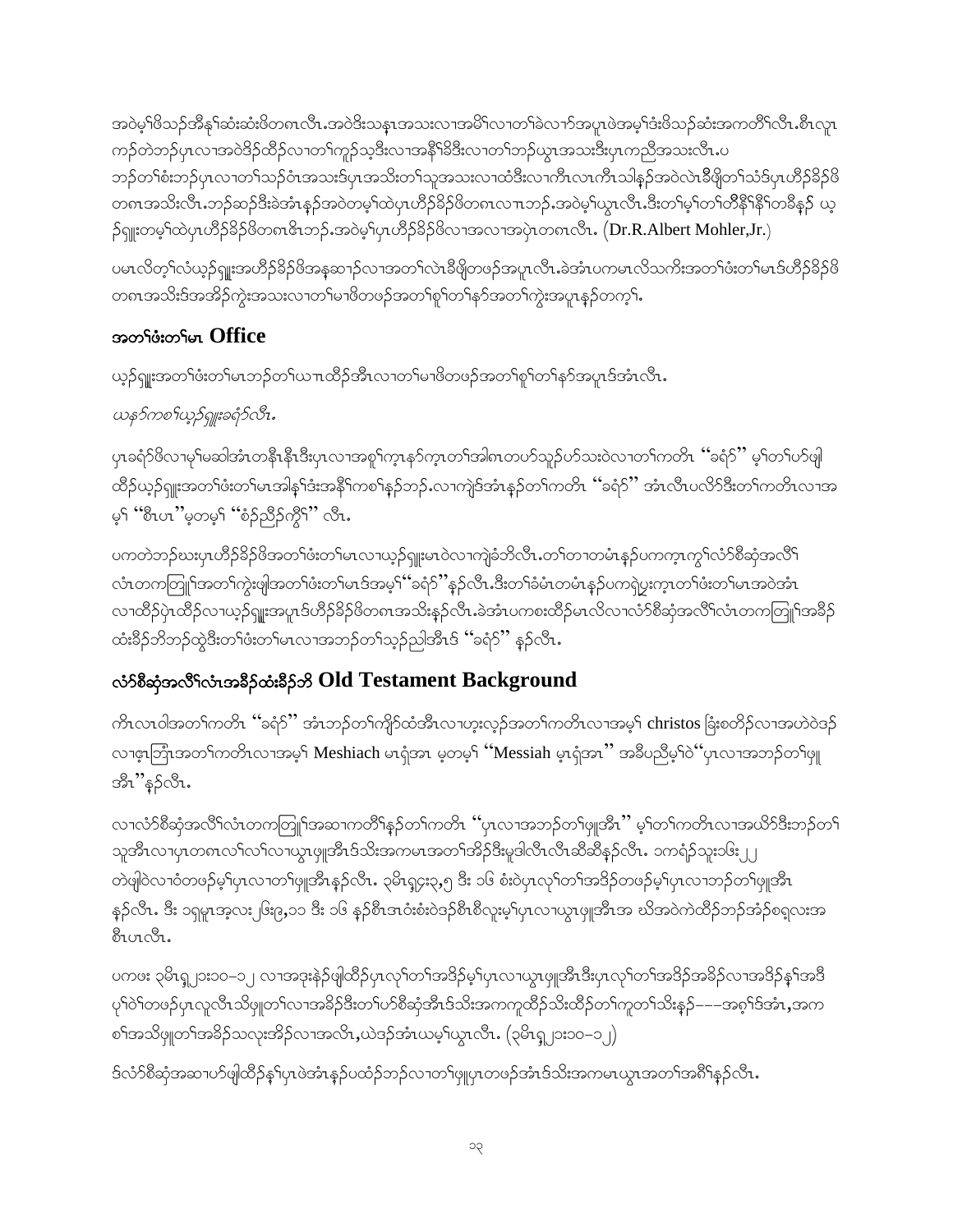တၫ်ကတိၤ ''ပှၤလၢတၢိဖှူအိၤ''ဘဉိတၫ်သူအိၤအအါကတၫၫ်လၢစီၤအဝံးအစπအသွဲဉ်ဒ်အံဉ်စရလးဒီးယူအအစီၤပၤအသိးနဉ် လီၤ.ပထံဉ်န1်အီၤလၢ စံးထိဉ်ပတြπရား၃၈, စံးထိဉ်ပတြπ၁၃၂း၁၀,၁၇, ဒီး၂ကွဲးနိဉ်တ1်၆း၄၂

အပူးနဉ်လီး.ဖဲစီးအဝံးအိဉ်မူ ဒံးအဆၢကတိႝနဉ်ယွာမာတၫ်အၫဉ်လီးအီလီးဒီးစီးပာအငံးဒီးကစၫ်ယွာအၫဉ်လီၤ၀ဲလၢကသူဉ် .<br>ထိြပ်တိြန်နိဉ်အဘိအမု<sup>ရှ</sup>ဒိဖျိုလၫစီၤပၤဒၤဝံးအစπအသွဲဉ်အကျိတ်ရာနဉ်လီၤ…စံးထိဉ်ပတြπရား၃−၄တဲဖျိကစၫ်ယွၤအတၫ်အၫဉ် လီၤအီလီၤဒီးစီၤပၤဒၤ၀ံးလၢကျဲဒ်အံၤလီၤ.

ယအၫဉ်လီၤအီလီၤတ<sup>၎</sup>ဒီးယၦၤဃုထၢဖိတ၈ၤႇယဆိဉ်တ<sup>၎ဒွိႏ</sup>ယခ့ယၦၤစီၤအပံံႏႇယကဒုးအိဉ်၈ၫ်ဆိးကျπနချံနသဉ်လီၤထူ လီၤယိ9်,ဒီးဒုးအိဉ်နလိႝၤဖိ႒်အစိၤစိၤအဃဉ်ဃဉ်လီၤ. (စံးထိဉ်ပတြ ။၈၉း၃–၄)

အဝဲအံၤတမ့ါတါကမၢကမဉ်အလိိၤလၢပကသံကွါကစါယွၤမ့ါမၤတါအၫဉ်လီၤဒီးစီၤပၤဒၤဝံးဒ်အံၤန္ဉာိဘဉ်မနုၤအဃိ စီၤပၤဒၤဝံးအဖိခွါအဘိအမုၢဴလိၤမၢ်ကွံာ်လၢအစုပူၤလဲဉ်ႉတၢ်စံးဆၢတခ်ိန္ဉာ်ယွπအတၢ်ဆိဉ်စုၤဆိဉ်၀ါလၢအတၤ်အၢဉ်လီၤအီလီၤ အ<sup>88</sup>ဉ်<sup>8</sup>းသနၤအသးလၢစီၤပာအဝံးအစπအသွဲဉ်တဖဉ်အတ<sup>ရ</sup>ဒိကနဉ်အ<sup>88</sup>ဉ်နဉ်လီၤ.အဝဲအံၤအိဉ်ဖျိလၢလံာ်စိဆုံအပူၤဖဲ ၂ကွဲးနိ5ုတ<sup>၎</sup>၆း၁၆, စံးထိဉ်ပတြπ ရ၉း၃၀–၃၂, ဒီး စံးထိဉ်ပတြπ၁၃၂း၁၂ နဉ်လီၤ.ဖဲလၫစီၤပၤဒၤဝံးအစπအသွဲဉ်အိဉ် မူထိဒါကစါယွπအခါနဉ်အဝဲသ့ဉ်အဘိအမုၢိလိၤမၢ်ကွံ၁်လၢအစုပူၤလိၤ

နံဉ် ၉၂၂ **BC** ဖဲလၫစီၤပၤဒၤဝံးအစ႑ာအသွဲဉ်အလ<mark>ံၫ</mark>ွှစိၤရဃၤဘဉ်ပ႑တ႑်အစိၤပှၤအံဉ်စရလးအဒူဉ်တဆံထုးလီၤဖးကွဲဉ်အ ု၊<br>သးဒီးဒိးပၢလိၤအသးလၫစီၤယၤရာဘဉ်အတ႑်ပၢအဖိလ႒်လီၤႉပထံဉ်န႑်အီၤလ႑ ၁စီၤပၤ၁၁ ဒီး ၁၂ အပူၤလီၤ.ပှၤအဒူဉ်တဆံ လၫအပိ>်စီၤယၤရၤဘဉ်အခံကဲထိဉ်အံဉ်စရလးအဘိအမုၢိဒီးပှၤအံဉ်စရလးခံဒူဉ်လၫအပိ>်စီၤရဃၤဘဉ်အခံကဲထိဉ်ယူဒၤအ ဘိအမှ1်နဉ်လီၤ.

လၢခံဖဲနံဉ် ၅၈၇ **BC** နဉ်ယူၤဒၤအဘိအမုၢိလိၤပိုၢ်ကွံာ်ဝဲဖဲလၢအလံၤခွါစီၤပၤယဟိၤယါခံဉ်ပၢတၢ်အစိၤယူဒၤအဘိအ မု်လီၤကွံာ်ဆူဘၤဘူၤလိဉ်အစုပူၤလီၤ.ဖဲအဆၢကတိ်ၢဝဲအံၤန္ဉ်ဝံအါ၈ၤကတိၤဆိတၫ်ဘဉ်ဃးဒီးကစၢ်ယွၤကဆုၢလီၤ ''မ့ၤရုံအၤ'' မ့တမ့<sup>၎</sup> ''ပုၤလၢတၫ်ဖုူအီၤတ၈ၤ''လၢဆၢကတိႝၤ်လၢအကဟဲနဉ်လီၤ.အဝဲကကဲထိဉ်စီၤပၤအဒိဉ်,လီၤစ႑ာလၢစီၤပၤအဝံံႏႇအ ဝဲကသူဉ်ထိဉ်ဒီးမၤဘဉ်လိ5်က္ၤအံဉ်စရလးဒီးယူဒၤအဘိအမုၢိန္ဉာ်လီၤႉလၢလံာ်စိဆုံအလိၢ်လံၤတကတြူၫ်အပူၤန္ဉာ်ပှၤလၢအ မ့်)မှာရှံအာနဉ်မ့ါ်စီာပာဒီးလီာ စπလာစီာပာအဝံံးအစπအသွဲဉ်နဉ်လီာ.ကစါယွာဟ့ဉ်လီာစီာပာအဝံံးလာတါအာဉ်လီာအိ လီၤဒီးလၢတၫ်အၫဉ်လီၤအိလီၤဝဲနဉ်အပူၤန္ဉာ်အဝဲအၫဉ်လီၤဝဲလၢတနံၤန္ဉာ်အကဒုးအိဉ်ထိဉ်စီၤပၤတၐၤလၢအလီၤဆီလၢအမ့႑် ''ယွၤအဖိခွါ'' လၢအအိဉ်ဒီးတၫ်ရ လိာ်ဘဉ်ထွဲဒီးယွၤဒ်ဖိအသိႏႇအဝဲကပၢစီၤအငံးအလိၤ်ဖစ်ာလီၤစီၤထီႇအဝဲကသူဉ်ထိဉ် တၫ်တိတၫ်တြၫ်ဒီးတၫ်တိတ႑်လိၤနဉ်လိၤႉ လၢတ႑်နဉ်အဃိဖဲလၢပတဲမှၤရုံအၤလၢလံာ်စိဆုံလိႝၤလံၤအပူၤန္ဉာ်ပတဲအိၤလၢအ မ့<sup>၎</sup>ဗီၤပၤအထူအယိ9်ႇစီၤပၤတၵၤလၢကဟဲစိ9်တ<sup>၎</sup>အုဉ်က္ၤဒိႆဉ်က္ၤဒီးတ<sup>၎</sup>ထူဉ်ဖျံးနှဉ်လီၤ.  $(Dr.Mark Strauss)$ 

ဝံတဖဉ်လၢလံာ်စိဆုံအလိ<sup>ရ</sup>လံၤအပူၤအါ၈ၤတဲမ့ၤရုံအၤမ့တမ့<sup>ရ</sup>ခရံာ်ဒ်စိၤပၤဒၤဝံးအစ႑ာအသွဲဉ်လၢအကဆှၢက္ၤပှၤဘဉ်ကဲကု<sup>ရ</sup>တ ဖဉ်ဆူကိ်<sup>ရ</sup>တၫ်စံးပာ်ဒီးဟဲစိာ်ယွာအတ႑်ဆိဉ်စှာလၢကိ်<sup>ရ</sup>လၢအသူဉ်ထိဉ်ကွာဝဲအ<sup>ရွ</sup>်ရနဉ်လီားအဒိ,ပထံဉ်နှၤ်ဝံအတ႑်ကတိာဆိတဖဉ် ဖဲ ဝံယံးရမံယၤ၂၅း၅–၈, ၃၀း၈–၉, ဒီး ၃၃း၁၄–၁၇ နဉ်လီၤ.ပထံဉ်စ့ၢ်ကီးလၢ ဝံယဃ့စက္ဝား၃၄း၂၀–၃၁ ဒီး ၃၇း၂၁–၂၈ အပူးနဉ်လီး.ဝံစကာရယာစ့<sup>ရ</sup>ကီးကတိၤဝဲဖျ်ဖဲ ဝံစကာရယာ၁၂ ဒီး ၁၃ အပူးနှဉ်လီး.လၢတ<sup>ရ</sup>ဟံးနှ<sup>ရ</sup>တ<sup>ရ</sup>အဒိထဲတခါ<sup>ဇွ</sup>ာအိ<sup>ရ</sup>နဉ် ပကၒး ဝံယံးရမံယၤု၃း၅–၆

ကွ်ကွ်လွှာစံးဝဲဒဉ်, မု)်နံးတဖဉ်ဟဲလၢယကဒုးဂဲၤဆၢထၢဉ်တၫ်အဒ္ဝာိလၢစိၤဒာပံံးအရိ<sup>ု</sup>ဒိုးစီးပၤတ၈ၤလၢကပၢတၫ်ဒိုးက ဘိဉ်ထိဉ်ညီထိဉ်,ဒီးကမၤတၫ်စံဉ်ညီဉ်ဒီးတၫ်တိတၫ်လိၤလၢကိႝနဉ်လီၤ.တၫ်လၢအမှၫ်နံၤတဖဉ်နဉ်ယူဒၤကတုၤလၢတၫ်အုဉ်ကူၤ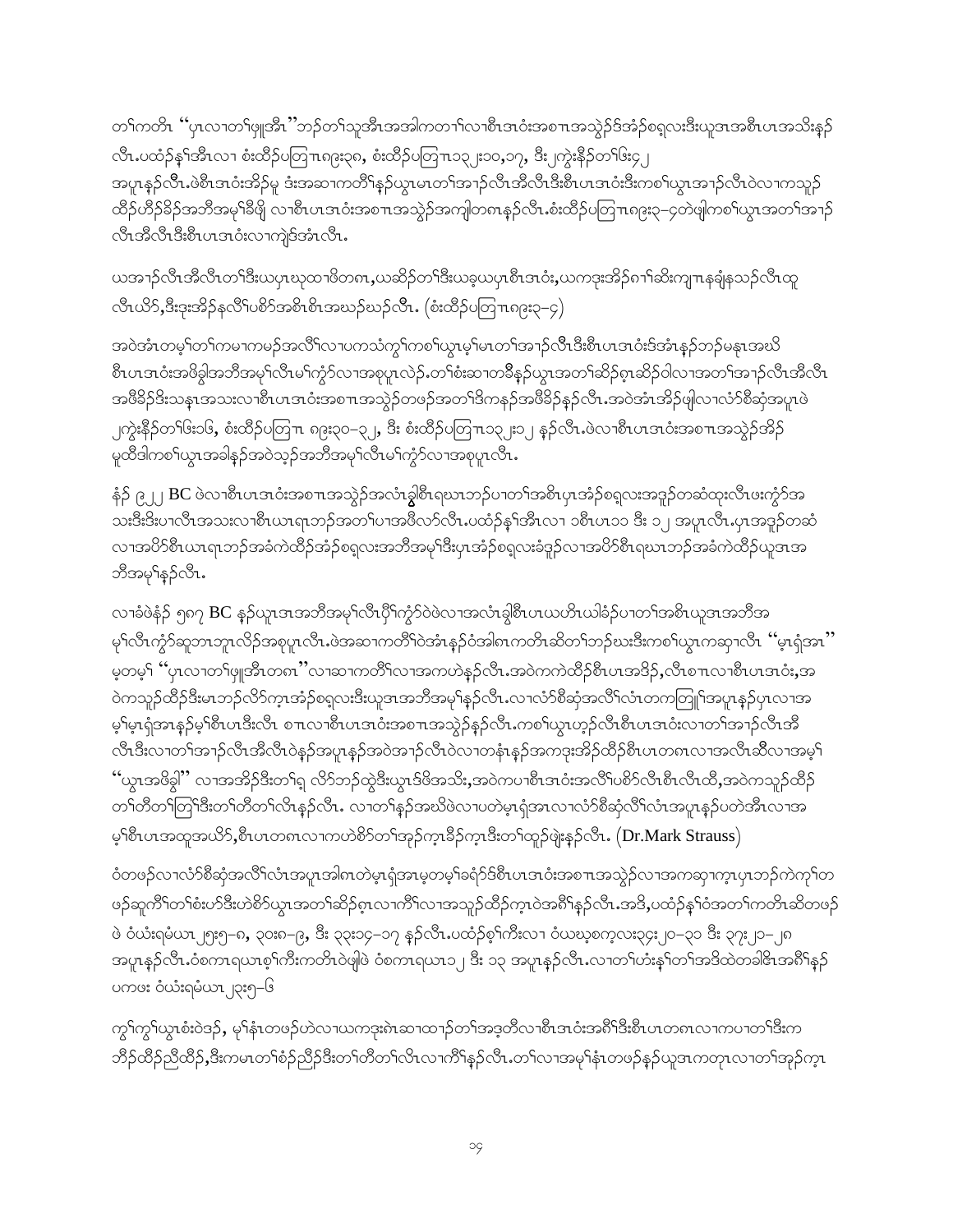ိခ််က္၊ဒီးအံဉ်စရူလးကအိဉ်ဒီးတၫ်သန္၊အသးအလိံ<sup>ရ</sup>ဒီးတၫ်ကက်းအမံၤလၢအအံၢႇယ္ပၤပတၫ်တိတၫ်လိၤလိၤ. (ဝံယံးရမံယၤ၂၃း  $9 - 6$ 

ခ်ီဖြိုလၢဝံအတၫ်စီးဟ်တဖဉ်ဒ်အံၤအဃိန္ဉာလံာ်စိဆုံလိံၤလံုပွာဉ်ဂံၫ်ဟ္ဥာ်ဘါယွၤအပုၤရိႆာမှ႑်လၤကအိဉ်ခ်ိးကွ႑်လ႑်မ္းရုံအၤစီၤပၤအ ငံးအစπအသွဲဉ်လၫအဘဉ်တၫ်ဖှူအီၤဒ်သိးအကမπထူဉ်ဖျံးအီၤလၫအတၫ်တူၫ်ဘဉ်ခိဉ်ဘဉ်အပူၤဒီးဟ့ဉ်လီၤအဝဲသုဉ်လ႑ယွၤအ တ<sup>ှ</sup>ဆိဉ်စုၤဆိဉ်ဝါတဖဉ်လီၤ.

ပကဟ်လံာ်စီဆုံအလိ်ၤလံၤတကတြူၫ်အတၫ်ဒိတ႑်တဲာ်ဘဉ်ဃးဒီးမှၤရုံအၤလၢပသးပူၤဒီးခဲအံၤပကမၤလိသကိႏယ့ဉ်ရူးဒ်အမ့ၢ်ပှၤ လၫအဘဉ်တၫ်ဖှူအီၤတၐၤလၢအဟဲမၤလၢထိဉ်ပှဲၤထိဉ်ဝံအတၫ်စံးဟ်တဖဉ်အံၤဒ်လဲဉ်အစ့ၫ်နဉ်လီၤႉ

### တၫ်လၫထိိဉ်ပှဲကတိုင်လ႑ယ္ဝိရှူးခရံာ်အပူာ Fulfillment in Jesus

လံာ်စိဆုံအသိယπထိဉ်ယ့ဉ်ရှူးဒ်ခရံာ်အသိးအါန်းဒံး ၅၀၀ ဘိုလၢတၤ်လိၤ်လၢအလီၤဆီလိာ်သးအပူၤလီၤႉလၢပှၤခရံာ်ဖိအ တၫ်ထံဉ်တခ်ိနဉ်အဝဲမှ<sup>ု</sup>မှု၊ရှံအၤလၫအဒိဉ်အထိလ႑လံာ်စီဆုံအလိၤ်လံၤအိဉ်ခိုးကွ<sup>ှ</sup>လ႑အိၤနဉ်လိၤ.ဒ်သိးဒီးပသးသုတဒ့ဒိတစ္၊ အရိ<sup>ု</sup>နဉ်လံာ်ယိၤဟဉ်ဟ်ဖျံထိဉ်ဝဲလၢယ့ဉ်ရှူးမ့<sup>၎</sup> ''မ့ၤရှံအၤ''ဒီးဖဲစီၤယိၤဟဉ်ရဲပွးဝဲလၢအစ့<sup>၎</sup>နဉ် ''မ့ၤရုံအၤ''အခီပ .<br>ညီမ့<sup>ှ</sup>တ∫တမံၤဃီဒီး ''ခရံဉ်''နဉ်လီၤႉပထံဉ်န်ၤ်အီၤလၢ ယိၤဟဉ် ၁း၄၁ ဒီး ယိၤဟဉ်၄း၂၅−၂၆ နဉ်လီၤႉပကဖး ာ<br>အီၤထဲတဆၢဇိၤလိၤ*.* 

ပကဒိကနဉ်သကိ<sup>းဖွဲ</sup>ကစ<sup>႖</sup>ခရံာ်ကတိၤတ<sup>႖ဒ္ဌိ</sup>းပိာ်မုဉ်တ၈ၤလၢထံပူၤကပၤတက္်ၤ

တိမှဉ်နဉ်စံးဘဉ်အီၤယသ့ဉ်ညါမှၤရုံအၤဟဲဝဲ $(\infty$ ၢပုၤကိးဝဲလၢခရံဉ်နဉ်)တုၤအဟဲတုၤဝဲဒီးကစံးဘဉ်တဲဘဉ်ပုၤလၢတၫ်ခဲလၫာ်လီၤ $.$ ယ့ဉ်ရှူးစံးဘဉ်အိၤပှၤလၢအကတိၤတ<sup>၎</sup>ဒိးနၤယၤအံၤမ့<sup>၎</sup>အဝဲဒဉ်နဉ်လိၤ. (ယိၤဟဉ်၄း၂၅–၂၆)

ကစါခရံဉ်အနိ<sup>ု</sup>ကစါဒဉ်ဝဲအၫဉ်လီၤဝဲလၢအမ့ါမှၤရှံအၤလၢဝံတဖဉ်ကတိၤဆိလၢအစ့ါလၢလံဉ်စီဆုံအလိါလံၤအပူၤန္ဉဉ်လီၤ.ဒီး စီၤယိၤဟဉ်ရဲပွးတ<sup>၎</sup>ကတိၤ ''မ့ၤရုံအၤ''လၢဟူးလ့ဉ်အကျိဉ်မှ1၀ဲ ''ခြံးစတိဉ် <mark>christos''</mark> ဒီးဘဉ်တ<sup>၎</sup>ကျိဉ်ထံအိၤဒ် ''ခရံဉ်'' အသိးနၵ်လိၤၗအဝဲအံၤတဲဘဉ်ပှၤလၢတဘျီလၢ်လၢ်ဖဲပလံာ်စီဆုံအဆၢဒုးနဲဉ်ပှၤလၢယ့ဉ်ရှူးမ့ၢ်ခရံာ်နဉ်ပဘဉ်သ့ဉ်ညါလၢ အဝဲမ့်၊မ့ၤရုံအၤလၢဝံတဖဉ်ကတိၤဆိလၢအစ့်၊လၢလံာ်စီဆုံအလိိၤလံၤအပူၤန္ဉာ်လီၤ.

ဘဉ်ဆဉ်ဒီးယှဉ်ရှူးအမူဒါဒ်မှၤရုံအၤမ့တမ့်၊်ခရံဉ်တဲဖျံထိဉ်လၢအဝဲမ့်၊ပှၤဟိဉ်ခိဉ်ဖိနိ<sup>၎</sup>နို<sup>၎</sup>ဒ်လဲဉ် $?$ ဘဉ်မနုၤအဃိကစါယွၤအနိႝၤ်က စ<sup>ျ</sup>ဒဉ်ဝဲဟဲလီၤအိဉ်ဒီးအစိကမိၤကဟုကညိႝၤ်ဒ်သိးကအုဉ်က္ၤခ်ိဴဉ်က္ၤအပှၤ<sup>ရွ</sup>်မု<sup>ှ</sup>တသ့လဲဉ် $?$ မ့တမ့ါဘဉ်မနုၤအဝဲတဆုၢလီၤအက လူးလၫကဆုၫအပှၤ<sup>8</sup>ဂ်မှ<sup>ရ</sup>လၫအအဲဉ်ဝဲနဉ်လဲဉ် $?$ 

ဒ်လဲဉ်စုၤဒ်လဲဉ်စုၤန္ဉာ်ဒ်ဝံတဖဉ်အတ<sup>ှ</sup>စံးဟ်လၢလံာ်စီဆုံအလိ<sup>ု</sup>လံၤအပူၤန္ဉာ်မ့ၤရှံအၤကဘဉ်မ့<sup>၎</sup>ပှၤလၢဟိဉ်ခိဉ်ဖိမ့<sup>၎</sup>လၢအဝဲက ဘဉ်မှS်စီၤပၤဒၤဝံးအစ႑ာအသွဲဉ်အဃိနဉ်လီၤ.ဒီးပထံဉ်ဘဉ်လ႑ကစါယွာမၤတၫ်အ႑ာ်လီၤအီလီၤဒီးစီၤပာဒာဝံးလီၤတံၤ်လီၤဆဲး လၢအစπအသွဲဉ်တ၈ၤကပၢအံဉ်စရူလးလီၤစိၤလီၤထီလီၤ.ဒီးစီၤပၤဒၤ၀ံးအစπအသွဲဉ်ခဲလၢာ်မ့ၢ်ပုၤဟိဉ်3ဉ်0နိုၤနိုၤလီၤ.

ကစါယွာုဒုးအိဉ်ထိဉ်အတၫ်ရှလိ႒်မှာ်လိ႒်ဒီးပုာတၫ်ဒဲးဘးဖိခံဖြိုလ႑တၫ်အ႑ာ်လီၤအီလီၤန္ဉာ်လီၤ.အဝဲမာဝဲလ႑တ႑်မှာ်သးမာကလိ အပူၤလီၤ.တၫ်တြိအိၤတအိဉ်စ့ၫ်ကီးနီတမံၤဘဉ်.အဝဲအံၤမ့ၢ်အဝဲအတ႑်သုံးတ႑်ကျဲၤခဲလ႑ာလီၤ.အဝဲအံၤမ့၊်ယွၤလၢအဒိဉ်အထိ တၵၤအတၫ်ဃုထၢမၤတၫ်အၫဉ်လီၤဒီးပှၤဒီးပျဲအဖိခွါထဲတၵၤလၢကကဲထိဉ်ခ႑ာ်စးလၢပ၈ိႝနှဉ်လီၤ.ဖဲလၢကစၫ်ယွၤစးထိဉ်မၤတ႑် အၫဉ်လီၤန္ဉာ်အဝဲမ့<sup>၎</sup>တၫ်ရၫ်တၫ်ကျπႇတၫ်မၤတံာ်တာ်မ့<sup>၎</sup>အိဉ်ဘဉ်ဆဉ်လၢတၫ်ဆိဉ်စ့ၤမ့တမ့ၢ်တၫ်အိဉ်အၫအပူၤဒဉ်လဲာ်အဝဲတ မာဟးရိႆာအတ်အားဉ်လီာဘဉ်.  $(Dr.Derek W.H.Thomas)$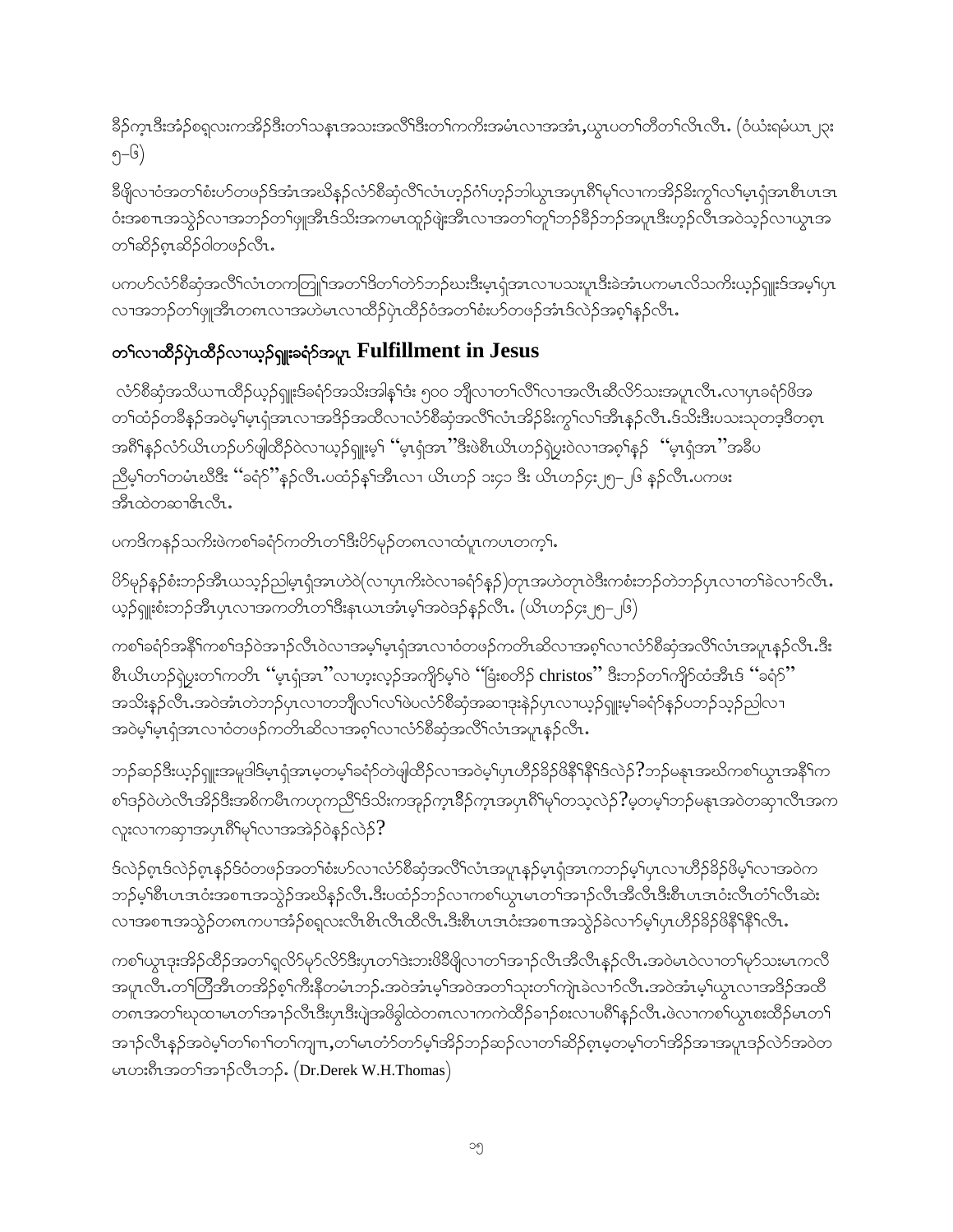အဝဲအံၤမ့<sup>၎</sup>တၫ်ကမၢကမဉ်တမံၤမ့<sup>၎</sup>လၢကစၫ်ယွၤအနိ<sup>႖</sup>ကစၫ်ဒဉ်ဝဲတိဒီးအတၫ်အၫဉ်လီၤဒီးမၤထွဲဝဲဒ်အကလုၢ်အိဉ်အသိးလီၤ.တ ဘိုလၤ်လၤ်ဖဲလၤအမၤတၤ်အၤဉ်လီၤအိလီၤအခါနဉ်အဝဲဟံးဃာ်အတၤ်အၤဉ်လီၤတဖဉ်လီၤ.အဝဲဃုထၤကျဲအဝဲအံၤမ့ၤ်ဒ်သိးအ အိဉ်ဒီးအတ<sup>ှ</sup>သဘျဒဉ်ဝဲနဉ်လီၤ.  $(Dr.Paul \ Chang, translation)$ 

ဖဲလၢကစ<sup>ျ</sup>ယ္ပၤမၤတ<sup>၎</sup>အၫဉ်လီၤဒီးစီၤပၤဒၤဝံးအခါနဉ်ကစ<sup>႑</sup>ယ္ပၤအနိ<sup>၎</sup>ကစ<sup>၎</sup>ဒဉ်ဝဲအၫဉ်လီၤလၢကဆုၢလီၤဟိဉ်<sup>႙ွ</sup>ဉ်အမ္ၤရုံအၤလၢ ကအုဉ်က္ $\mathfrak{1}$ ခိုင်္ကာအပှ $\mathfrak{1}$ ဂိၢိမှ $\mathfrak{1}$ အဂိ $\mathfrak{2}$ လိ $\mathfrak{1}$ .ဒီးမ့ $\mathfrak{1}$ ရုအာအဝဲန $\mathfrak{2}$ မှ $\mathfrak{1}$ ယ္ဝိ၅ူးလီ $\mathfrak{1}$ .

ဒီးတ<sup>ရ</sup>အစၢခံမံၤတမံၤန္ဉာိထဲစီၤပၤဒၤဝံးအစ႑ာအသွဲဉ်နိ<sup>၎</sup>နိ<sup>႖</sup>လုၫ်ထိဉ်အသးလၢအပှၤ<sup>ရွ</sup>႑မုၢိရိၫ်သ့ဝဲလီၤႉပထံဉ်အီၤလ႑ ဇူာဘြီၤ ၂း၁၄–၁၇ လၫအတဲဖျံထိဉ်မှၤရုံအာဒ်ပှၤဟိဉ်<sup>8</sup>ဉ်<sup>8</sup>တရာအသိးနဉ်လီၤ.ဒီးအါန<sup>ှ</sup>ိအနဉ်တခ်ိနဉ် ဝံယရှါယာ ၅၃ တဲဖျံထိဉ်ဝဲ ္<br>လၫအလိ်ဳጘအိဉ်သၦၢိတ႑ာလာစီၤပၤဒၤဝီးအစ႑ာအသွဲဉ်နိ<sup>၎ဇ္ဓ</sup>ိကလုၫ်ထိဉ်အသးလၫတ႑်ပျာတ႑်ကမဉ်အဂိၢိသ္ဝဲနဉ်လီၤ

-<br>ဒီးတၫ်အစၫသၢခါတခါနဉ်မှၤရုံအၤအဝဲအံၤကဘဉ်မ့ှ်ပှၤဟိဉ်ခိဉ်ဖိနိ<sup>ု</sup>နို<sup>ရ</sup>ဒိဖျိလၫအဝဲကဘဉ်ကဲထိဉ်စီၤအၤဒဉ်ခံ၈ၤတ၈ၤနှဉ်လီၤ*န* အဝဲကဘဉ်မၤလၢပုံၤထိဉ်က္ၤတၤ်လၢစီၤအာၤဒဉ်တမၤလၢပုံၤဝဲနဉ်လီၤ.

ဖဲကစါယွာတဲ့လီာပှာဟိိုန်ဒိုန်မိန်ဉ်အဝဲဟ်လီာစီာအာဒဉ်ဒ်ပှာအခိဉ်တရာအသိးလာတါခဲလာာ်အဖိခိဉ်ဒီးအဝဲဟ်လီာပှာကညီဒ်သိး .<br>ကမၤသိထိဉ်က္ၤဟိဉ်ခိဉ်ဒီးဒုးကဲထိဉ်က္ၤအီၤလၢယ္ပၤအဘိအမုၢိန္ဉာလီၤ.ဘဉ်ဆဉ်ဒီးစီၤအၤဒဉ်မၤတၫ်ဒဲးဘး,လီၤတဲာ်လၢတၫ်ဒဲး ဘးအပူ၊ဒီးတကဲထိဉ်လπပှၤအလၢအပှဲၤလၢအကမၤလၢပှဲၤထိဉ်ယွၤအတၤ်မၤလိာ်ဘဉ်နဉ်လီၤႉ ၁မိၤရှ ၁ တုၤလၢ ၃ မာနိဉ်ဃာ်တၫ်ရာ်အဝဲအံၤဒီး ရိမ့္ခား၁၂–၁၉ ကတိၤလၢအစ့ၢ်စ့ၫ်ကီးလီၤ

လံာ်စီဆုံအလိ<sup>ရှ</sup>လံၤတကတြူ်ျမာနိုဉ်မာဃါဝဲပှာဟိဉ်ခိဉ်ဖိလိၤတဲဉ်လၢတ<sup>ရ</sup>ဒဲးဘးအပူၤႇမ့<sup>ရ</sup>ရာ်ကျံးစၢးဝဲထဲလဲဉ်ဘဉ်ဆဉ်အဝဲသ့ဉ် လီၤတူ၁်လီၤကာ်လၢကသူဉ်ထိဉ်ယွၤအဘိအမုၢ်လၫနံဉ်အစိၤတဘျူးစိၤအပူၤဒဉ်လဲာ်လီၤ $\centerdot$ 

ဒ်လဲဉ်စုၤဒ်လဲဉ်စုၤန္ဉာိပ<sup>ှ</sup>အတ<sup>ှ</sup>ဘဉ်သးတဆိတလဲနိတဘျိဘဉ်ႇပှၤဟိဉ်<sup>႙ွ</sup>ဉ်ဖိအိဉ်ဒံးဒီးမူဒါလၫကသူဉ်ထိဉ်ယွၤအဘိအမုၢိန္ဉာ်လီၤႇ လၢခံကတၫ်နဉ်ပါဆုၫလီၤအဖိခွါဒ်သိးကဃဲာ်လီၤဘုါလီၤတၢ်စ့ၢ်ကိအဝဲအံၤန္ဉာ်လီၤ.ဖိခွါဟဲဒ်သိးကသူဉ်ထိဉ်ဘိမု၊်လ႑ပစိၢ်လီၤ.ဒ် သိးဒီးအဝဲသူဉ်ထိဉ်ဝဲလ႑ပခ႑ာ်စးကသ့အ<sup>ရွ</sup>်ဒီးဒ်သိးအဝဲဟံးန<sup>ှ</sup>က္ပံဉ်ပလိ်ၤကသ့အ<sup>ရွ</sup>်နှဉ်အဝဲကဘဉ်မ့္ပြပုဟိဉ်<sup>ဌ</sup>ဉ်ဖိလိၤႉလ႑အ တၫ် အိဉ်မူလၢအတိအလိၤအပူၤ,အတၫ်လုၤ်ထိဉ်အသးအတ႑်သံ,တ႑်၈ဲၤဆၢထ႑ဉ်သမူထိဉ်က္ၤလၢအအိဉ်ဒီးအကဟုကညီို, မူခိဉ်အလိ်<sup>ရ</sup>ပစိ9်,ယ့ဉ်ရှူးမၤလၢထိိဉ်ပှဲၤထိဉ်က္ၤတ<sup>ရ</sup>လၢစီၤအၤဒဉ်ဒီးပဝဲကိႏၵၤမၤလၢပှဲၤအီၤတန်ၤ်ဘဉ်နဉ်လီၤ.အဝဲကဲ ထိဉ်စီၤအၤဒဉ်ခံ၈ၤတ၈ၤလိၤ.ဒီးဖဲလၢပဘဉ်တၫ်ရံၫိဃှာ်ပုၤဒီးကစၢ်ခရံှာ်လၢပတ႑်နှာ်အဃိန္နဉ်အဝဲအတ႑်လၢတ႑်ပုဲၤမ့ၢ်ပတ႑်လၢ တ႑်ပုံၤႇအဝဲအတ႑်စိကမီၤကဲထိဉ်တ႑်လၢအဒုးစိဒုးကမီၤပုၤန္ဉာလီၤႉပဘဉ်တ႑်မၤသိထိဉ်က္ၤပုၤဒ်သိးပကသူဉ်ထိဉ်ယွၤအဘိအ မှ<sup>င်္</sup>အရိ<sup>ု</sup>နဉ်လီး.

လၢပတ<sup>၎</sup>မၤလိသကိႏယ့ဉ်ရှူးဒ်ဟိဉ်နိဉ်ဖိတ၈ၤအသိႏပစံးကတိၤအတၫ်လဲၤနီဖိုဒ်ပှၤဟိဉ်နိဉ်ဖိတ၈ၤအသိးဒီးအတၫ်ဖံးတၫ်မၤဒ်မှၤရှံ ာ<br>အာမ့တမ့<sup>ရ</sup>ခရံာ်တ၈ၤအသိးနဉ်လီၤ.ဒီးခဲအံၤပကကွ<sup>ရ</sup>ဆိကမိဉ်သကိးဟိဉ်မိဉ်အန္**ဆၫဉ်လၫအပူၤဒီးအတ**ၢ်ဘဉ်ထွဲဒီးယွၤအန္**ဆၫ**ဉ် အၵ့<sup>၎</sup>နဉ်လီၤ.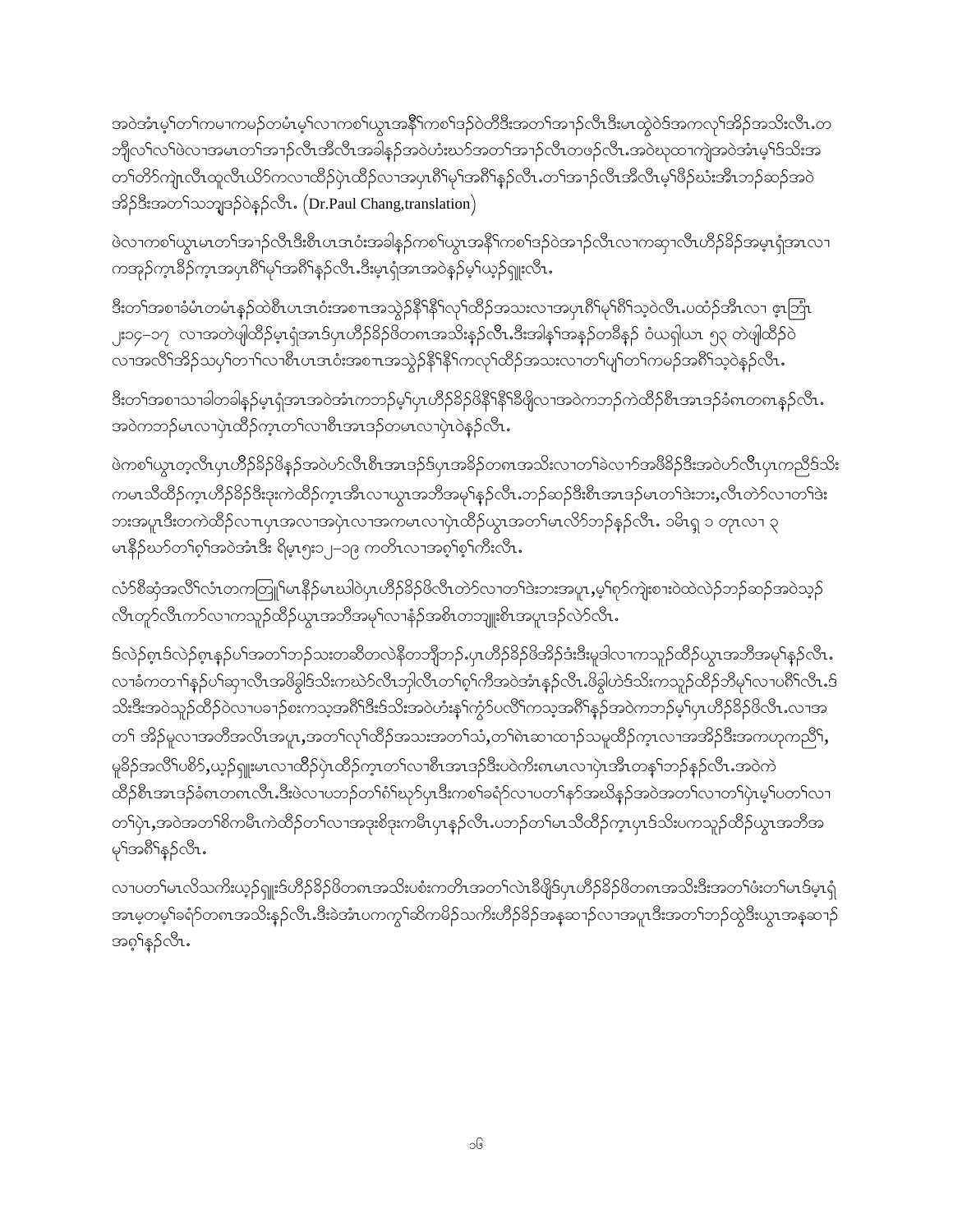### §ഞ⊦\$ Nature

ဖဲပတဲလၢယ့ဉ်ရှူးအိဉ်ဒီးပှၤဟိဉ်<sup>ဌ</sup>ဉ်ဖိအနဆၫှာန်ှဉ်ပအဲဉ်ဒိးတဲလၢအဝဲအိဉ်ဒီးပှၤဟိဉ်<sup>ဌ</sup>ဉ်ဖိအလုၤ်လၤ်သကဲးပတ်အရှု၊်အသဲးအ က္ခါအရီးဒီးအသးဒ်ဟိႆာ်ခ်ိန်ဒိတရာအသိးန္ဥလိုး

လၢတၫ်အိဉ်ဖှိဉ်အတၫ်စံဉ်စိၤတဲစိၤအပူၤန္ဉာိပှၤကူဉ်ဘဉ်ကူဉ်သ့အါ၈ၤစ့ၫ်လိ9်ဘိုလိ9်အသးဘဉ်ဃးဒီးခရံှာ်ဒ်ဟိဉ်နိဉ်ဖိတ၈ၤအသိး အစ့<sup>၎</sup>လီၤ.အဝဲမ့<sup>၎</sup>ပှၤဟိဉ် $\,$ န်ာြန်ုင်ရှိ? မ့ှ်အဝဲအဖံးအညဉ်ဒ်ပှၤအသိးအိဉ်ဓါ $?$ မ့တမ့်၊အဝဲဟဲအိဉ်ထိဉ်အဉ်အတ<sup>ှ</sup>ဒ်နှဉ်လီၤဓါ $?$ အသးသမှဒ်သိးပုၤဟိဉ်3်ဉ်8နိ<sup>ုင်</sup>နှိုဒ်ဆိုင်စုံရှိ?မှတမ့်ရသည်ခီဖြိုလျယွာနဲ့ဆျာ်အိဉ်လျအပူၤအဃိန္ဉာအနိ<sup>ု</sup>ဒ်အိဉ်စ့<sup>၎</sup>ကီးပါ?တြသံ ကွ<sup>ှ</sup>ဒ်သိးအံၤတဖဉ်နဉ်လီၤ၈ာ်ဒ်အရှတဒိဉ်တဘဉ်ကျိၤဘဉ်ကျဲဒီးမ့<sup>ှ</sup>တ႑်လၢပန<sup>ှ</sup>ု၊ ညိဳအတသ့ဘဉ်နဉ်လီၤ.ဘဉ်ဆဉ်ဒီးဆၢကတိႝ ဖဲနဉ်တၫ်ရှၤ်လိ5်ဘိုလိ5်အံၤကဲထိဉ်တ႑်ရှၤ်ဖးဒိဉ်တုၤဒဉ်လဲ5်လ႑အကမၤလီၤဖးတ႑်အိဉ်ဖိုဉ်နှဉ်လီၤ.ပုၤကူဉ်ဘဉ်ကူဉ်သူလ႑အ သ့ဉ်ညါယွၤစ့်၊ပိညါတဖဉ်အိဉ်ဒီးတၤ်အိဉ်ဖှိဉ်အါဘိုဒီးပှၤလၢအသိဉ်ကမဉ်သိကမဉ်တၤ်တဖဉ်အိဉ်ဝဲအါရာစ့ၢ်ကီးလီၤ.တုၤလၢမု၊်မ ဆါတနံၤအံၤဒဉ်လဲာ်တၫ်နှၤ်ပၢါကစၢ်ခရံှာ်ဒ်ဟိဉ်နိဉ်ဖိတရာအသိးမၤစှၤလီၤတၤ်သးခုကစိဉ်အလၤကပိၤလၢကျဲအါဘိန္ဉဉ်လီၤ.လ႑ တ<sup>႖</sup>နဉ်အဃိအဝဲအံၤမ့<sup>၎</sup>တ႑်လၫအရဒိဉ်ဒိဉ်မးလၫပှၤခရံဉ်ဖိကိႏၵၤကန႑်ပ႑ါယ့ဉ်ၡူးအန္**ဆၫ**ဉ်ဒ်ပှၤဟိဉ်<sup>ဌ</sup>ဉ်ဖိတၵၤအသိးနဉ်လီၤ.

ပှၤကူဉ်ဘဉ်ကူဉ်သ့လၫအသ့ဉ်ညါန<sup>ှ</sup>ပြာလွှာစ့<sup>ရ</sup>ပိညါလၫအတိတဖဉ်စံးဝဲဒဉ်လၫယ့ဉ်ရှူးမ့<sup>ရ</sup>ပှၤဟိဉ်နိဉ်ဖိနိ<sup>ရ</sup>နိ<sup>ရ</sup>လၫတ<sup>ရ</sup>ကိုးမံၤဒဲးအ ပူးအဝဲအိဉ်ဒီးအနိ<sup>ု</sup>ခ်ဒီးအသးအဝဲဘဉ်ဆူးဘဉ်ဆါသ့ဘဉ်ဒိဘဉ်ထံးဒီးသံအဝဲအိဉ်ဒီးပှ<sup>ုတိ</sup>ဉ်ခိဉ်<sup>ဖြ</sup>အရှု<sup>ရ</sup>အသဲးဒီးအစုဉ်အဂၤအါမး  $50.$ 

ဘဉ်ဆဉ်ဒီးဖဲလ႑ပတဲကစ<sup>၎</sup>ယ့ဉ်ရှူးလ႑ကျဲဒ်အံၤန္ဉာတဘျီတဘျီတ႑်လ႑အတဘဉ်လိ5ဖိႏဒ့ဟဲအိဉ်ထိဉ်ဒီဖျိလ႑ယ့ဉ်ရှူးလီၤဆီဒီးပှၤ .<br>ဟိြ်ာနိဉ်ဖိအရာ်အရာတဖဉ်လာကျဲအါမႈလီၤ.တ<sup>ရဲ</sup>တမံၤလာပညီနု်စံးအီၤန္ဉာယှဉ်ရှူးမ့<sup>ရ</sup>ပှၤဟိဉ်နိဉ်ဖိလာအလာအပှဲၤတရာဖဲ့လာပ ဝဲအရာတဖဉ်ပအိဉ်ဒီးတၫ်လီၤတူာ်လီၤကာ်အါမးလီၤ.လၢကျဲဒ်အံၤအပူၤန္ဉာ်အဝဲလီၤဆီဒီးပှၤလီၤ.အဒိ,လၢပှၤဟိဉ်ခိဉ်ဖိတရာအ ဃိပုၤကိႏၵၤမၤတၫ်ဒဲးဘးလိၤႉပထံဉ်န႑်အီၤလၢ ၁စီၤပၤၵႏ၄၆, စံးထိဉ်ပတြ ၤ၁၃၀း၃, စံးထိဉ်ပတြ ၤ၁၄၃း၂ , ရိမ္ၤ၅း၁၂, ကလာတံ၃း၂၂, ဒီးလၫလံာ်စိဆုံအဆၫအၵၤအပူၤစ့ၫ်ကီးလီၤႉလၢတၫ်ဟံးနှၤ်တၫ်အဒိထဲတခါအပူၤန္ဉာပကဖး ရိမ့ၤ၃း၁၀–၁၂

ဒ်တ<sup>၎</sup>ကွဲးအသးအသိးနဉ်ပှၤအတိအလိၤတအိဉ်ဘဉ်နီတ၈ၤဘဉ်ႇပှၤလၢအသးဖးတအိဉ်ပှၤလၢအဃုယွၤတအိဉ်ပှၤဟးဖ<mark>ိုး</mark>ကျဲခဲ လၫာ်ကဲထိဉ်ပှၤတ<sup>္ဌ</sup>ာ်တာဘိဉ်ဘဉ်တ<sup>ရ</sup>ပှၤမၤတ<sup>ရု</sup>စှာတ<sup>်အ</sup>ဉ်ထဲတ၈ၤဇိၤတအိဉ်ဘဉ်. (ရိမ္ၤ၃း၁၀–၁၂)

ဘဉ်ဆဉ်ဒီးယှဉ်ရှူးမ့<sup>၎</sup>ပှၤလၢအလီၤဆိန္ဉာ်လီၤ.အဝဲအိဉ်ဖျဲဉ်ထိဉ်တပာ်ဃှာ်ဒီးတ<sup>ှ</sup>ဒဲးဘးဘဉ်ဒီးအိဉ်မူပူၤဖျံးဒီးတ<sup>ှ</sup>ဒဲးဘးခဲလၫာ် လီၤ.လံာ်စီဆုံတဲဖျါထိဉ်အီၤဒ်ပုၤလၢအတၫ်ဒဲးဘးတအိဉ်ဘဉ်တ၈ၤအသိးဖဲ ဇူးဘြံၤ၄း၁၄–၁၅, ဒီး ၉း၁၄ အပူၤန္ဉာ်လီၤ.လၢ မ့်ၫဒဉ်ဒ်အံၤလီၤ.တ႑်မၤတ႑်ဒဲးဘးဒီးသးလၢအဲဉ်ဒိးမၤတ႑်ဒဲးဘးတမ့်ၫထဲလၢပမ့်ၫပုၤဟိဉ်ခိဉ်ဖိအဃိတဉ်.

အဝဲအံၤမ့<sup>၎</sup>တ႑်လၢအမ့<sup>၎</sup>အတိဖဲလၢကစ႑်ယွၤတ့လိၤပှၤကညီလၢထံးလၢသိန္ဉာ်အဝဲတ့လိၤဃုာ်ဝဲဒီးတ႑်သ့တ႑်ဘဉ်လၢအမၤတ႑် ဒဲးဘးသ့ဝဲနဉ်လိၤႉစိၤအၤဒဉ်ဒိးနိ<sup>ု</sup>အဉ်အုဒုးနဲဉ်ပှၤအဒိလိၤတိၤလိၤဆဲးဖဲလၢအအိဉ်သွဉ်လၢအသ့ဉ်ညါတ<sup>ု</sup>စုၤဒိးတၫ်အၢအခါနဉ် လီၤ.ဘဉ်ဆဉ်ဒီးပဘဉ်အၫဉ်လီၤတု႞လိ5်လၫတချုးဒံးလၢအဝဲသ့ဉ်မၤတၤ်ဒဲးဘးဒံးဘဉ်နဉ်အဝဲသ့ဉ်မ့ၢ်ပှၤဟိဉ်ခိဉ်ဖိလီၤ.လၢတၤ် နဉ်အဃိပုၤဟိဉ်<sup>ဌ</sup>ဉ်<sup>8</sup>လၫအတ<sup>ှ</sup>ဒဲးဘးတအိဉ်ဘဉ်အိဉ်ဝဲလီၤ**.** 

ဖဲလၢပသံဒီးက္ၤဆူမူခ်ိဉ်အခါန္ဉာိပသးလၢအဲဉ်ဒိးမၤတ<sup>၎</sup>ဒဲးဘးကလီၤမ<sup>ှ</sup>က္ပံာ်လၢပပူၤဒ် ဇ့ၤဘြီၤ၁၂း၂၃ .<br>သိဉ်လိပှၤအသိးနဉ်လီၤ. ဘဉ်ဆဉ်ဒီးပကမ့ါ်ဒီးဒဉ်ပှၤဟိဉ်<sup>8</sup>ဉ်<sup>8</sup>လီၤ.ဖဲတါ်ဒဲးဘးဒိဉ်စိဒီးဒိးလိၤပှၤလၤဟိဉ်ခိဉ်တဘ့ဉ်အံၤအပူၤလီၤ. ဖဲလၢပက္၊ဆူမူ<sup>8</sup>ဉ်နဉ်တြိဳပှၤဒီးမၤတံာ်တာ်ပှၤတသ့လπဘဉ် လၢတၫ်နဉ်အဃိတၢ်မၤတၢ်ဒဲးဘးအံၤတမ့ၢ်ထဲလၢပှၤဟိဉ်<sup>8</sup>ဉ်ဖိတ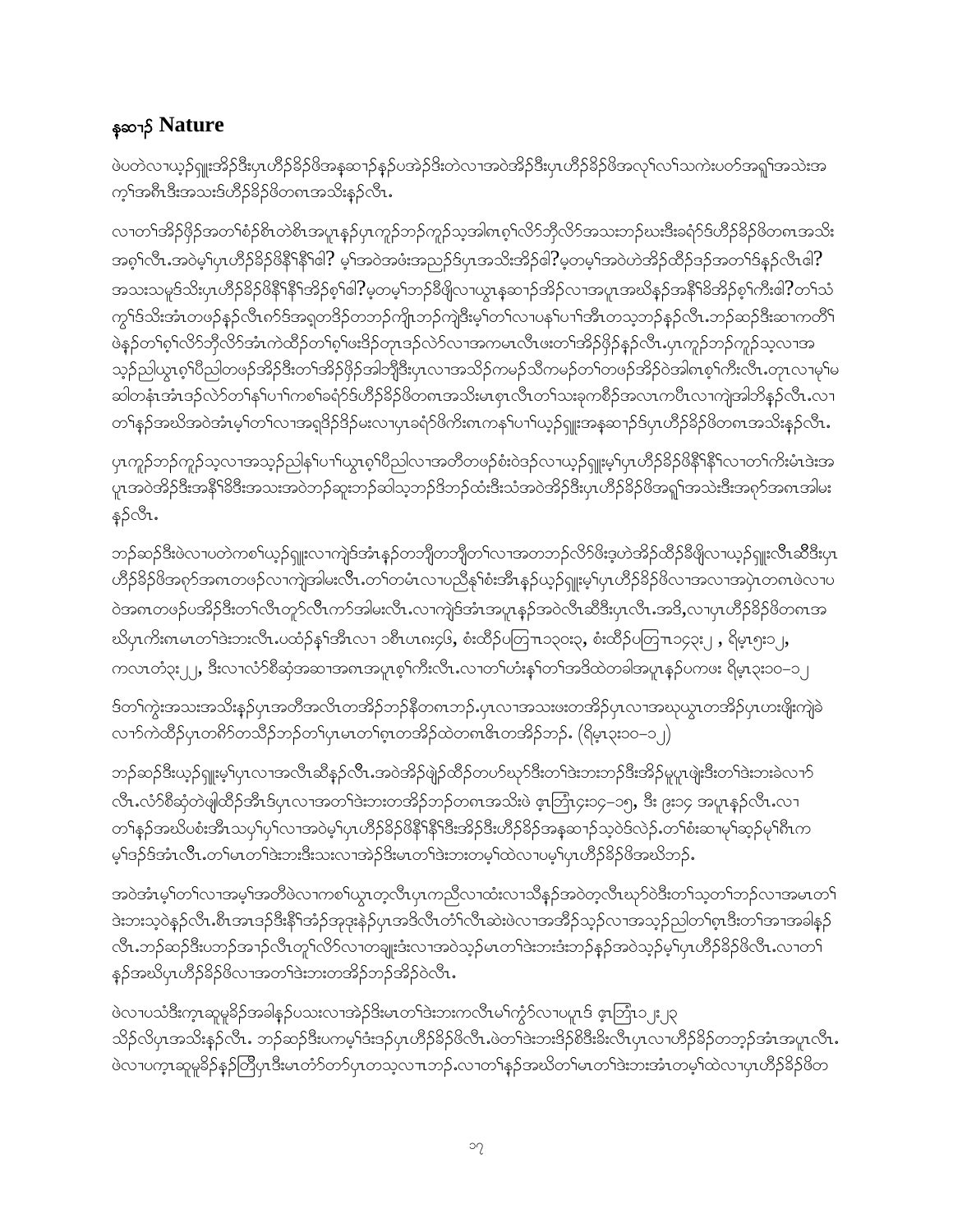ဖဉ်အရူါအသဲးအတၫ်ဖံးတၫ်မာခဲလၫာ်အပူၤဘဉ်ႉ လၢကျဲဒ်အံၤအဃိန္ဉာ်ပစံးလၢယ့ဉ်ရှူးအိဉ်ဒီးဟိဉ်ခိဉ်အနုဆ႑ာ်လၢအလီၤဆိ ျှ<br>လိ5်အသးဒီးပှၤဟိဉ်<sup>၌</sup>ဉ်<sup>8</sup>အရာ်အရာနဉ်လီၤ.

တၫ်အ၈ၤတမံၤလၢအဒုးလီၤဆီယ့ဉ်ရှူးနဉ်မှၫ်ဝဲအဝဲမ့ၢိပှၤထဲတ၈ၤ၆ၤလၢအအိဉ်ဒီးနဆၫဉ်ခံခါလၢအပူၤဒ်အမ့ၢ်ယွၤအနဆ႑ာဒိုဒီး ၯႝၣၲၶႝၣၲ<sup>ဨ</sup>အနုဆ႑ာ်နၣလီၤႉပှၤဟိၣၶႝၣၴၜႝအရာၥ်အရာအိဉ်ဒီးအနုဆ႑ာ်ထဲတခါဇိၤလၢအမ့ၢိပှၤဟိဉ်ခိဉ်ဖိအနုဆ႑ာ်နဉ်လီၤ.ဘဉ်ဆဉ် ႜ<br>ဒီးယှဉ်ၡူးနဉ်မ့ှလွှာဒီးပှၤကညီအိဉ်ဒီးဟိဉ်နိဉ်နဆ႑ာလၫလၫပှဲၤပှဲၤဒီးယွၤအနဆ႑ာ်လၫလၫပှဲၤပှဲၤနှဉ်လီၤ

လံာ်စီဆုံတတဲပှၤလီၤတံၤလီၤဆဲးလၢခရံာ်အနဆၫာ်ခံခါမၤသကိႏတၤ်လၢအပူၤဒ်လဲဉ်နဉ်ဘဉ်.ဒီးအဝဲအံၤမ့ၤ်တၤ်စ့ၤ်လိာ်ဘိုလိာ် လၫအအိဉ်ထိဉ်လၫတၫ်အိဉ်ဖှိဉ်အပူၤဖဲလၫတၫ်အိဉ်ဖှိဉ်အိဉ်သူဉ်လိၤသးသိသိအကတိၫ်လိၤတာဉ်ဆဉ်ဒီးလၫခံတၫ်အိဉ်ဖှိဉ်အၫဉ် လီၤတူၫ်လိ5ဝဲခရံာ်ဒ်အမှ1်ပှၤကညီဒီးအနဆၫဉ်ခံခါလၫအအိဉ်လၫအပူၤန္ ဉ်လီၤ*န* 

တၫ်ကတိၤလၢပသူအိၤဒ်သိးကတဲဖျါထိဉ်ပုၤဟိဉ်ခိဉ်ဖိဒီးယွာအန္ဒဆၫဉ်ခံခါလၢကစၫ်ခရံာ်အပူၤန္ဉာမ့်၊ဝဲ "Hypostatic Union"နဉ်လီၤ.အဝဲအံၤမ့မ့်โတၫ်လၢအလီၤဆီလၢပဝဲလၢစိၤဆၢကတိႝ်ရဲအံၤအရိါသနဉ်က္ခန္ဥပဘဉ်နှၤ်ပၢါအီၤလၢတၫ်သူအီၤ အကျိၤအကျဲတဖဉ်ဒ်တၫ်အိဉ်ဖှိဉ်လၢပျ႑ာသူတ့ၫ်အိၤအစ့ၫ်နှဉ်လီၤ.ဖဲတၫ်အိဉ်ဖှိဉ်စးထိဉ်သးသိသိန္<sup></sup>ဉ် ''Hypostatis''မ့<sup>၎</sup>တၤ်က တိၤတဖျာဉ်လာပှာညီန5်သူအီးလီးဆီဒဉ်တ်ဖြဲလာပယπထိဉ်ယွာသာ၈ာတ၈်းဃီအမံံးအခါနဉ်လီး

လၫနဉ်အမဲာ်ညါပကထံဉ်န<sup>ှ</sup>ါအီၤလၢအဆၢဒိဉ်၁၈ဘဉ်ထွဲဒီးသးစိဆုံအတၢ်မၤယၤဖှိဉ်၄ဖှိဉ်အတၢ်အိဉ်ဖှိဉ်အပ<sup>၎</sup> ဘၤစ့လ် သူတၫ်ကတိၤအံၤလၫကျဲဒ်အံၤယွၤအိဉ်ထဲတ၈ၤႇဖိခွါအိဉ်ထဲတ၈ၤဒီးသးစိဆုံအိဉ်ထဲတ၈ၤလိၤႉဒီးပတဲဖျါထိဉ်အဝဲသ့ဉ်တ၈ၤဘဉ် ာ<br>ကြီးများ ကျောင်းသည်။ ကျောင်းနည်း

ဘၤစ့လ်အဲဉ်ဒိးစံးဝဲလၢအဝဲအံၤမ့<sup>၎</sup>တ႑်တမံၤဃိဖဲပစံးလၢပစံးထိဉ်ရၤလိၤတဲဖျါထိဉ်အဝဲသုဉ်ဒဉ်ဝဲစုဉ်စုဉ်တၵၤဘဉ်တၵၤနှဉ်လီၤ*ႉ* တ<sup>ြ</sup>စု<sup>1</sup>တ်နှာ်ဘဉ်ဃးဒီးယွာတရာဘဉ်တရာအတ<sup>5</sup>ဘဉ်လိ5်ဖိးဒ့လိ5်သးလ<sup>ု</sup>ယွာသာရာတရာဃီအပူာဘဉ်ထွဲဒီးယွာအနုဆာဉ်ဒီး လၫအလီၤဆီခံခါ(ယွၤအနုဆ႑ာဒိုးဟိန်) မိအနုဆ႑ာ )ဒီးနဆ႑ာခံခါလ႑ာ်ဟာဖျထိဉ်အတ<sup>ို</sup>မှာတနာခုလီၤ.

ယ္ဂၤလၢအမ္Sဗွိခ္ပါထိဘိအိဉ်ဒီးယွာအန္ဒဆ႑ာ်လၫလၫပုံၤပုံၤဖဲလၢအဝဲအိဉ်ဒီးဟိဉ်ခ်ိဉ်အန္ဒဆ႑ာ်အခါဒဉ်လဲာ်လီၤ.ဖဲလၢအမိSဒၢ ထိဉ်အီၤဒီးအိဉ်ဈဲဉ်ထိဉ်အီၤဒ်ဟိဉ်နိဉ်ဖိတၵၤအသိးနဉ်မ့<sup>ိ</sup>ုတ႑်လၢအဟ်ဖျ်ထိဉ်ဝဲလၢအဝဲအိဉ်ဒီးအနိ<sup>ု</sup>န်ဒီဒီးသးသမူဒ်ဟိဉ်နိဉ်ဖိတ ာ<br>ကအသိးနဉ်လီး.

လံာ်စီဆုံအသိတကတြူၫ်ကတိၤဝဲယွာအနုဆၫှာ်ဒီးဟိဉ်ခိဉ်ဖိအနဆၫှာ်ခံခါအတၫ်ဘဉ်ထွဲလ႑ ဖံလံးပံး၂း၅–၇ ဖဲလၫစီၤပီလူးစံးဝဲ

ယှဉ်ၡူးခရံ>်…အိဉ်ဒီးယွာအနဆ႑ာ်…ဘဉ်ဆဉ်ဒီးညိက္ပံာ်အလာအကပိၤာဒီးလိဉ်ထိဉ်အသးလၢပှာကညီ,ဒီးဒိးန<်ကု်အက္်ာအ 

စီၤပီလူးစံးဘဉ်ပှၤလီၤတံၤ်လီၤဆဲးလၢယ့ဉ်ရှူးမ့ၤ်ယွπဒီးအိဉ်ဒီးယွπအက့ၤ်အစီၤလၢလၢပှဲၤပှဲၤလီၤ.ဒီးအဝဲဟဲလိဉ်ထိဉ်အသးလၢပှၤ ကညီဒီးဟံးန<sup>ှ</sup>ပှπဟိဉ်<sup>8</sup>ဉ်ဖိအက့်ာအစီးနှဉ်လီး ခဲအံးနှဉ်စီၤပီလူးစံးဝဲယ့ဉ်ရှူး ''တဟ်အနိ<sup>S</sup>ကစဉ်လၢတ<sup>ှ</sup>န်တ မံၤဘဉ်''မှတမှ<sup>ငှ</sup> ''အတ<sup>ှ</sup>တအိဉ်နီတမံၤဘဉ်ႉ'' တဘျိတခိဉ်ဒုးအိဉ်ထိဉ်တ<sup>ှ</sup>သးဒ့ဒိလၢပှၤခရံာ်ဖိတဖဉ်အရိ<sup>ု</sup>လီၤႉ

ပှၤတနိၤနိၤဆိမိဉ်ကမဉ်ဝဲလၢယ့ဉ်ရှူးညိက္ပံာ်အလၤကပိၤမ့တမ့<sup>၎</sup>ယွၤအနဆၤာ်လၢအပူၤန္ဉာ်လီၤ.ဘဉ်ဆဉ်ဒီးဒ်ပမၤလိတ့<sup>၎</sup>လံလၢ အဖိ<sup>8</sup>ဉ်အသိးနဉ်အဝဲအံၤမၤအသးတသ့ဘဉ်.ကစါယွၤအနဆၫဉ်ဟးရိႆၤတန်ၤ်ဘဉ်.ကစၤ်ယွၤတကွၤ်ကဟ်ကွံာ်အလၤကပိၤအ သူးအသုဉ်အန္**ဆၫ**ဉ်တဖဉ်ဘဉ်.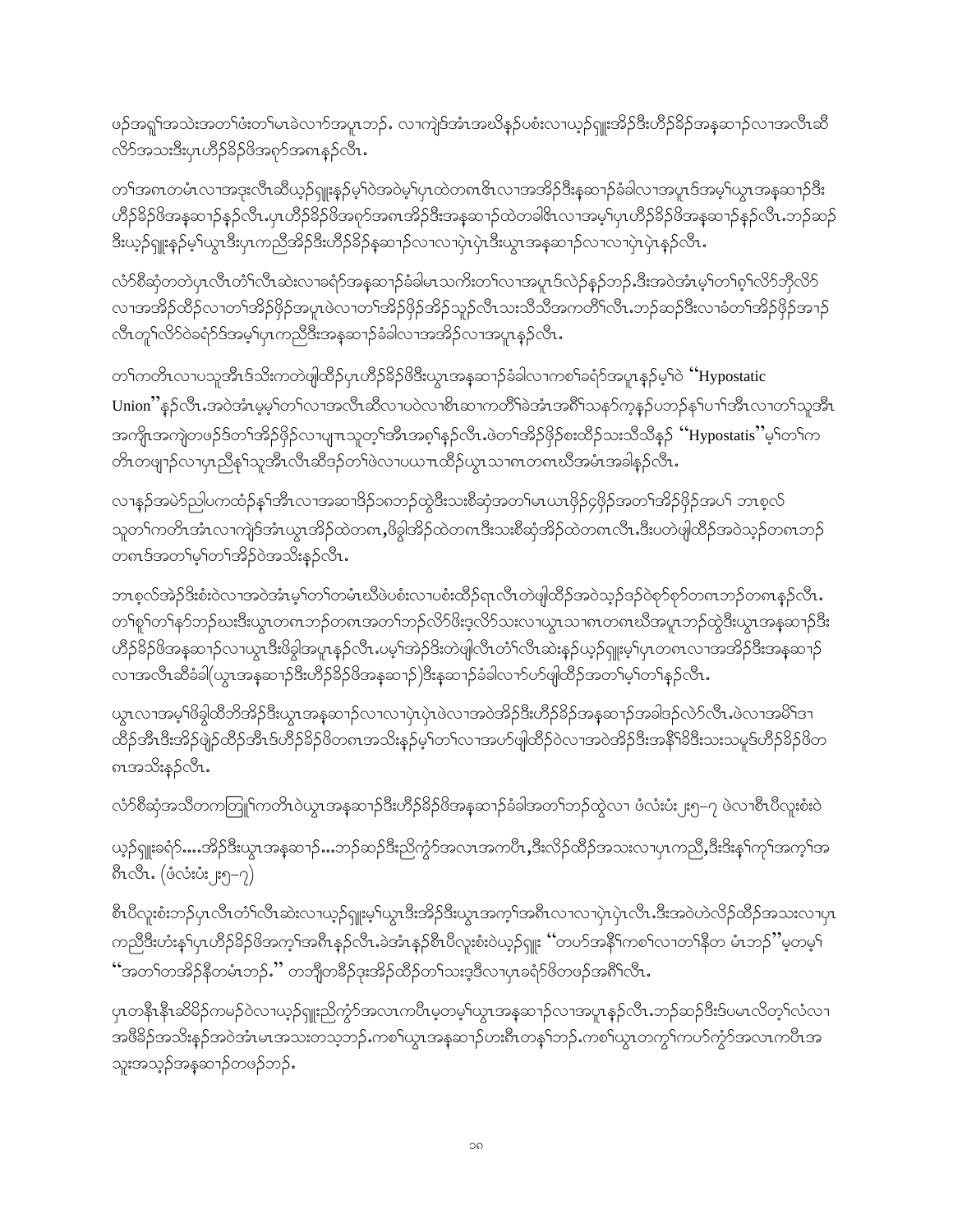စီၤ၀ီလူးရှဲပွးပှၤလီၤတံၤ်လီၤဆဲးခ်ီဖျိလၢတၤ်ကတိၤခံကူာ်လၢအမ့ၢ်တၤ်လိဉ်ထိဉ်အသးလၢပှၤကညီဒီးတၤ်ဟံးနှၤ်ကုၤ်အက့ၤ်အစိုၤဒ ကဲထိဉ်အကစၢ်အသးလၢပှၤတၢ်တအိဉ်နိတမံၤဘဉ်နှဉ်တမ့ၢ်လၢယွၤအက့ၢ်အစီၤလိၤမၢ်လၢအပူၤဘဉ်.ခီဖြိုလၢအဟီးနှၤ်ဟိဉ် ခိဉ်ဖိအက့်္ကအစီၤအဃိႇဟိဉ်ခိဉ်ဖိအက့်္ကအစီၤတမ့္ပ်တ႑်လၢအကမၤပှဲၤက္ၤအီၤလၢယ္ပၤအလိၤ်ဘဉ်ႇမ့မ့္ပ်တခ်ိမၤသကိႏတၤ်ဒီးယွၤ .<br>အန္**ဆၫ**ဉ်လၢအအိဉ်လၢအပူၤန္ဝ်ာလီၤ.

ပကထံဉ်နှၤ်လၢတၤ်အိဉ်ဖိုဉ်အတၤ်ထံဉ်လိာ်အိဉ်သကိဴးဖဲ A.D ၄၅၁ ဖဲခွါလ်စံဉ်ဒိ မှၤ်နာ်ကလံၤစိးအ့ရှဉ်မါန႑ာ်နှဉ်တၤ်အိဉ် .<br>ဖြဉ်တဖဉ် အတ<sup>ှ</sup>ရုာ်တြနဉ်ခိဉ်သူဉ်ရဲပွးပှၤလၢဟိဉ်ခိဉ်ဖိအနဆ႑ာဉ်ဒီးယွၤအနဆ႑ာ်လၢယူဉ်ရျူးအပူၤမၤသက်းတြရာရာ၊ ကလဲ>်လီၤႉတၫ်အိဉ်ဖှိဉ်ဖဲ့ခွါလ်စံဉ်ဒိအိဉ်ဖှိဉ်တ႑ာ်ပိဉ်သက်ိးဒ်သိးဒီးအဝဲသ့ဉ်ကဒိသဒၢမိ်၊ပၫ်ဖံဖုအတၫ်စူၫ်တၫ်န>်လၢအမ့ၢ်ခရံာဒိး အနဆၫဉ်ဒီးစ့်ၫလိ်ာတြိဆၢပုၤလၢအဒုးအိဉ်ထိဉ်တ႑်သိဉ်တ႑်သိလၢအကမဉ်တဖဉ်အရိ<sup>ု</sup>နှဉ်လီၤ

တ<sup>ှ</sup>အိဉ်ဖှိဉ်အတ<sup>ှ</sup>အၫဉ်လီၤတုှ်လိာ်သကိႏတှ်စ့ှ်တှကျိုးတဖဉ်အံၤဘဉ်တှ်သွဉ်ညါအီၤဒ်အမ<mark>့ှ် Caledonian creed</mark> ခွါလ်စံဉ်ဒိ နံယၤအတၫ်စု႞တ႑်န>်မ့တမ့႑် ''တ႑်ပနီဉ်'' ဒီး ချွှဲလ်စံဉ်ဒိနံယၤအတ႑်စူ႞တ႑်နဉ်အခ်ီပညီမ့∫ဒ်လာ်အသိးလီၤ.

ပကစၫ်ယှဉ်ရှူးခရံဉ်မ့ၢ်ပှၤလၢအ လၢအပှဲၤလၢယွၤသၢ၈ၤတ၈ၤဃိပူၤႇဒိိးလၢအနိ<sup>၎၌</sup>အပူၤအဝဲမ့ၢ်ယွၤအမ့ၢ်အတိႇဒိႆးပှၤက ညီအမ့္ပ်ာအတိ, အိဉ်ဒီးအသးသမူဒီးအနိ<sup>၎</sup>§….လၢတ႑်ကိႈမံၤဒဲးအပူၤလၢပ<sup>္ဂ</sup>ါ, လၢအပူၤဖျံးဒီးတ႑်ဒဲးဘး….လၢအအိဉ်ဒိး န္ေသာဉ်ခံခါ, တအိဉ်ဒီးတၫ်သးဒ့ဒိနိတမံၤဘဉ်, ဆီတလဲအသးတသ့လπဘဉ်, အိဉ်ဖျဲဝဲဖြိဖြိုဖျ်ဖျ, တလီၤမုၫ်လီၤဖး, နုဆၢဉ်လၢအအိဉ်လၢအပူၤခံခါအံၤတဘဉ်တၫ်ဒုးလီၤဖးကွံာ်အီၤဘဉ်ႇဘဉ်ဆဉ်ဒီးနဆၢဉ်ခံခါလၫာ်ဘဉ်တၫ်ဟ်အီၤဒ် ပုၤတၵၤဃီလီၤ.

ခွါလ်စံဉ်<sup>8</sup>နံယၤအတ<sup>၎</sup>ကတိၤအါဖျၫဉ်မ့<sup>၎</sup>တ႑်လၢအအိဉ်ဒီးအခ်ီပညီလၢအဒိဉ်အယိ9်နဉ်လီၤ.ဘဉ်ဆဉ်ဒီးပကဟ်ဖှိဉ်က္ၤအီၤထဲခံ ခါ&လီၤႉလၫကျဲတဘိန္ဉာဴႇယ့ဉ်ၡူးမ့<sup>၎</sup>ပှၤထဲတၵၤ&ၤလီၤႉအဝဲတအိဉ်ဒီးနိ<sup>၎ဌ</sup>ခံခါလၫအပူၤမ့တမ့<sup>၎</sup>သးခံဖျၫဉ်လီၤ၈ာ်ဒ်ပှၤဟိဉ်ခိဉ်ဖိ တ၈ၤအံၤအိဉ်စ့<်ကီးဒီးယွၤအက့်္ဂအရီးလၫအနီ်ုန်အပူၤလီၤ.ဒီးအဝဲတမ့္ပ်ဴပုၤထဲတ၈ၤဇိၤဘဉ်ႉလၫကျဲအ၈ၤတဘိနဉ်, လၫအ နိ<sup>ု</sup>ဒိဒီးအသးဟိဖိုဉ်အသးတပူးဃိဒ်ယွၤအနတောဉ်ဟ်ဖိုဉ်အသးဒီးပုၤကညီအနဆၫဉ်နဉ်လီၤ.အဝဲမ့<sup>ှ</sup>တၫ်ဒ်လိႝၤလိႝၤလိုၤထူ လီၤယိ5်ဒ်ယွာအဖိခွါတ၈ာအသိးန5်လီၤ.

တကတိႝၫဃိန္ဉာဴယ့ဉ်ရူူးအိဉ်ဒီးအနဆၫာ်လၫအလိၤဆီလိာ်အသးခံခါလၫအမ့ၢ်ဝဲဟိဉ်ခိဉ်ဖိအန္ဒဆ႑ာ်ဒီးယွၤအနဆ႑ာ်နှဉ်လိၤ.ဘဉ် ဆဉ်ဒီးနုဆ႑ာ်ခံခါလ႑ာ်အံၤအိဉ်ဒီးတ႑်ကိုးမံၤဒဲးလ႑အဘဉ်ထွဲဒီးအန္**ဆ႑ာ်ဒဉ်ဝဲလ႑လ႑ပုံၤပုံၤ,ဒ်ပ႑်အန္**ဆ႑ာ်မ္ ၊ိယ္ပၤအန္**ဆ႑ာ်လ**႑ လာပှဲၤပှဲၤဒီးဟိဉ်<sup>8</sup>ဉ်<sup>8</sup>အန္**ဆာဉ်စ့**ဂ်ကီးမ့<sup>ှ</sup>ဟိဉ်<sup>8</sup>ဉ်ဖိအနဆာဉ်လာလာပှဲၤပှဲၤနဉ်လီၤ.ယ့ဉ်ရှူးအိဉ်ဒီးနဆာဉ်ခဲလာ၁်ခဲဆ့ဒ်ယွၤဒီးဟိဉ် 8်ု 8တရားအသိးနဉ်လီး.

အါန1်အဝဲနဉ်တခ်ယှဉ်ရှူးအနဆၫဉ်ခံခါအံၤလီၤဆီလိာ်အသးလီၤ.အဝဲတအိဉ်ဒီးနဆၫဉ်လၢအကးပြါလၢအပာ်ဖိုဉ်ယွၤဒီးဟိဉ်ခိဉ် ဖိန္ောက်နည်ဘဉ်းဟိဉ်ခ်ိဉ်ဖိအနဆၫဉ်တမၤဟါမၫ်က္ပံဉ်ယွၤအနဆ႑ာ်လၢအပူၤဘဉ်းဒီးယွၤအနဆ႑ာ်တသုးက္ပံဉ်ဟိဉ်ခ်ိဉ်ဖိအန ဆၫှာ်လၢအပူၤန္၁်ာဘု်ႉနဆၫှာ်ခံခါလၫာ်တဆီတလဲအသးနီတဘိုဘ**ှ**.

ယတၫ်ဆိကမိဉ်ဆှၤယၤလၢအဝဲအံၤမ့ၢ်တ႑်လၢအလီၤကမ႑ကမဉ်ဒိဉ်မႈဖဲလၢလံာ်ဇူးဘြံၤဒုးနဲဉ်ဖျါထိဉ်ပှၤလၢအကဲထိဉ်ခ႑ာ်စး လၢယ္ဂၤဒီးပုၤကညီအဘၫဉ်စπ, ပှၤလုၤ်တၤ်အဒိဉ်အခိဉ်, မ့<sup>ျ</sup>ယ္ပၤလၤလၢပှဲၤပှဲၤဒီးမ့<sup>ျ</sup>ပှၤဟိဉ်ခ်ိဉ်ဖိလၤလၢပှဲၤပှဲၤန္ဉာလီၤ.အ defuxt,

တၫ်ဘဉ်တဲ့အကစၢိလၢအတဲ့လီၤတၫ်ဘဉ်တဲ့တဖဉ်ဒီးကဟုဘံဉ်ကယာ်ဘၢအိၱၤန္ဉာလီၤ.အဝဲမ့္ပ်ယ္ပၤန္ဂ်ီးနြိၤလီၤ. လံာ်ဇူးဘြံၤစံးဝဲ, လၢပ<sup>္ဂ</sup>ရိန္<mark>ဉ်,</mark>အဝဲဟံးန<sup>ှ</sup>ုဟိဉ်<sup>ဌ</sup>ဉ်အဖံးအညဉ်အသွံဉ်အထံဒ်ပှၤအသိးမ့<sup>၎</sup>လၢပလိဉ်ဘဉ်ပှၤလု<sup>၎</sup>တ<sup>၎</sup>အ ဒိဉ်အခိဉ်လၢအမ့<sup>၎</sup>ပှၤဟိဉ်ခိ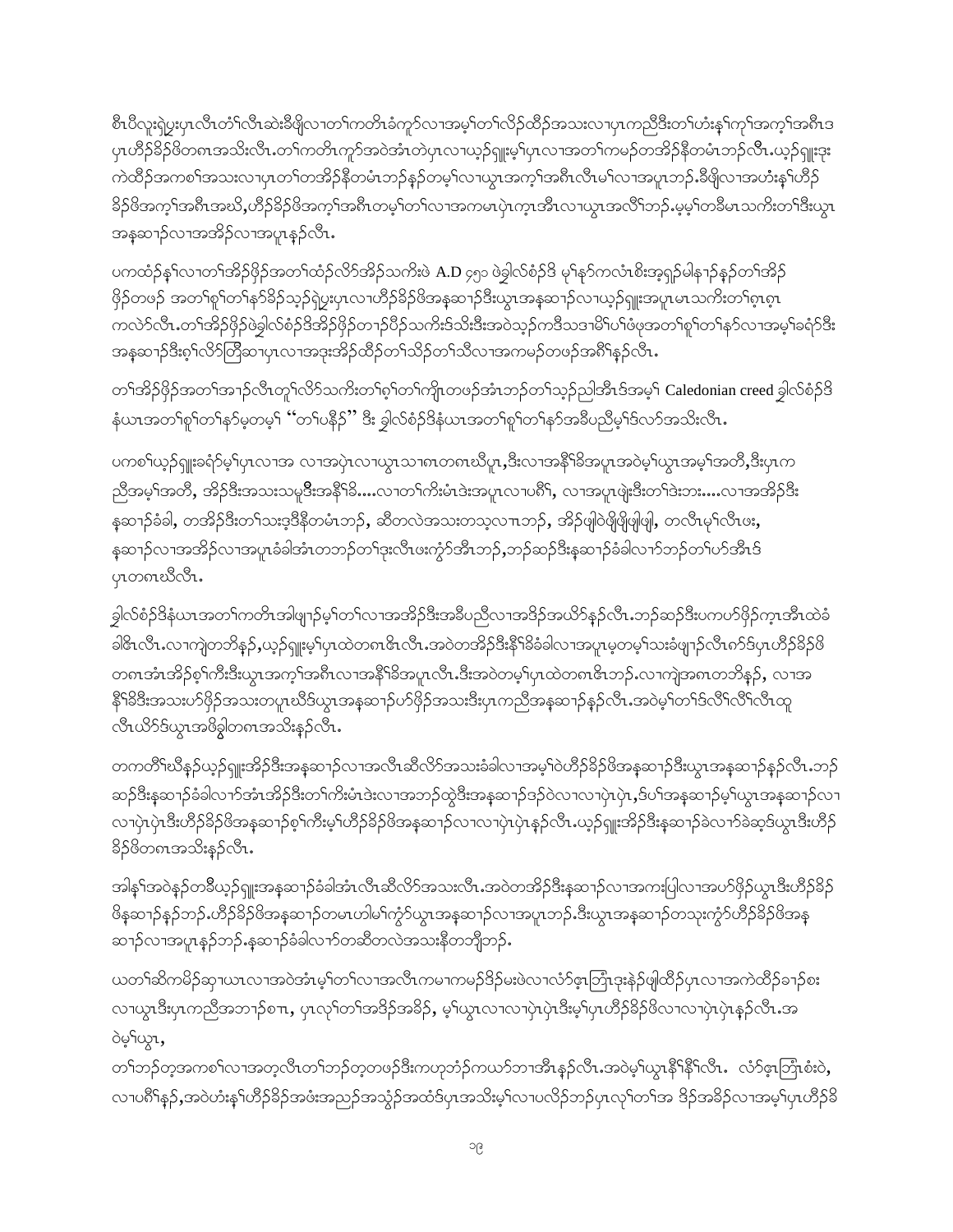ှာ်ဖိနဉ်လီၤ.အဝဲမှ ်ပဒိပု ်ဝဲ ရွှင်လီၤ.အဝဲဃ့တ႑်လၢပရိ်္ဂဒ်ပုၤတၵၤလၢအတူ ်ဘဉ်တ႑်ဒ်သိးပုၤ, ဘဉ် ဆဉ်ဒီးလဲၤနီဖျိတౕၢခဲလาာ်အိဉ်ဒီးတၤ်ဒိကနဉ်,ဒီးသ့ဉ်ညါဟိဉ်နိဉ်အတၤ်မၤကွၤ်တဖဉ်လီၤႉလၢတၤ်နဉ်အဃိ, ပလိဉ်ဘဉ်ပှၤ လုံတ<sup>ြ</sup>အဒိဉ်အခိဉ်လၢအမှု၊်ပဒီပု၊်ဝဲ၊်ခွါနဉ်လီၤ.ပလိဉ်ဘဉ်စ့၊်ကီးယွာအပှာလု၊်တ၊်အဒိဉ်အခိဉ်လၢအအိဉ်မူလီၤထူ လီၤယိ>်ဒ်သိးကကဲထိဉ်ခ႑ာ်စးလၢပ<sup>္ဂ</sup>ဂိန်ဉ်လီၤ.ဒီးပထံဉ်နှၤ်အီၤထဲလၤကစ<sup>်</sup>၊ယ့ဉ်ရှူးခရံဉ်အပူၤနှဉ်လီၤ.(Dr.Dennis Johnson)

ကစါ်ခရံှာ်အဟိဉ်ခိဉ်ဖိအတၤ်အိဉ်မူမှုါတၤ်ဘူူးတၤ်ဖိုဉ်လၤပုၤလၤအပိဉ်အခံတဖဉ်အရိါအါမးလီၤ.ဒ်စီၤပီလူးစံးဝဲဖဲ ၁တံၤမသူး၂း၅ အခ်ိဳပညီမှ1်ဝဲပအိဉ်ဒီးပှၤကညီအလၤအပှဲၤတၵၤလၤအကဲထိဉ်ခ႑ာ်စးလၤယ္ပၤဒီးပှၤပဘ႑ာ်စ႑ာနှဉ်လီၤ.ခ်ီဖျိလၤအ ၯ႞သံအဃိပတၫ်ကမဉ်ဘဉ်တၫ်ပျၫ်ကွႆာ်အီၤဒီးပတၫ်အိဉ်မူမ့ၫ်တၫ်လၫအဘဉ်လိဉ်ကူၤဒ်ယွၤတိဉ်ပာ်ဝဲအသိးလီၤ.စီၤပီလူးသိဉ် လိပုၤဖဲ ရိမ္း၅း၁၂−၁၉ ဒ်စီၤအာၤဒဉ်ခံ၈ၤတ၈ၤအသိးယ့ဉ်ၡူးကဲထိဉ်ခ႑ာ်စးလၤပှၤဟိဉ်ခ်ဉ်ဖိလၤအနဉ်အီၤခဲလၤာ်အ<sup>စ္ဂ</sup>ါဒီး သူဉ်ထိဉ်ဘိုထိဉ်က္ၤပတၫ်အိဉ်မူပှဲၤဒီးအသူးအသ့ဉ်ဒ်ယွၤတ့လီၤဟ်လီၤဝဲအသိးနှဉ်လီၤ.ခ်ိဖျိလၢကျဲဒ်အံၤန္ဉ်ပအိဉ်ဒီးတၫ်စိတၫ်က မီၤလၢပကအိဉ်မူတၫ်ဘဉ်ကစၫ်ယွၤအသးဒီးဆီတလဲက္ၤဟိဉ်ခိဉ်လၢပအိဉ်လၢအပူၤဆူယွၤအဘိအမုၢိန္ဉာ်လီၤႉပဝဲတၵၤ ဘဉ်တ၈ၤပဘဉ်၈ဲၤပျုၫ်၈ဲၤဆုးဒီးတၫ်ဒဲးဘးဒီးတ႑်နးတ႑်ဖှိဉ်လ႑ပတ႑်အိဉ်မူပူၤဘဉ်ဆဉ်ဒီးပဒိးန႑်တ႑်ဘျူးတ႑်ဖှိဉ်သ့ဝဲမ့႑်လ႑ပသ္ဉ ညါလၫပှၤလၫအအုဉ်က္ $\mathfrak{z}$ ဉ်က္ $\mathfrak{t}$ ပှၤတၐၤဆၫထၫဉ်လၢပ $\mathfrak{F}$ ၊, တူ်တၢိ, သ့ဉ်ညါပှၤ, တူ၊်ပတၢ်သးအုးဒီးပတၢ်ံရံာဆံးဘါစၢ်တ ဖဉ်ႇန<sup>ှ</sup>ပာူပုၤဖဲလၢပက်းထိဉ်အီၤအခါ, မာစπပှၤဒ်သိးပကကွ<sup>ှ</sup>ဆၫဉ်မဲာ်တၫ်ကိတၫ်ခဲတဖဉ်, မာစ့ာပလုၢ်လၢ်သကဲးပတ်,ဒီး မၤအါထိဉ်တ႑်လၤကပိၤလၢပရိႝာနှဉ်လီၤ.အဝဲအံၤမ့ါဒဉ်တ႑်ထဲစှၤမံၤလၢပကစ႑်ယှဉ်ရှူးခရံဉ်အတ႑်အိဉ်မူမ့ှါတ႑်ဘူူးတ႑်ဖှိဉ်လၢ ပ<sup>္ဂ</sup>ြိန္ဉ်လီၤ.

လၢပတ<sup>႖</sup>မၤလိအပူၤပဃုသ့ဉ်ညါတ့ၫ်လံယွၤအန္**ဆၫဉ်လၢအအိဉ်လၢယ့ဉ်ရှူးခရံ**ဉ်အပူၤဒီးဟိဉ်ခိဉ်ဖိအန္**ဆၫ**ဉ်လၢအအိဉ်လၢအ ျာနှဉ်လီၤ.ခဲအံၤပကကွ<sup>ရ</sup>သက်ိးအတ<sup>ရ</sup>ဖံးတ<sup>ရ</sup>မၤတဖဉ်လၢအဘဉ်တ<sup>ရ</sup>ယπထိဉ်အီၤလၢတ<sup>ရ</sup>မၢဖိအတ<sup>ရ</sup>ရာ်တရနဉ်အပူၤတက့<sup>၎</sup>၊

## တSဖီးတSမn WORK

လၢအပူၤကွံာ်နံဉ်လၢအကယၤဃဉ်ဃဉ်နဉ်ပှၤလၢအသ့ဉ်ညါယွၤစ့ၢ်ပိညါတဖဉ်စံးကတိၤသကိးယ့ဉ်ရှူးအတၫ်ဖံးတၫ်မၤလၢကျဲခံ ဘိလီၤ.တၢတဘိန္ဉာိတၫ်မၤဆံးလီၤစုၤလီၤအလၤကပိၤဒီးမ့ၫ်တၫ်တခါလၢအပာ်ဖျါထိဉ်အတ႑်ဆိဉ်လီၤသးဒ်ဟိဉ်ခိဉ်ဖိလၢအရံၤ်စ႑် ဘါစၫ်တ၈ၤအသိးန္ဉာ်လီၤ.ဒီးတၫ်ခံမံၤတမံၤန္ဉာ်တၫ်စံးထိဉ်ပတြ πတၫ်ယှာ်ထိဉ်ထိအီၤအိဉ်ဝဲယွၤလၢအမ့ၫ်ပၫ်မၤဖျါထိဉ်ခရံဉ်အ လၤကၒိၤလၢအအိဉ်တဒၢဒီးဟ့ဉ်လီၤတၫ်လၤကၒိၤဒီးတၫ်စီးထိဉ်ပတြπအိၤန္နဉ်လီၤႉတၫ်ခံမံၤအံၤတဘဉ်တ႑်ယπထိဉ်အိၤ လိၤလိၤလၢတၫ်မၢၒိတၫ်စူၫ်တ႑်နှာ်အပူၤဘဉ်ႉဘဉ်ဆဉ်ဒီးအဝဲသ့ဉ်မ့ၢ်တ႑်လၢအရှုဒိဉ်လၢပရိၢ်ဒ်သိးဒီးပကသ့ဉ်ညါယ့ဉ်ၡူးအ တ်မာအရိန်ခ်ုလိုး

ဒ်ပအိဉ်ဒီးတ<sup>၎</sup>တူ<sup>ရ</sup>ခိဉ်ပာ်သးလၢတ<sup>၎</sup>မာလိယ့ဉ်ရှူးအတၤ်မာလၢတၤ်မာလိဝဲအံာအပူာန္ဉာ်ပကကွၤ်ဆိလၢတၤ်မာအာမာနးအီာဒီးမာ ဆံးလီၤစှၤလီၤအလၤကပိၤမ့ါတ1်လၢအဟ်တဒၢမ့တမ့ါမၤဖျါအလၤကပိၤန္ဉာ်လီၤ.ဒီးတ1်ခံမံၤတမံၤန္ဉာ်ပကကွ1်ဆိကမိဉ်တ1်ယူး ထိဉ်ထိစံးထိဉ်ပတြ πအိၤဒ်တၫ်မၤလၢအလိဉ်ဖျ်ထိဉ်အလၤကပိၤဒိးတကးဘဉ်ကမၤဖျ်ထိဉ်ဒံးအလၤကပိၤဆူညါနဉ်လိၤ.ပကစး ထိဉ်ဆိလၢခရံှာ်အတၫ်တူၫ်ဘဉ်ခိဉ်ဘဉ်ဖဲလၢအဟဲအိဉ်မူလၢဟိဉ်ခိဉ်အခါတက္ခ¶

#### တ<sup>ှ</sup>မာဟးစီးအလာကပီး Humiliation

တၫိမၤဟးဂီးယှဉ်ရှူးအလၤကပီၤဖျါဝဲဖဲတ႑ိမၢဖိတ႑်စူၫ်တ႑်နဉ်အပူၤဒ်လာ်အံၤအသိးလီၤ.

(အဝဲ)ဘဉ်တ႑်ဒၢထိဉ်အီၤလၢသးစီဆုံ, ဒီးအိဉ်ဖျဲ့ဉ်လၢမှဉ်ကနီးစီးဆုံနိ1်မးရှံ.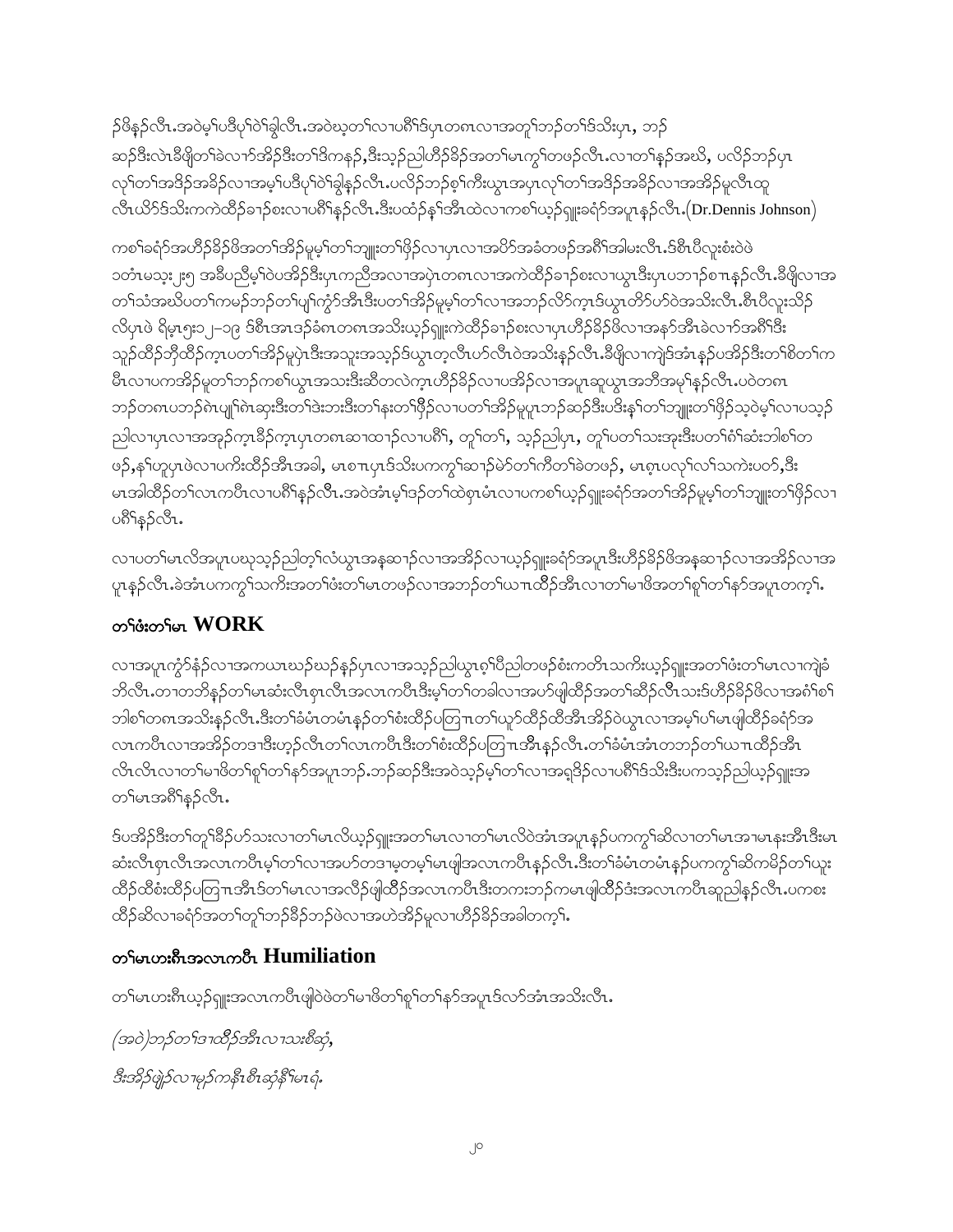```
ဘဉ်တူ ်တ႑်လ 1ပဒိဉ်စီၤပံၤလးအဇီလာ်,
```
ဘဉ်တ႑်ပျာထိအီး, သံ, ဒီးဘဉ်တ႑်ခုဉ်လီးအီး,

အဝဲလဲၤဆူပျူပူၤလီၤ.

တၫ်ကတိၤတဖဉ်အံၤလၢအဘဉ်ထွဲဒီးအတၫ်ဖံးတၫ်မၤအစ့ၫ်နဉ်,ယွၤအဖိခွါဒုးကဲထိဉ်အလၤကပိၤလၢအအိဉ်ဖျိဒီးအိဉ်တဒၢအ သးဒီးဟ္ဝ်လိၤအသးဒ်သိးအကတု<sup>ရ</sup>တ<sup>ရ</sup>လၢအတအိဉ်ဒီးအသူးအသုဉ်အလၤကပိၤဘဉ်နှဉ်လီၤ.နိဖျိလၢယွၤအနုဆၫာ်လၢအအိဉ် လၫဖြစ္ပါအပူၤအံၤလဲလိ်ာအသးတသ့ဘဉ်အဃိႇ တၫိမၤဆံးလိၤစုၤလီၤအလၤကပီၤတနၤ်ာဘ်ႉလ႑တၤ်နဉ်အဃိႇတ႑်မၤဟးရီၤအ လၤကပ်ိဳၤသဲ့ထဲလၤဟိဉ်<sup>ဌ</sup>ဉ်ဖိအနဆၫဉ်လၢအိဉ်လၢအပူ၊ နဉ်လိၤႇမ့<sup>၎</sup>နှာ်သက့ဒ်နဉ်ဒီးမ့<sup>ှ်</sup>လၤဟိဉ်ခိဉ်ဖိအနဆၫဉ်အံၤစၢဖိုဉ်အသး 

လၢတၫိမၤလိတတိၤအံၤအပူၤပကမၤလိတၫ်မၤဟးရိၤမၤစှၤလိၤယ့ဉ်ၡူးအလၤကပိၤခံမံၤလၢအမ့ၢ်ဝဲအတၫ်လိဉ်ထိဉ်သးလၢပှၤက ညီဒီးအတ1်သူဉ်ဆူဉ်သး၈ဲၤနှဉ်လီၤႉပကမၤလိဆိအတ1်ဟဲလိဉ်ထိဉ်အသးလၢပှၤကညီဖဲလၢအဟဲအိဉ်လၢဟိဉ်ခိဉ်ဒ်ပှၤဟိဉ်ခိန် —<br>တ၈ၤအသိးနဉ်တက့¶.

### တၫ်လိဉ်ထိဉ်သးလၫပှၤကညီ Incarnation

ယွာစ့်္ဂါဝိညါအတၤ်ကတိၤ ''တၤ်လိဉ်ထိဉ်သးလၢပှၤကညီ'' ဟ်ဖျ်ထိဉ်ယ့ဉ်ရှူးအတၤ်ဟံးနှၤ်ပှၤဟိဉ်ခိဉ်ဖိအက့ၤ်အရီးနှဉ်လီၤ.ပမ့ၤ် တဲအခ်ိပညီလိၤလိၤန္ဉ ''တၫ်လိဉ်ထိဉ်သးလၫပှၤကညီ'' မ့<sup>၎</sup>ဝဲ ''ဟံးန္႑်တၫ်ဖံးတ႑်ညဉ်'' လၢအမ့<sup>၎</sup>ပှၤကညီအနိ<sup>၎</sup>ခ်ိန္ဉာ်လီၤ.ဘဉ် ဃိႇဖဲလၢပစံးကတိၤဘဉ်ဃးဒီးအတ<sup>ျ</sup>ဟဲလိဉ်ထိဉ်သးလၢပှၤကညီလၢတ<sup>ၡ</sup>န1ပၢါယ္ပၤစ့<sup>၎</sup>ပိညါအပူၤန္**ဉ်**, ပဟ်သူဉ်ဟ်သး ယ့ဉ်ရှူးအတ<sup>၎</sup>အိဉ်မူဒ်ဟိဉ်နိဉ်ဖိတၐၤအသိးနည်လီၤ.လံာ်စီဆုံအဆၫတဲဖျ်ထိဉ်ခရာ်အတ႑်လိဉ်ထိဉ်သးလၫပုၤက  $\beta$ တဘျးတိၤဒ် ယိၤဟဉ် ၁း၁, ၁၄, ဖံလံးပံး၂း၆–၇, ဒီး ဇ့ၤဘြံၤ၂း၁၄–၁၇ န $\beta$ လိၤ.

ယိၤဟဉ်၁း၁, ၁၄ ပာ်ဖျ်ထိဉ်တၫ်အခိဉ်ထံးခိဉ်ဘိဘဉ်ထွဲဒီး ''တ႑်လိဉ်ထိဉ်သးလၢပုၤကညီ''နဉ်လီၤ.ပကဖးသကိုးစီၤယိၤဟဉ်အ တ<sup>၎</sup>ကွဲးအံၤတက္<mark>ဂါ</mark>.

လၢထံးလၢသိန္ဉာိတၫ်ကလုၫအိဉ်ဝဲႇဒီးတၫ်ကလုၫ်နဉ်အိဉ်ဝဲဒီးယွာႇဒီးတၫ်ကလုၫ်နဉ်မှၤ်ယွာလီၤ…ဒီးတ႑်ကလုၫ်နှဉ်ကဲထိဉ်တ႑် ညဉ်ႇဒီးလၫပှဲၤဒီးတၫ်ဘျူးတၫ်ဖှိဉ်ဒီးတၫ်မှၫ်တ႑်တီႇဒိးအိဉ်ဝဲဆိးဝဲလ႑ပကျါႇဒိီးပထံဉ်ဘဉ်အလၤကပီၤလိၤၵာ်လ႑ပၫ်အဖိခွါတၵၤဃိ —<br>အလၤအကပီၤလီၤ. (ယိၤဟဉ်**း**၁,၁၄)

စီၤယိၤဟဉ်စံးဝဲဒဉ်လၢယွၤအဖိခွါကဲထိဉ်တ႑်ညဉ်အံၤမ့္်ာတ႑်နှၤ်ပ႑်လိၤတဉ်ထွဲဒီးတ႑်လိဉ်ထိဉ်သးလၢပှၤကညီနှဉ်လီၤ.အဝဲ အဲဉိဒိးတဲဝဲလၢယ့ဉ်ရှူးဟီးန5်ဟိဉ်ိခိဉ်ဖိအနဆၫာ်ဟ်ဃုာ်ဒီးဟိဉ်ိခိဉ်ဖိအနိ<sup>႖</sup>ခိနဉ်လီၤ

လၢတၫ်မၢဖိအတၫ်စူၫ်တ႑်နှာ်အပူးနှဉ်တ႑်ကတိၤတ႑်လိဉ်ထိဉ်သးလၢပုၤကညီဟ်ဃှာ်တ႑်ဒၢထိဉ်အိၤဒီးတ႑်ဆီးစ႑်အိၤန္နဉ်လီၤ.ဒ် ပမၤလိတ့ౕါအတౕါလီၤစ πဒီးပစံးလၢအဝဲအိဉ်ဒီးအနိၲိုခ်ိဒ်ဟိဉ်ခိဉ်ဖိတ၈ၤအသိးန္ဉ်လီၤႉခဲအံၤပကကွ်ၢထံက္ၤတၤ်အဝဲအံၤအသိတ ာျီလီၤဆီဒဉ်တ<sup>၎</sup>ယ့ဉ်ရှူးအတ<sup>၎</sup>မၤဒ်မ့ၤရုံအၤတၐၤအသိးနဉ်တက့႑်.ဘဉ်မနၤအဃိလၢတ႑်လိဉ်ထိဉ်သးလၢပှၤကညီအရ္  $\beta$ ှာလဲ $\beta$ ?ဒီးလၢတၢ်အံၤအပူၤန္ $\beta$ ယ့ဉ်ၡူးမၤလၢထိဉ်ပဲ့ၤထိဉ်မနုၤသ့လဲဉ် $\Omega$ 

လံာ်စီဆုံတဲပှၤလၢယ့ဉ်ရှူးအတၫ်လိဉ်ထိဉ်သးလၢပှၤကညီမၤလၢထိဉ်ပှဲၤထိဉ်တၫ်သၢမံၤန္ဉာ်လီၤႉတၢတမံၤန္ဉာ်ဟွဉ်ယွၤအဖိခွါ တ<sup>ရ</sup>ခွဲးတ<sup>ရ</sup>ယာ်လၢကကဲထိဉ်စီးပာဒာဝံးအစπအသွဲဉ်နဉ်လီး ခံမံၤတမံ၊ နဉ်ဟဉ်အီၤတ<sup>ရ</sup>သူဉ်ကညီၤသးကညီၤဒီးတ<sup>ရ</sup>သူဉ်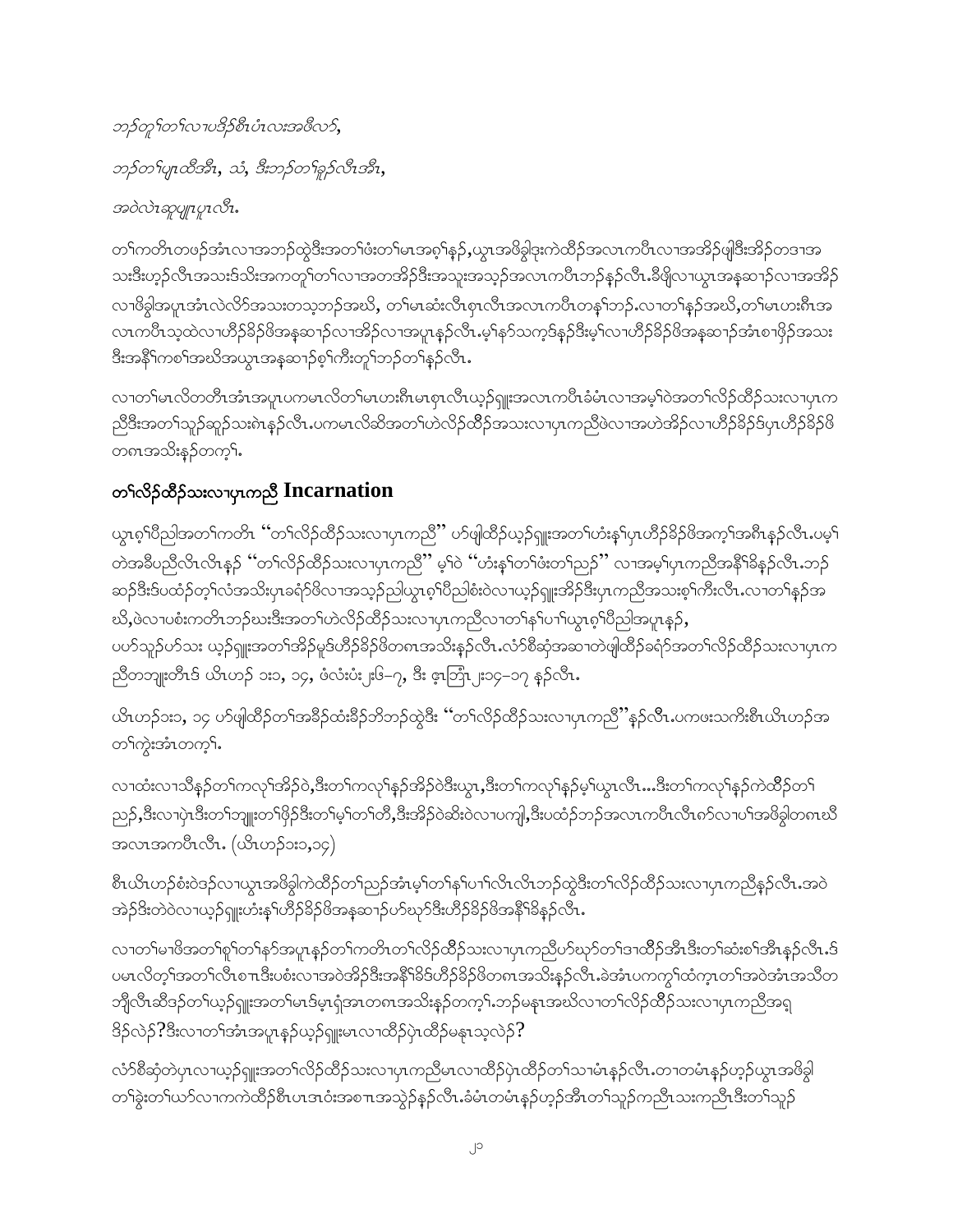အိဉ်သးအိဉ်တ<sup>၎</sup>ဒ်သိးဒီးအကကဲထိဉ်ပှၤလု<sup>၎</sup>တ<sup>၎</sup>အဒိဉ်အခိဉ်အစိ<sup>ု</sup>လီၤႉသၢမံၤတမံၤန္ဉာ်တ႑်လိဉ်ထိဉ်သးလၢပှၤကညီမ့<sup>၎</sup>တ႑်အရု ႜ<br>ဒိဉ်ဒ်သိးဒီးယ့ဉ်ရှူးလုၫထိဉ်အသးလ႑ပ္ပၤတ႑်ဒဲးဘးဖိအရိဂ်ကသ့လီၤႉမ်ပကကွ႑်သက်းတ႑်သွဉ်တဖဉ်အံၤလ႑အဖုဉ်စးထိဉ်လ႑စီၤ ပာဒာဝံးအစπအသွဲဉ်မ့<sup>ရ</sup>ပှာဟိဉ်<sup>8ွ</sup>ဉ်<sup>8</sup>နဉ်တက့<sup>ရှ</sup>.

ဒ်ပယπထိဉ်တ့<sup>၎</sup>လံလၢအဖိ<sup>8</sup>ဉ်အသိးမှၤရှံအၤကဘဉ်မ့<sup>၎</sup>ပှၤဟိဉ်<sup>8</sup>ဉ်ဖိဒ်ယွၤအၫဉ်လီၤတ့ၢ်တၤ်ဒီးစီၤပၤဒၤဝံးအသိးနဉ်လီၤ.ပအဲဉ်<sup>8</sup>ုး စံးလၢယ့ဉ်ရှူးအတ<sup>ရ</sup>ဖံးတ<sup>ရ</sup>မ၊တ<sup>ရ</sup>လိဉ်ထိဉ်သးလၢပှၤကညီဟ့ဉ်အီၤတ<sup>ရ</sup>ခွဲးတ<sup>ရ</sup>ယာ်လၢအကပၢဘဉ်စီၤအထီးအလိ<sup>ရ</sup>ပစိဉ်ဒ်လဲဉ် ္<br>နဉ်လီၤႉတၫ်စ့်ၫကိတမံၤန္ဉာပုၤလၫကန္ၤ်ပၫဘဉ်စီၤပၤဒၤဝံးအလိၤ်ပစိဉ်ကဘဉ်မ့ၤ်အဖိခွါတဖဉ်လၫအနၤ်သါတ႑်လၫအအိဉ်နဉ်လီၤႉ ှ<br>လၢတၫ်နဉ်အဃိယ့ဉ်ရှူးပၢဘဉ်စီၤပၤဒၤဝံးအလိံ၊ပစိဉ်သွထဲလၢအဝဲမ့<sup>၎</sup>အိဉ်ဒီးအပ<sup>ြ</sup>လၢအလီၤစπလၢစီၤပၤဒၤဝံးနဉ်လီၤ

ဒ်သိးပဃဲာ်လီၤတၫ်ရ့ၫ်ကိအံၤကသ့အဂ်ိါနဉ်ယှဉ်ရှူးလိဉ်ထိဉ်အသးလၢပှၤကညီခီဖျိမှဉ်ကနိၱၤစိဆုံနိံ်မၤရံလၢအဘဉ်တၫ်အဲဉ်တိဒီး .<br>စီးယိၤသးနဉ်လိၤ.ဒီးဖဲလၢပဖးယ့ဉ်ရှူးအတ<sup>ှ</sup>လီၤစ႑ာလီၤသွဲဉ်ဖဲ မးသဲ ၁ ဒီး လူၤကဉ်၃ အပူၤပသ့ဉ်ညါလၢစီၤယိၤသးမ့<sup>၎</sup>ပှၤ လၢအလီၤစπလၢ စိၤပာအငံးနဉ်လီၤ.ဒီးဖဲလၢစိၤယိၤသးဖျိအသးဒိးနိ<sup>၎</sup>မၤရံဒိးလုၢိဖိယ့ဉ်ရှူးဒ်အဖိအသိးနဉ်ယှဉ်ရှူးကဲထိဉ် 

ယ့ဉ်ၡူးဒိးန5်တ1်ခွဲးတ<sup>5</sup>ယာ်လ1ကကဲထိဉ်စီၤဒၤဝံးအစ႑ာအသွဲဉ်ဒ်စီၤပၤတ၈ၤအသိးန5်အတ5်လိဉ်ထိဉ်သးလ1ပှၤကညီဟ့ဉ်အိၤ တ<sup>ှ</sup>သူဉ်ကညီၤသးကညီၤတၫ်ဒီးတၫ်သူဉ်အိဉ်သးအိဉ်တၫ်ဒ်အလိဉ်ဘဉ်ဝဲအသိး,ဒ်သိးဒီးအကကဲထိဉ်ပုၤလှ<sup>၎</sup>တၫ်အဒိဉ်အခိဉ် လၫအပှၤ<sup>ဂၢို</sup>မို<sup>ရာ ရှ</sup>နဉ်လီၤ.

လံာ်စီဆုံတဲဘဉ်ပုၤလၢယ့ဉ်ရူူးအတ႑်လိဉ်ထိဉ်သးလၢပုၤကညီဒုးကဲထိဉ်အီၤလၢပုၤလှာ်တ႑်အဒိဉ်အခိဉ်ဒ်သိးဒီးအကတူ၂်ဘဉ်ပ တၫ်တူၫ်ဘဉ်တဖဉ်နှဉ်လီၤ.အဝဲအံၤဟ်ဖျါထိဉ်ဝဲလၢအဝဲမ့ၢ်ပှၤလုၤ်တၤ်အဒိဉ်အခိဉ်လၢအမၤအမူအဒါစုၤစုၤကဲဘျူးကဲ အနိ<sup>ု</sup>ကစၢိအတၢ်အိဉ်မူဒီးတၢိလဲၤခီဖျိဒဉ်ဝဲဘဉ်ကွ<sup>၎</sup>ဆၢဉ်မဲာ်တၢ်ကီတၢ်ခဲလၢဟိဉ်ခိဉ်တဘ့ဉ်အံၤအပူၤဒ်ပှၤဟိဉ်ခိဉ်ဖိအ စုာ်အစာအသိးလီၤ.ဒီးယွာလၢအလိဉ်ထိဉ်သးလၢပှၤကညီ,သ့ဉ်ညါပသးအတ<sup>ှ</sup>တု်ဘဉ်, တ<sup>ှ</sup>သူဉ်အုးသးအုး, တ<sup>ှ</sup>သးဟးစိၢ, တၫ်ဆါလီၤအိၤ,ဒီးတ႑်ပူၤလိၤ်ဒ်ပုၤအစုာ်အရာအသိးလီၤ.

အတၫ်လိဉ်ထိဉ်သးလၢပှၤကညီမၤစ႑ာအီၤဒ်သိးအကသ့ဉ်ညါပသးအတၫ်တူၫ်ဘဉ်, တ႑်သူဉ်အုးသးအုး, တ႑်သးဟးရိ $\rm{I},$ တၫ်ဆါလီၤအိၤႇဒိဴးတၫ်ပူၤလိႝၤ်ဒ်ပှၤအစုာ်အ၈ၤအသိးလီၤႉအဝဲအံၤတမ့ၤ်တ႑်အသိလၤအစိၤ်ဘဉ်ႉ အဝဲအံၤတမ့ၤ်စ့ၤ်ကိုးတ႑်လၤအ ဝဲဘဉ်မၤလိန္5ါဝဲဘဉ်ႉအဝဲအံၤမ့<sup>၎</sup>တ5်တမံၤလၢအဝဲဟဲဆူဟိဉ်ခိဉ်အံၤအိဉ်ဒီးပညဉ်, ပသွံဉ်ပထံ, ဒီးလဲၤခီဖျိဝဲလၢအနိ<sup>၎</sup>ကစ<sup>၎</sup>ဒဉ်ဝဲ  $\frac{1}{2}$   $\frac{1}{2}$   $\frac{1}{2}$   $\frac{1}{2}$   $\frac{1}{2}$   $\frac{1}{2}$   $\frac{1}{2}$   $\frac{1}{2}$   $\frac{1}{2}$   $\frac{1}{2}$   $\frac{1}{2}$   $\frac{1}{2}$   $\frac{1}{2}$   $\frac{1}{2}$   $\frac{1}{2}$   $\frac{1}{2}$   $\frac{1}{2}$   $\frac{1}{2}$   $\frac{1}{2}$   $\frac{1}{2}$   $\frac{1}{2}$   $\frac{1}{2}$ 

ပှၤကွဲးလံာ်ငှ၊ဘြံၤဟ်ဖျ်ထိဉ်တ႑်လိဉ်ထိဉ်သးလၢပှၤကညီအစ့<sup>ရ</sup>ဖဲ ငှ၊ဘြံၤ၂း၁၇–၁၈ အပူၤန္ဉာလီၤ.

မာသးဒ်နဉ်ဒီး(ယ့ဉ်ရှူး)စှာလာအဒ်သိးဒီးအဒီပုၫ်ဝဲ႑်လာတ႑်ခဲလာာ်အစ့႑်,ဒ်သိးအကကဲထိဉ်ပုၤလှၤ်တ႑်အဒိဉ်လာအသးကညီၤ တ1်,ဒီးအကလု၊်တိလၢတၫ်ဘဉ်ဃးဒီးယွၤသတးဒီး, ကမၤပူးဖျံးတ႑်လၢပှၤကညီအတ႑်ဒဲးဘးအရိၤ်လိၤ.အစ့ၤ်ဒ်အံၤ, မ့်)အကစ<sup>ု</sup>ဒဉ်ဝဲဒိးဘဉ်တ ်, လၢအ ဘဉ်တ ်လ့ပစီအဃိဒီး, မၤစ႑ာပုလၢအဘဉ်တ ်လ့ပစိတဖဉ်သဲ့ဝဲလီၤ. (ဇ့၊ဘြံၤ ၂း၁၇–၁၈)

အါန<sup>ှ</sup>်ဒီးယှဉ်ရှူးန<sup>ှ</sup>ြာဉ်တ<sup>ှ</sup>ခွဲးတ<sup>ှ</sup>ယာ်လၢကပၢဘဉ်စီၤပာဒာဝံံးအလိ်<sup>ရ</sup>ပစိဉ်ဒီးကဲထိဉ်ပုၤလု<sup>ရ</sup>တ<sup>ှ</sup>အဒိဉ်အခိဉ်နှဉ်တ<sup>ှ</sup> လိဉ်ထိဉ်သးလၫပှၤကညီကဲထိဉ်တ<sup>၎</sup>လုၤ်တ<sup>၎</sup>ပျာ်တ<sup>ြ</sup>ကမဉ်လၫပှၤတ<sup>၎</sup>ဒဲးဘးဖိအ<sup>ရွ</sup>်နှဉ်လီၤ<sup>့</sup>

ဒ်ပမာလိတ့<sup>၎</sup>လၫတၫ်မာလိတခါအံာအပူာအသိးယ့ဉ်ရှူးကဘဉ်မ့<sup>၎</sup>ပှာကညီ<sub>ာ</sub>ဒ်သိးဒီးကသံလၫအပှာ<sup>ရွ</sup>ိမု<sup>၎</sup>အရိ<sup>ု</sup>နဉ်လီာတည်ဆဉ် ဒီးဘဉ်မနုၤအဃိအဟိဉ်ခိဉ်ဖိအတၫ်အိဉ်မူဘဉ်ထွဲဒီးတ႑်လုၤ်ထိဉ်အသးနဉ်လဲဉ်ႉတၫ်စံးဆၢမ့ၢ်ဝဲယွၤဟ့ဉ်လီၤတ႑်သံဆူပှၤဟိဉ်ခိဉ်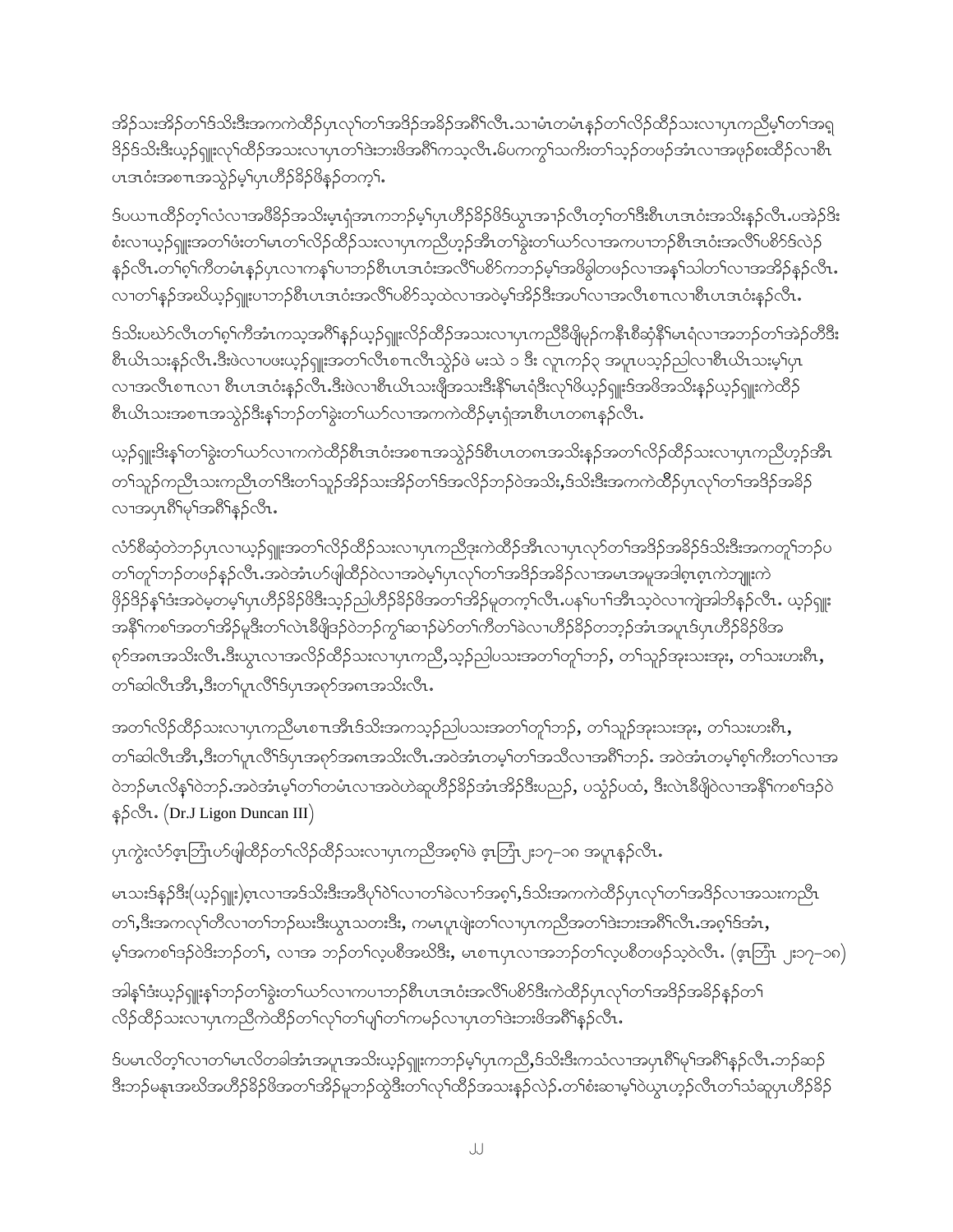ဖိတဖဉ်§တၫ်စံဉ်ညီဉ်တခါအသိးန5ုလီၤ.လံာ်စီဆုံသိဉ်လိပှၤဖဲ ၁မိၤၡ၂း၁၇, ရိမ့ၤ၅း၁၂ <sup>8</sup>ိုး

၆း၂၃, ယၤကိ>်၁း၁၅ ဒီးလၢလံ>်စီဆုံအဆၢအစုာ်အ၈ၤအပူၤစ့ၢ်ကီးလီၤ.စးထိဉ်လၢစိၤအာၤဒဉ်မၤတၢ်ဒဲးဘးဝံၤအလိၢ်ခံတၢ်ဒဲးဘး ရာလီၤအသးဆူဟိဉ် ခိဉ်ဖိခဲလၫာ်အအိဉ်ဒီးဟဲစိာ်တၫ်သံနဉ်လီၤႉလၢတ႑်နှဉ်အဃိႇထဲဒဉ်ပှာဟိဉ်ခိဉ်ဖိနိ႖နိ၎လၫအအိဉ်ဒီး တ်ကွဲကိုဒီးတက်ညဉ်အတ်လံမာလၢထိဉ်ပှဲာထိဉ်ယွာအတ<sup>်</sup>ကဉ်သးသဲ့ဝဲလိ<sup>ု</sup>.

-<br>စီးပိလူးကတိၤဘဉ်ဃးယ့ဉ်ရှူးအဟိဉ်နိဉ်ဖိအနဆ႑ာဒိုဒီးပတ<sup>၎</sup>အုဉ်ကူးနိဉ်ကူးဖဲ ရိမ့ၤ၅း၁၅–၁၉ အပူးနှဉ်လီး

မ့မ့်ၢတၢ်ဘျူးနဉ်ဒ်တၫ်လီၤကမဉ်အသိးတမ့ၢ်ဘဉ်ႉအၵ့ၫ်ဒ်အံၤႇပှၤအါဂၤမ့ၢ်သံလၢပှၤတဂၤအလီၤကမဉ်တၫ်အဃိဒီးယွၤအဘျူးဒိီး အတၫ်ဟ့ဉ်လၢအဟဲဝဲလၢတၫ်ဘျူးဘဉ်ဃးဒီးပှၤတၵၤယ့ဉ်ရှူးခရံဉ်နှဉ်,အါထိဉ်ဝဲလၢပှၤအါရာအရိ်၊,အါန်္ၫအန္ဉဉ်တက့ၫ်လီၤ…အ စ့<sup>ရ</sup>ဒ်အံၤႇလၢပုၤတ၈ၤအတ႑်ကမဉ်အဃိႇတ႑်သံမ့<sup>၎</sup>ပၢတ႑်လၢပုၤတ၈ၤအဃိဒီးႇပုၤလၢအဒိးန႑်တ႑်အဘျူးအါလုဉ်ကွံာ်ဒီးတ႑် ဟ့ဉ်ဘဉ်ဃးဒီးတၫ်တိတၫ်လိၤတဖဉ်,ကပၢတၫ်လၢတၫ်မူအပူၤ,လၢပှၤတ၈ၤ,ယ့ဉ်ရှူးခရံာ်အဃိ…အစ့ၢ်ဒ်အံၤ,ဒ်တၫ်ဟ်ပှၤအါ၈ၤ လၫၦၤတၫၳဒဲးဘးဖိလ႑ၦၤတၵၤအတၫ်တစူၫ်ဘဉ်အဃိအသိးန္ဉာဴႇတၫ်ကပာ်ပှၤအါၵၤလၢတၫ်တိတၫ်လိၤလ႑ပုၤတၵၤအစူၫ်တၫ်အ ဃိဒ်နဉ်အသိးလီး. (ရိမ့ၤ၅း၁၅-၁၉)

-<br>စီၤ၀ိလူးစံးဝံၤစံးက္ၤဘဉ်ထွဲဒီးယ့ဉ်ရှူးအတ<sup>၎</sup>တိတ႑်လိၤမ့<sup>၎</sup>တ႑်တမံၤလၢအကမၤဘျါက္ၤစီၤအၤဒဉ်အတ႑်ဒဲးဘးနှဉ်လီၤႉစီၤ၀ိလူး ၯၛႝၜၟၣၯၯၟၯၯၟၯၟၯၟၯၟ႞ၟ႞ၮၣၣၣၣၣၯၟၯၟၣၣၟၣၟၣၟၣၟၣၟၣၟၣၟၣ<br>ၣၣၛႝၣၣၯၟၣၣၯၯၟၣၯၣၣၮၣၣၣၣၣၣၣၣၣၣၣၣၣၣၣၣၣၣၣၣၣၣ လီး အဝဲကဘဉ်မ့<sup>ရ</sup>ပှၤဟိဉ်နိဉ်ဖိဒ်သိးကပ္ပ္ပၢက္ပၤပုဒ်ဖြိုလုၤ်ထိဉ်အသးလ႑ပရိါဒ်သိးဒီးအတ<sup>ု</sup>တိတ႑်လိၤကရၤလီၤအသးဆူပှၤ ဟိဉ်ိန်၁ိုဗိအရာတဖဉ်အအိဉ်လီး.

တဘျီတခ်ိဉ်ပဝဲလၢဟံးဃာ်တ<sup>ရ</sup>စု<sup>ရ</sup>တ<sup>ရ</sup>နာ်လၢပျπတဖဉ်ဒီးပှၤခရံာ်ဖိလၢအမၤတ<sup>ရ</sup>သးခုကစိဉ်တဖဉ်ပဆိကမိဉ်ထဲဒဉ်ခရံာ်ဒ်ယွၤတ .<br>၈ၤအသိးဒီးပသါပုၤနိုဉ်ကွံဉ်ဟိဉ်ခိဉ်ဖိအနဆၫဉ်လၫအအုဉ်က့ၤခိဉ်က္ၤပှၤနှဉ်လီၤ.ခ်ီဖျိလ႑ယ့ဉ်ရှူးကဲထိဉ်ပှၤဟိဉ်ခိဉ်ဖိနိ<sup>႖န္ဓ</sup>ြာအဲ တူၫ်တၫ်သံဒီးသံလၢပ၈ိႝာသဲ့ဝဲလၢပတၫ်ဒဲးဘးအဃိလီၤႉလၢတၫ်နဉ်အဃိႇယ့ဉ်ၡူးအနိ<sup>႖</sup>ၶိမ့ၢ်တၫ်လၢအရှဒိဉ်လၢပတၫ်အုဉ်က္ $\vert$ နိဉ် က္နာအရွိန္၁ လိုး.  $(Dr_M)$ ark Strauss)

ဒ်ပန<sup>ှ</sup>ပၫ်က့်လံယ့ဉ်ရှူးအတ်လိဉ်ထိဉ်အသးလၢပှၤကညီအစ့်၊အသိးနဉ်ပကဃုသ့ဉ်ညါအတ<sup>ှ</sup>တု်ဘဉ်<sup>ရွှ</sup>ဉ်ဘဉ်တ်၊်ဒ်အဖျိလၢ တ<sup>ြ</sup>မၢဖိတဖဉ်အတ<sup>ှ</sup>ရု<sup>ရ</sup>တ်နဉ်အပူၤတက့်).

# တ<sup>ှ</sup>တု<sup>ှ</sup>ဘဉ်ခိဉ်ဘဉ်တ**် Passion**

ယွာစ့<sup>ရ</sup>ပြီညါတ<sup>၎</sup>ကတိၤလၢအမ့<sup>၎ ''</sup>တ<sup>၎</sup>တူ်ဘဉ်ခီဉ်ဘဉ်'' ဟဲလၢဟူးလ့ဉ်တၫ်ကတိၤလၢအမ့<sup>၎</sup> ''Pascho ဖဉ်စိခွိဉ်'' လၢအခ်ီပ ညီမှ<sup>င်္ဂ</sup>ဝဲ

''တၫ်တူၫ်တ႑်''နဉ်လီၤ.အဝဲအံၤဒုးဘဉ်တွဲအသးဒီးယှဉ်ရှူးအတ႑်တူၫ်တၫ်ဒီးအတ႑်သံစးထိဉ်ဖဲတၫ်ဖိဉ်အိၤအနၤနဉ်လီၤ. ယှဉ်ရှူး အတ<sup>ှ</sup>်ကိုကည်ချိန်တည်တိုအိဉ်ဖျိဖဲတ်မြာဖိအတ<sup>ှ</sup>ရုာတိုနဉ်အပူၤလီး

အဝဲတူ ်တ႑်လ ပဒိဉ်စီၤပံၤလးအဇိလာ်,

ဘဉ်တ႑်ပျာထိအိၤ, သံ,ဒီးတ႑်ခူဉ်လီၤအိၤ

အဝဲလဲၤဆူပျုၤပူၤလီၤ.

ပှၤအါ၈ၤသ့ဉ်ညါယ့ဉ်ရှူးဘဉ်တ<sup>ရ</sup>ဖိဉ်အီၤအစ့**်,**အတ်တူ်ဘဉ်တ်ဒီးတ်ပျၤထိအိၤအစ့်၊လီၤ.လၢပကဃုသ့ဉ်ညါအီၤခဲလၢာ်ခဲဆ့ ့<br>အလိ<sup>ရ</sup>နဉ်ပကၰန1်တ1်အစၫလၫဘဉ်အနုၤအဃိယ့ဉ်ရျုံးဟ့ဉ်လီၤအသးလၫကျဲဒ်အံၤလဲဉ်နဉ်လိၤ.ဘဉ်ထွဲဒီးယှဉ်ရျုံးအတ<sup>႖</sup>နး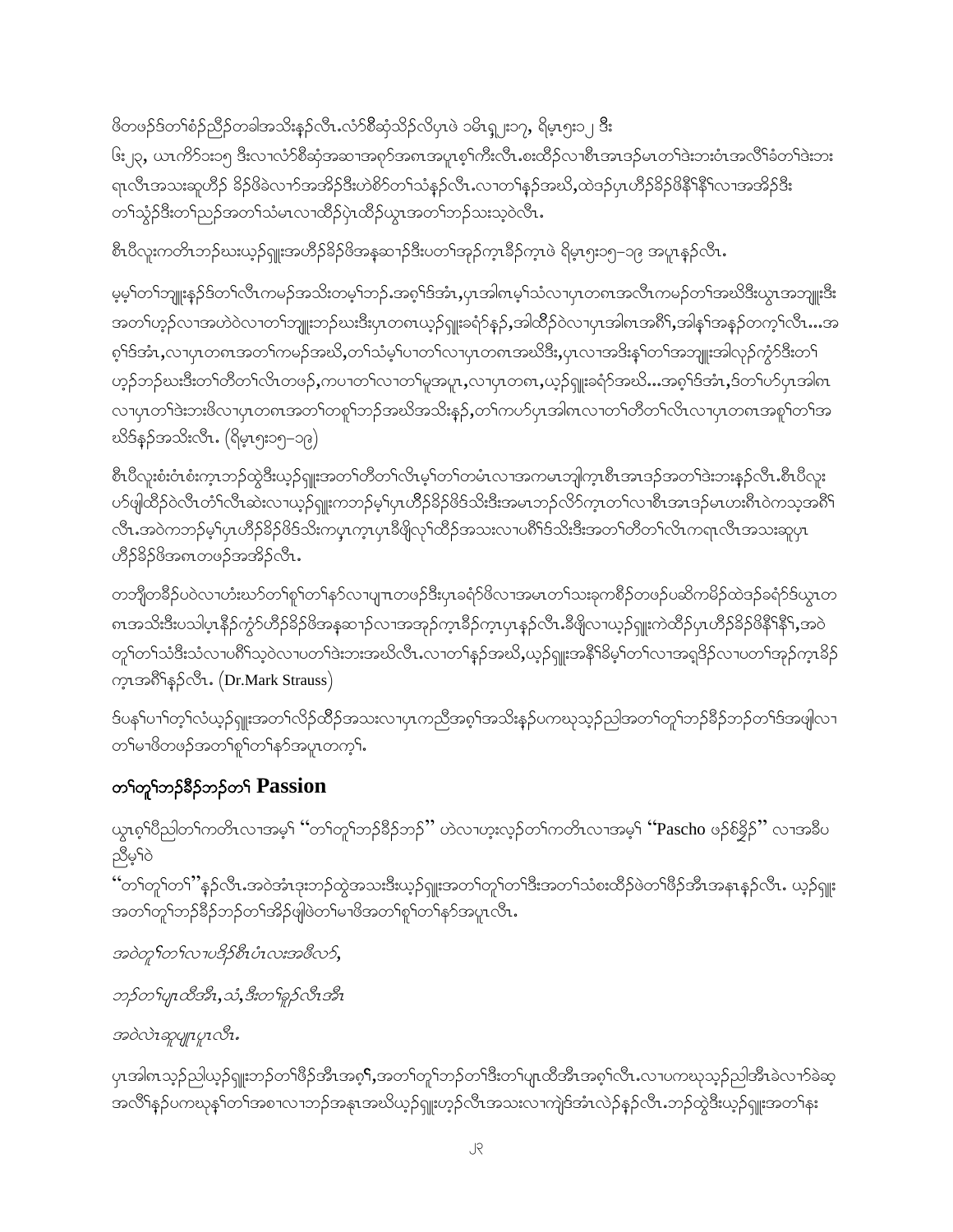တၫ်ဖှိဉ်နဉ်လံာ်စိဆုံတဲဘဉ်ပှၤလၢပကဘဉ်သ့ဉ်ညါယ့ဉ်ရှူးအတၫ်ဒိကနဉ်ဒီးမၤဒ်ပၢ်အတၫ်မၢလီၤအီၤအသိးဖဲ ဇူးဘြံၤ ၅း၈ 

(ယ့ဉ်ရှူး)မπလိစူ်က်သာကလုိလၢအဒိးတ်နေးတ်ဖြိဉ်အဃိလီၤ. (ဇ့ၤဘြီၤ ၅း၈)

3:581ပ္းတရူးကွဲး၀ဲဖဲ ၁ပ္းတရူး၂း၂၀-၂၁ အပူၤး

မ့မ့<sup>၎</sup>တုၤသုမၤတၫ်စုၤဒီးဘဉ်တ႑်လၢအဃိဒိ<mark>း</mark>,သုမ့ၫ်ဝံသးစူၤတ႑်ဒိး,တ႑်နှဉ်အိဉ်မးဒီးအဘျူးအဖှိဉ်လၢယွၤအမဲာ်ညါလီၤ.အ စ့<sup>ရ</sup>ဒ်အံၤႇသုဒိးတ<sup>၎</sup>ကိႏန1်သုဆူအဝဲနဉ်လီၤႉအစ့<sup>၎</sup>ဒ်အံၤႇခရံာ်ဒိးတ႑်လ႑ပဃိဒီးပာ်လီၤတဲာ်အဒိအတဲာ်ဒ်သိးပကယိႝၤအခဵဉ်လီႝၤနဉ် လီၤ. (၁ပုံးတရူး၂း၂၀–၂၁)

ခ်ီဖျိလၢအတၫ်နးတၫ်ဖိုဉ်အဃိန္ဉာ်ခရံှာမၤလၢထိဉ်ပဲုၤထိဉ်ပ႑်အတ႑်ဘဉ်သးဒ်ပ႑်မၤလိဉ်အီၤအသိးန္ဉာ်လီၤႉလၢတ႑်စူ႑်အပ႑်အက ႜ<br>ၣၣၹၪၹၣၯၯၮၜၟၟၜၟၣၛၟၣၣၣၛၟႜ႞ၣၮ႞ၣၛၣၛၣၛႝၣၛႝၣၛႝၣၛႝၣၛၣၛၣၛၣၯၣၣၛၣ<br>ၣၣၣၛၣၣၯၣ

ဘဉ်ဆဉ်ဒီးခရံာ်အတၫ်တူၫ်တ႑်လ႑ပဒိဉ်စီၤပံၤလးအဖိလာ်တမ့ၫ်တ႑်လ႑အမၤကတ႑ၢ်ကွံာ်အတ႑်နးတ႑်ဖှိဉ်ဘဉ်ႇမ့မ့ၫ်တခ်ိတ႑်နး တ<sup>ရ</sup>ဖြိ>်ဆဲးမၤအသးတုၤလၢအဘဉ်တၫ်ပျာထိအိၤနဉ်လိၤႉအဝဲအံၤမ့ၢ်တၫ်လၢပှၤသ့ဉ်ည<sup>ြ</sup>အီၤအါကတၫၢ်ဘဉ်ထွဲဒီးတ႑်မၤစုၤလိၤ ခရံဉ်အလၤကပိၤဒီးလၢတၫ်စုၤအ<sup>ရွ</sup>်ကသော်သံမှ<sup>ု</sup>တ႑်ပျာ်ပတၫ်ဒဲးဘးဒီးဟုဉ်ပှၤတၫ်အုဉ်က္ၤနိဉ်က္ၤနှဉ်လီၤ

ယှဉ်ရှူးအတၫ်သံလၢပတၫ်ဒဲးဘးအဃိဘဉ်တၫ်ဟ်ဖျ်ထိဉ်အီၤလၢလံာ်စီဆှံအသိတကတြူၫ်အပူၤဒ်အမှၤ်အတၫ်ဖံးတၫ်မၤဒီဖြို လၢတူၫ်သံအသးလၢပဝဲအါ၈ၤအ<sup>ရွ</sup>႑နှဉ်လီၤ. ''ခ႑ာ်စး''အခ်ိပညိမ့ၫ်ဝဲအဝဲဟံးနှၤ်ပလိၤ်ဒီး ''တူၫ်တ<sup>၎</sup>''ဒ်သိးကလဲၤခီဖျိတၤ်စံဉ် ညီဉ်လၢပဘဉ်တူ်၊အီၤလၢအမ့္ပါတ}သံ, မ့္ပါလၢပဝဲကိႏၵၤဒဲးပဒိးန္ြတှုရံဉညီဉ်အံၤခ်ီဖျိလၢပတ္ပါကမဉ်အဃိႇဒီးတ}သံလီၤထူ လီၤယိ>်မ့<sup>ှ</sup>တา်စံဉ်ညိဉ်လၢယွၤဟ့ဉ်လီၤပှၤ<sup>8</sup>ဖိျပတา်တစူၫ်အိၤဒိီးမၤဟးဂိၤအတၫ်သိဉ်တၫ်သိအဃိနဉ်လီၤ.ကစၫ်ယွၤအနအၫဉ်မ့ှ တၫိစိတၫ်ဆုံအဃိဖဲတၫ်ဒဲးဘးအိဉ်ဝဲအလိၢိန္ဉာိတၫ်လုၫ်တၫ်ပျၫ်တၫ်ကမဉ်အိဉ်ဝဲနဉ်လိၤ<sup>့ဒိုး</sup>အတၫ်အဲဉ်လၢအလိၤလိဉ်လိၤလးက တဲာ်ကတိၤတ<sup>႖</sup>အုဉ်က္ၤဒီဉ်က္ၤလၤပ<sup>ရွ</sup>်လိၤ.ပတၤ်ဒဲးဘးဒီးတၤ်သံလီၤထူလီၤယိဉ်လၤအအိဉ်လၤပဖံဘဉ်ခိဉ်ဘဉ်တၤ်ဟ်ထိဉ်အိၤ လၫပှၤတိပှၤလိၤႇပှၤလၢအတၫ်ကမဉ်တအိဉ်လၢအမ့ၢိဖိခွါႇလၢအဟဲလိဉ်ထိဉ်အသးလၢပှၤကညီအဖံဘဉ်ခိဉ်နှဉ်လီၤ.ဒီးအဝဲမ့ၫ် ပှၤလၢအမၤလၢထိဉ်ပှဲၤထိဉ်ဆဉ်ဖိကိ်<sup>ရဖိ</sup>လၢအကဆိုတဖဉ်အတၫ်လုၤ်တၤ်ပာ်လၢတၤ်ပျၤ်တၤ်ကမဉ်အ<sup>ရွ</sup>်းခ်လံာ်စီဆုံအလိၤ်လံၤ ပာ်ဖျါဝဲအသိးန5်လီး.  $(Dr.J.I.Paker)$ 

တၫ်မၢဖိစီၤပီလူးထိဘိတဲဖျ်ထိဉ်ဝဲတၫ်ပျာထိဒ်အမှၫ်တ႑်သးခုကစိဉ်အတ႑်စ့ၫ်ခိဉ်သှဉ်တခါနှဉ်လီၤ.ပထံဉ်နှၤ်အီၤလ႑ ရိမ္ၤ၆း၆, ၁ကရံဉ်သူး ၁း၁၇–၁၈, ကလၤတံ၆း၁၄, ဒီး ကလီးစဲ ၁း၂၀ အပူၤန္ဉာ်လီၤ.လၢတၫ်ဟံးန႑်တၫ်အဒိထဲတခါအရိၤ်ပကဖး ကလၤတံ ၂:၂၀-၂၁ နဉ်လီၤ.

ယဒိးသံဃုာ်လံယသးလၫထူဉ်စုညါအလိၤဒိီးခရံာ်လံႇဘဉ်ဆဉ်ဒီးယမူလီၤ.ဘဉ်ဆဉ်တမ့်ၢ်လπယၤဘဉ်.မ့ါ်ခရံာ်မူလၢယပူၤလီၤ.ဒိီး တၫ်လၢယမူလၢတၫ်ဖီးတၫ်ညဉ်အပူၤခဲကနံဉ်အံၤႇမ့ၢ်ယမူလၢတၫ်နာ်ဘဉ်ဃးဒီးယွၤအဖိခွါတ၈ၤႇလၢအအဲဉ်ယၤဒီးဟ့ဉ်လီၤကွံဉ် အသးလၢယရိ<sup>ု</sup>လီၤႉယတမၤဘဉ်ယွၤအဘျူးအဖှိဉ်လၢတၫ်ကလိကလိဘဉ်ႉအစ့ၢ်ဒ်အံၤႇပှၤမ့ၢ်ဘဉ်တၫ်ဟ်တိဟ်လိၤအီၤလၢတ႑် သိဉ်တၫ်သီဒီး,ခရံာ်ဒိးသံအသးကလိကလိလိၤ. (ကလၤတံ ၂း၂၀–၂၁)

ခရံာ်အတၫ်သံမ့ၢ်တၫလၢအရှဒိဉ်လၢကမၤလၢထိဉ်ပှဲၤထိဉ်ယွာအတၫ်ဘဉ်သးဒီးဟ့ဉ်လိၤပှၤတၫ်အုဉ်က္ၤခိဉ်က္ၤအရိၢ်လိၤ.ဒီးလၢ တၫ်အံၤအဃိနဉ်လံာ်တၫ်သးခုကစိဉ်ဟ်ဖျံထိဉ်ဝဲလၤအဝဲအံၤမ့ၢ်တၫ်ကစိဉ်လၤအဘဉ်တၫ်စိာ်အီၤလၤနံဉ်တဖဉ်အပူၤန္ဉာလီၤ

ဖဲယ့ဉ်ရှူးဘဉ်တၫ်ပျာထိအိၤတံအလိ်ရ်အနိ<sup>ရ</sup>နိဘဉ်တ႑်ခူဉ်လီၤအိၤလၢတ႑်သွဉ်နိဉ်ပူၤလၢတအိဉ်ဒီးတ႑်မူအသါဘဉ်သ႑နံၤလီၤ.ဒ်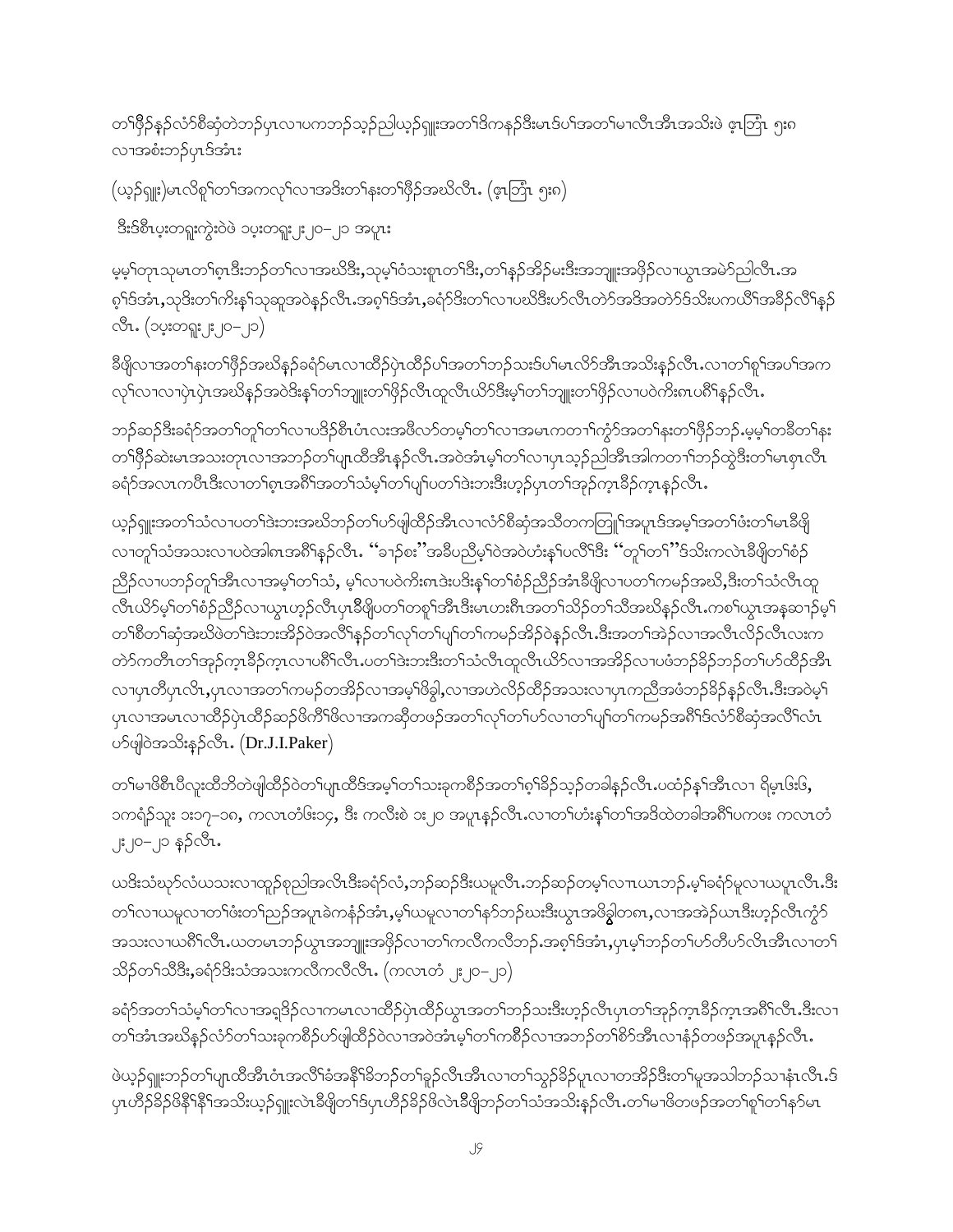နိဂ်မၤဃါတၫ်ကတိၤလၢအဝဲလဲၤဆူပျုၤပူၤန္ဂဂ်လီၤ.ဖဲအဆၢကတိႝၤအံၤအနိႝၤ်ဒိအိဂ်လၢတၤ်သွဂ်ခိဉ်အပူၤဖဲလၢအသးလဲၤဆူပှၤသံ ်'<br>တဖဉ်အိဉ်ဝဲအလိ်<sup>ရ</sup>အခါနဉ်လီၤ**.** 

မှ1်မဆါတနံၤအံၤႇပှၤလၢအသ့ဉ်ညါယွၤစ့ါ်ပီညါတနိၤတအဲဉ်ဒိးအၫဉ်လီၤတူ၊်လိ5်တ1်ကတိၤအကူ၁်လၢအမ့ါ် ''အဝဲလဲၤဆူပျုၤ ပူး '' ဘဉ်ႉတ<sup>၎</sup>အိဉ်<sup>6</sup>ှဉ်လၢမုၫ်မဆါတနံၤအား၊အါမးကျိဉ်ထံတၫ်ကတိၤတကုဉ်အံၤလၢယ့ဉ်ရှူးဘဉ်တၫ်ခူဉ်လီၤအီၤလီၤ.ဘဉ်ဆဉ်ဒီး .<br>အခ်ီပညီအိဉ်ဖျံဝဲလ်ံၤတံၤလီၤဆဲးတမ့္်ဒ်တၤ်မ႑ဖိတဖဉ်အတၤ်စူၤ်တၤ်နှာပာ်ဖျံဝဲအသိးဘဉ်.

တၫ်လၢပန<sup>ှ</sup>ုပၢါအိၤသ့တမံၤန္**ဉ်တ**်ကွဲးဟ်ဖျါဝဲလၢယ့ဉ်ရှူးဘဉ်တၢ်ခူဉ်လီၤအီၤဒီးလဲၤဆူပျုၤပူၤခံခါလၫာ်လီၤႉတၫ်ကတိၤခံကူာ် ့<br>အံၤအိဉ်လီၤဖးလိ်ာအသးဒီးပိဉ်ထွဲထိဉ်အခံကွ<sup>ရ</sup>ကွ<sup>ရ</sup>ာကက်စဉ်စိုးတစ်ိုးအတ<sup>ရ</sup>မာနိဉ်မာဃါအပူၤလီၤ*န* 

လၫအရာတမံၤန္ဉာိတၫ်ကတိၤပျုုပူၤအခ်ိဳပညီမ့ၫ်ဝဲဟိဉ်<sup>ဌ</sup>ဉ်အဖိလာ်နှဉ်လီၤ.ဘဉ်တၫ်ကွဲးအီၤလၢလံာ်စိဆှံအပူၤဒီးလၢတၫ်အိဉ်ဖှိဉ် လာပျπအတၫ်ကွဲးအပူာစ့ၫ်ကိုးပာဖျ်ထိဉ်ဝဲလာဟိဉ်နိဉ်အဖိလာ်အိဉ်ဒီးပှာသံတဖဉ်အသးလိၤ.ဘဉ်သွဉ်သွည်ဟာဆိကမိဉ်လာအဝဲ အံၤအိဉ်ဒီးအခ်ီပညီလၢအလီၤပလိ်ာအသးဒီးပှၤခရံဉ်ဖိလၢပျπတဖဉ်အတၫ်ဆိကမိဉ်လၢအမ့<sup>၎</sup> ''ပျုံၤပူး''နဉ်လီၤ*န* 

လၢတၫ်စ့ၫ်ဒ်အံၤအဃိနဉ်,ကျဲအစုၤကတ႑ာ်လၢပကမၤကတ႑ၢ်က္ၤပတ႑်မၤလိဘဉ်ဃးဒီးတ႑်မၢဖိအတ႑်စူၫ်တ႑်နှာ်သိဉ်လိပှၤ ဘဉ်ဃးယ့ဉ်ရှူးလဲၤဆူပျုၤပူၤနိ<sup>၎</sup>နိ<sup>၎</sup>မိလၢအသံဒီးဂဲၤဆၢထၢဉ်သမူထိဉ်က္ၤအဘၢဉ်စ႑န္ဉ်လိၤႉဘဉ်ဆဉ်ဒီးပျုၤပူၤအန ဆၫာ်စီးတ<sup>႖</sup>နဉ်မှ<sup>၎</sup>တ႑်မနုၤလဲဉ် $?$ 

လၫနံဉ်စိၤတဖဉ်လၫပျ႑ာနှဉ်ဟိဉ်<sup>ဌ</sup>ဉ်တဘ့ဉ်အံၤဘဉ်တ<sup>ှ</sup>စံးကတိၤအီၤဒ်အအိဉ်ထိဉ်ထူဉ်ဘျၢကလာ်အသိးလီၤႉဟိဉ်ခိဉ်လ႑ပှၤ ဟိ582683 န်လာအပူၤအီၤအိဉ်လၢတ<sup>ရ</sup>ဘ႑ာ်စπလီၤ.မူနိဉ်ဘီမု<sup>ရ</sup>မ့္ပါတ<sup>ရ</sup>လိ<sup>ရ</sup>လၢယ္ပၤဒီးအကလူးတဖဉ်အိဉ်ဝဲအလိ်ိုဒီးပှၤညီနု<sup>ရ</sup> ကိုးအီၤလၢမူခိဉ်နဉ်လီၤ.ဒီးလၢဟိဉ်ခိဉ်အဖိလာ်နဉ်ပှၤလၢအသံဝဲတဖဉ်အသးအိဉ်ဝဲဖဲနဉ်လီၤ.လၢဇ့ၤဘြံၤအလံာ်စိ ဆုံလိ်<sup>ရ</sup>လံၤအပူၤန္ဉဉ်ဘဉ်တ႑်ညီန႑်ကိုးအိၤလ႑ sheols ဒီးလၤဟူးလ့္ဉ်လံာ်စီဆုံအသိအပူၤန္ဉာ်လံာ်စီဆုံလိြလံၤလ႑ တၫ်ကျိဉ်ထံအီၤဆူဟူးလ့ဉ်အကျိဉ်ဘဉ်တ႑်ကိုးအီၤလ႑ hades နဉ်လီၤ.

လၢလံာ်စိဆုံလိ်<sup>ရ</sup>လံၤအပူၤနဉ်ပှၤအစှၤဒီးပှၤအအၤအသးအိဉ်ခိႏတၫ်စံဉ်ညိဉ်လၢခံကတၢၢ်လီၤႉလၢလံာ်စိဆုံအသိအပူၤနှဉ် hades ပျုံအက်ိဳးဘဉ်ထွဲဒီးပုံးအာအသးတဖဉ်ဒ် လံာ်လူးကဉ်ဝေး၁၅ ဟ်ဖျါဝဲအသိးလီၤ.ဒ်လဲဉ်စုၤဒ်လဲဉ်စုၤန္ဉာ်တချုးလ႑ယ္ဉာ်ရှူးစဲၤဆ႑ထ႑ာဉ်သမူထိဉ်က္ၤဒံးဘဉ်န္ဉာ်လံာ်စိဆုံအသိဟ်ဖျါဝဲလ႑ပှၤအတိ

အလိၤအသးအိဉ်လၫပျု၊ ကိ်ရစ်ကြီးလီး လိ်ာမာတ႑်၊ ၂၇-၂၉ ဟ်ဖျ်ထိဉ်စီးပာအတိအလို၊စီးအထီးအိဉ်လၫပျု၊ ကိ်ရစ်ကြီးလီး

ခဲအံၤန္ဉာ်ပဘဉ်န<sup>ှ</sup>ပၫ်ာလၢပျ႑ကီ်််ါဒီးလရာ်တဘဉ်တၫ်ဟ်အိၤဒ်သိးသိးဘဉ်ႉယ့ဉ်ၡူးအတၤ်ကတိၤဒိဘဉ်ဃးစီၤလါစရူးဒီးပှၤထူးပှၤ ္း<br>တိၤလၫ လူၤကဉ်၁၆း၁၉–၃၁ ဒုးနဲ့ဉ်ဝဲလၫပုၤအအၫဒီးပုၤအတိအလိၤအသးဘဉ်တ႑်ပၥ်လီၤဆီအီၤလီၤ.ဒီးဖဲလ႑ပုၤအၫပုၤသီဘဉ် တု်တ<sup>ှ</sup>လာတ်န်းတ<sup>ှ</sup>ဖြိဉ်အပူးနဉ်ပှၤတိပှၤလိၤဘဉ်တ်မြးမှာ်ထိဉ်ကွာအီးလီး လာတ်အဒိတခါအံာအပူးစီးအာကြာဟဉ်မ့ှ်ပုံ၊ ີ.<br>လၢအမၤမုာ်တၫ်လီၤႉလၢတၫ်နဉ်အဃိၦၤသ့ဉ်ညါယွπ့ၵ်ပီညါတဖဉ်ကိႏတၫ်လိႝၫ်အံၤလၢပျုၤကိႝၤ် "စီၤအၤဘြၤဟဉ်အကပၤ'' မ့ တမ့<sup>၎ ''</sup>စီးအာဘြာဟဉ်အသးနါၦ<sup>၎''</sup>နဉ်လီၤ.

တ<sup>ရ</sup>အိဉ်ဖှိဉ်အပါထၫဉ်ထၢလ်ယဉ်လၢအမ့<sup>ရ</sup>ပှၤကွဲးတ<sup>ရ</sup>တ၈ၤဖဲသၢယၤဖှိဉ်အဆၢကတိႝ<sup>ရ</sup>ပာ်ဖျဲထိဉ်တ<sup>ရ</sup>ရာ်တ<sup>ရ</sup>နာ်လၢအလီၤပလိဉ် အသးဘဉ်ဃးဒီးပျုၤကိ်\နဉ်လီၤ.အဝဲကွဲးဝဲဖဲအလံာ်တ\်ဖံးတ\ညဉ်အတ\်ရဲၤဆၢထၢဉ်သမူထိဉ်က္ၤအလံာ် အဆၢဒိဉ်၁၇ အပူၤဒ်အံၤႇတၫ်အသးတဖဉ်နှဉ်ခဲအံၤသ့ဉ်ညါတ႑်နးတ႑်ဖှိဉ်ဒီးတ႑်ဆိဉ်စုၤဆိဉ်ဝါလ႑ပျုပူပူ….တဲဖျါထိဉ်စီၤလါစရူးအစ့႑်နဉ်လီၤ.

ဒီးတၫ်အိဉ်ဖိုဉ်အပၫ်အံဉ်ကနါထံးယ႑ာ်စ်ကွဲးတၫ်ဖဲ A.D ၁၀၇ အဆ႑ကတိႝၫတဲစ့ၫ်ကိုးဝဲဖဲအကွဲးလံာ် Epistle of the Trallians အပူၤဒ်အံၤႇပှၤလၢအအိဉ်လၢဟိဉ်ခိဉ်အဖိလာ်(ယအဲဉ်ဒိးစံးလၢ)ပှၤအါ၈ၤလၢအက၈ဲၤဆၢထၢဉ်ဃုာ်ဒီးပကစ<sup>ု</sup>နဉ်လီၤႉဒ်လံာ်စိ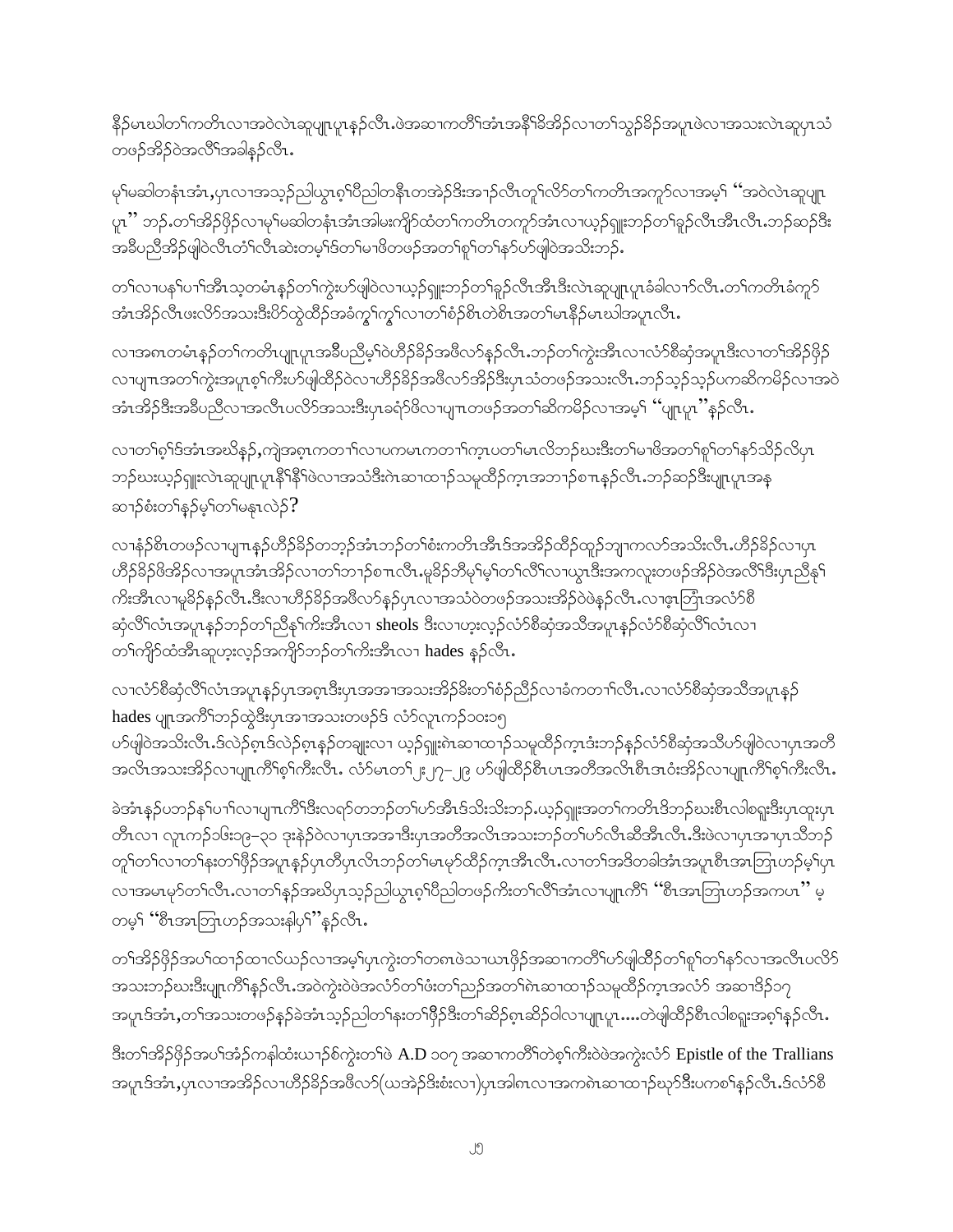ဆုံစံးဝဲအသိး ''ပုံၤစိဆုံဒီးပုၤလၢအမံဝဲတဖဉ်က၈ဲၤဆၢထၢဉ်ကၠၤဝဲ''ဒီးအဝဲသ့ဉ်အသွဉ်ခိဉ်အိးထိဉ်အသးလီၤ.အဝဲလဲၤဆူပျုၤ ပူးတ၈ၤလီး.ဘဉ်ဆဉ်ဒီးအတ<sup>ု</sup>ရဲးဆၫထ႑ာ်မ့<sup>၎</sup>လ႑ပုၤအါ၈ၤအ<sup>ရွ</sup>်မ့ှါလ႑တ႑်သံဒုးအိဉ်ထိဉ်တ႑်အိဉ်လီၤမှ<sup>၎</sup>လီၤဖးလိ်ာအသးအံၤ စးထိိဉ်လၢဟိဉ်<sup>3</sup>ဉ်ကဲထိဉ်သိလံၤလံၤလီၤ.

လၢတၫ်နဉ်အဃိႇဖဲတၫ်ကွဲးစံးဝဲလၢယ့ဉ်ရှူးလဲၤဆူပျုၤပူၤနှဉ်အခ်ိဳပညိိမ့ၢ်ဝဲဟိဉ်ခိဉ်ဖိအသးလၢအပူၤဟးယံၤကွံာ်ဒီးအနိ<sup>႖</sup>ခိလိၤ.အ ၀ဲလဲၤဆူတၫ်လိႝၤ်လၢတၤ်ဟ်အီၤလၢပုၤအတိအလိၤအသးအိဉ်၀ဲအလိႝၤ်,တမ့ၤ်လၢတၤ်လိၤ်လၢပုၤအၢပုၤသိအတၤ်နးတၤ်ဖိုဉ် အိဉ်အ<sup>ိုဇ</sup>ာ်ဘုန်းယွဉ်ရှူးအိဉ်လၫပျုၤက်ိဳ<sup>ရ</sup>မ့်<sup>ရ</sup>တ်လၫအရှုဒိဉ်လၫအတ်ဖီးတာ်မၤအပူၤမ့်၊လၫအသးလၤနီဖျိဘဉ်တ<sup>ှ်</sup>စံဉ်ညှိဉ်ဒ်ပှၤ ဟိ5်နိ5်ဖိန် နိုးလာအသံတရာအသိးလီး.

ယ့ဉ်ရူးအတၫ်တူၫ်ဘဉ်တၫ်နးတၫ်ဖိုဉ်ဒုးနဲဉ်ပုၤလၢတၫ်ကဲထိဉ်ပုၤကညီလၢဟိႆဉ်ခိဉ်လၢအပုံၤဒီးတၫ်ဒဲးဘးအပူၤမ့ၢ်တၫ်ဒ်လဲဉ် ႜႜႍၟၟ<br>ႜႜႜႜႍၟၣၛၟၟၣၛၟၟၟၣၜၟၯၜၣၯၮၜၯၯၟၟၣၣၛၟၣၜၟၣၣၯၣၯၣၣၣၣၣၣၣၣၣၣၣၣၣၣၣၣၣၣၣၣၣ တူ်တ႑်စ့႑်ကိုးလိုး စီးပိလူးဟ်ဖျံဝဲဖဲ ၂တံၤမသူး ၃း၁၂ တ႑်နးတ႑်ဖိုဉ်မှၤ်လ႑ဟုလ႑အဃုထ႑အိဉ်မူတ႑်ဘဉ်ယွၤအသးအ ရိဂ်လီၤ.အဝဲအံၤမ့ါအနီိါကစါဒဉ်ဝဲတူါပတါတူါတဖဉ်ဒီးအသးအိဉ်လၢကမၤမုာ်ထိဉ်က္ၤပှၤလီၤ.စီၤပီလူးသိဉ်လိစ့ါကီးတါဖဲ ကလီးစဲ ၁း၂၄ စံးဝဲ, လၫခံကတၫ်နှဉ်ခရံဉ်အတ႑်နးတ႑်ဖှိဉ်လၢပပူၤကလၢထိဉ်ပှဲၤထိဉ်ဝဲလီၤ. ဒီးဖဲတ႑်ဝဲအံၤမၤအသးနှဉ်အဝဲ ကဟဲက္၊အိဉ်ဒီးအလၤကပီၤဒီးကဟ့ဉ်လိၤပုၤတၫ်မူလီၤထူလီၤယိဉ်§ပတ႑်န္1သါအသိးန္ဉာလီၤႉပတ႑်နးတ႑်ဖိုဉ်အံၤတအိဉ်ဒီးတ႑် .<br>တိ>်နိတမံၤန္ဉာိတမ့်ါဘဉ်ႉအဝဲအံၤန္ဉာိမ့်ါကစါယွၤအတၤ်သူပှၤဒ်သိးဒီးကမၤသိထိဉ်က္ၤပှၤဒ်လၢတၤ်ဘဉ်တဲ့အခိဉ်ထံးအသိးက သ္အားရွ႕ပေး

ပမၤလိတ့်)ယှဉ်ရှူးဘဉ်တါမၤဆံးလီၤစှၤလီၤအလၤကပိၤဝံၤလံႉခဲအံၤပကမၤလိသကိႏတၤ်စံးထိဉ်ပတြ ၤယူာ်ထိဉ်ထိအီၤဖဲ လၫယ္မွာအလၤကပီၤလီဉ်ဖျ<mark>ိ</mark>ထိဉ်ကဒီးအသးလၫအပူၤတက္<mark>၄</mark>ါ.

## တ်စီးထိဉ်ပတြπယူာ်ထိဉ်ထိအီး Exaltation

ဖဲလၢပတဲယှဉ်ရှူးဘဉ်တၫ်စံးထိဉ်ပတြπယူာ်ထိဉ်ထိအိၤန္ဉ်,အဝဲအံၤမ့ၢ်တၢ်အရဒိဉ်လၢပကသ့ဉ်နိဉ်ထိဉ်အိၤန္ဉာလိၤ.အဝဲ အံၤတမ့ါတ1်လၢအဟ်ဖျါထိိဉ်အလၤကပိၤလၢအိဉ်ကျၤါဘၢအသးနဉ်ဘဉ် လၢတၤ်မၤနးမၤဖှိဉ်အဃိ, ဖိခွါဒိးန္1အါထိဉ်တ႑် လၤကပိၤအါန1်ဒီးလၢအခ်ိဳဉ်ထံးတက္2်လိၤးအဝဲမၤတ႑်လၢပါဆိဉ်စုၤတ္နါလံအီၤဒီးအတ႑်လုၤ်ထိဉ်အသးမ့ါတ႑်န္2်သါလၤပုၤ လၢအတူၫ်လိစူၫ်က္ၤနာ်က္ၤအိၤတဖဉ်ကဒိးန္ၫ်ဘဉ်တ႑်ခွဲးတ႑်ယာ်လၤကဆ္ဉါနိၤလိၤလၤလိႝၤပစိာ်လၤယွၤအဘိအမု႑်အ ပူးနဉ်လီး.နီဖြိုလၫတၫ်မၤတဖဉ်အံၤအဃိနဉ်ဖိခွါအတ႑်စ္ၤတ႑်ဝါ,အပါရမံ,တ႑်ယူးတ႑်ယိဉ်ဒီးအလၤကပီၤအါထိဉ်ဝဲဖဲလ႑တ႑်မၤ ...<br>...<br>အာမာနးဒီးမာစှာလီာအလာကပီာအခါဒဉ်လဲ၁်လီာ.

တၫ်မၢဖိအတၫ်စူၫ်တၫ်နှာ်ယπထိဉ်ဝဲခရံှာ်ဘဉ်တၫ်စံးထိဉ်ပတြπယူာ်ထိဉ်ထိအီၤဒ်လာ်အံၤအသိးလီၤ.

<u>ဒီးလၢသၢနံၤတနံၤန္ ဉ်အဝဲရဲၤဆၢထ႑ာ်လၢတ႑်သံလိၤ.</u>

အဝဲက္စ္ယာထိိုဉ်ဆူမူခ်ိဳ႕်

ဒီးဆုဉ်နီၤလၢပါလၢအစိဒိဉ်တုဉ်ကမီၤဒိဉ်ထိအစုထွဲ

ဒီးလ႑နှဉ်အဝဲကဟဲဒီးစံဉ်ညီဉ်ပှၤမူဒီးပွၤသံနဉ်လိၤ.

ယ္ပၤအန္**ဆၫ**ဉ်လၢအအိဉ်လၢခရံာ်အပူၤတဆီတလဲအသးဘဉ်ႉထိဘိန္ဉာ်ဒိးတၫ်စံးပတြ πဒီးတၫ်ယူာ်ထိဉ်ထိအိၤန္ဉာ်လိၤႉတၫ်သံမၤ လီၤဖးအီၤတသ့ဒီးအလိႝၤပစိ>်လၢမူခိဉ်တသုးကွံာ်အသးဘဉ်ႉလၢတၤ်နှဉ်အဃိႇယွၤအဖိခွါတဉ်တၤ်စံးပတြ πဒီးတၤ်ယူာ်ထိဉ်ထိ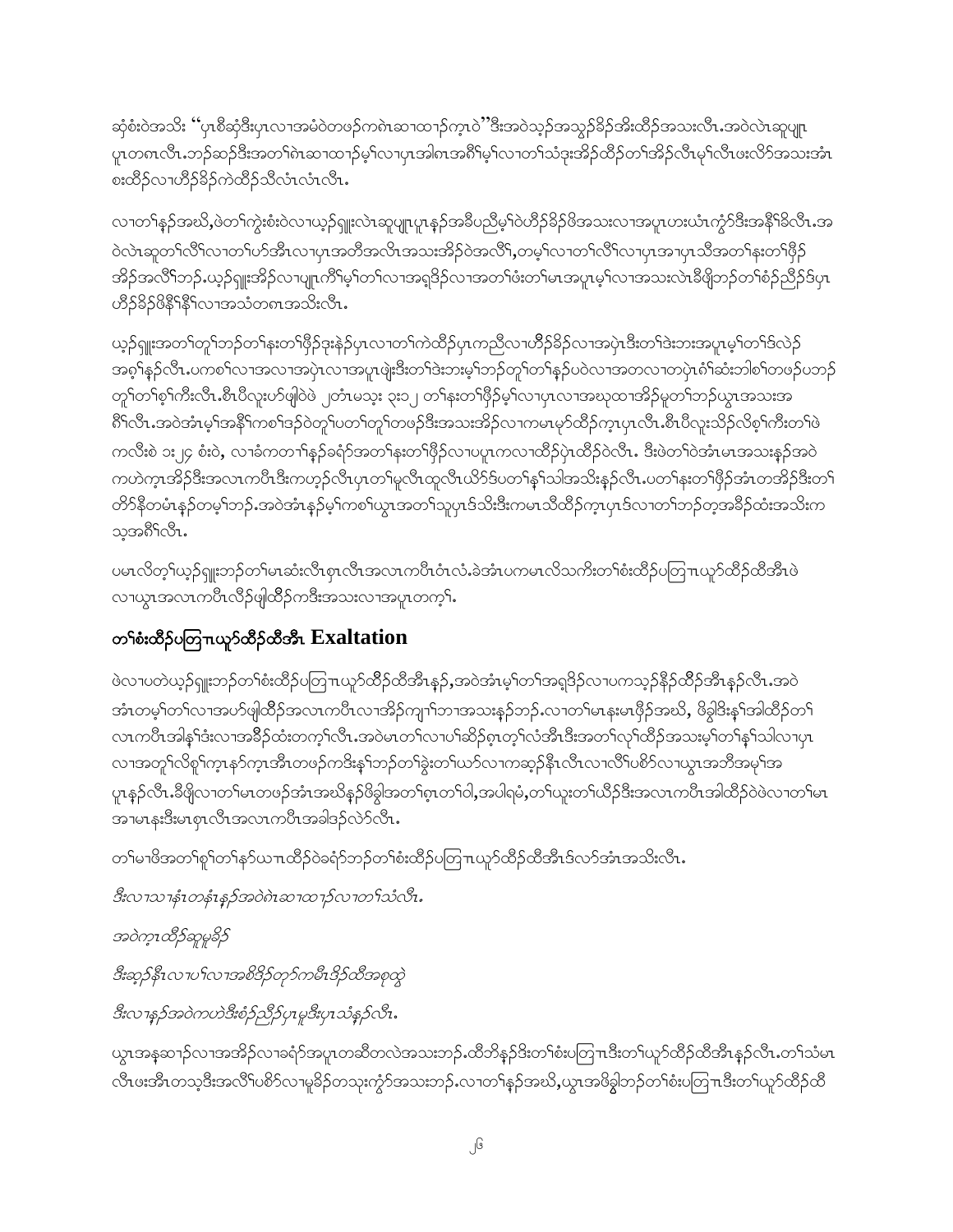အံၤ မ့ါလၢအဟိဉ်8်ဉ $\stackrel{2}{6}$ အနဆ႑ာ်အဂိါနဉ်လီၤ.ဒ်လဲဉ်စုၤဒ်လဲဉ်စုၤနဉ်ဒ်ဟိဉ် $\stackrel{2}{6}$ တြေနဆ႑ာ်လၢအပူၤလဲၤဒိဖျိတါအသိးယွၤအ နသ႑ာ်လဲၤ<sup>§</sup>ဈိတ<sup>ှ</sup>စံးတ<sup>ှ</sup>ပတြ πတ∫ယူာ်ထိဉ်ထိလၫလၫပှဲၤပဲ့ၤစ့<sup>၎</sup>ကီးလိၤ

ပကမၤလိသကိႏတၫ်စံးထိဉ်ပတြ πတၫ်ယူာ်ထိဉ်ထိခရံာ်အိဉ်ဝဲလွံၫိမံၤလိၤ.တၫတမံၤန္ဉာ်ပကတဲဘဉ်ဃးအတၫ်၈ဲၤဆ႑ထ႑ာ်လ႑ တၫ်သံအစ့ၢ်လိၤ.ခံမံၤတမံၤပကတဲဘဉ်ဃးအတၫ်က္ၤထိဉ်ဆူမူခိဉ်နှဉ်လိၤ.သၢမံၤတမံၤန္နဉ်ပကမၤလိအတၫ်စံဉ်ညီပၢတၫ်လၢပ႑် .<br>အစုထွဲဒီးလွံ<sup>ရ</sup>မံၤတမံၤန္ဉာပကမၤလိတၫ်စံဉ်ညီဉ်လၢအကဟဲလၢအဝဲကမၤဝဲနဉ်လိၤ.ခဲအံၤပကစးထိဉ်မၤလိသက်ိဳးခရံာ်အတၤ်ရဲၤ ဆၢထၢဉ်သမူထိဉ်က္ၤလၢတၫ်သံဖဲတၫ်ပျာထိအိၤသၢသိပံၤအလိၢ်ခံနဉ်လိၤႉ

### တ<sup>ှ</sup>ကဲဆောထာဉ်သမှုထိဉ်က္**း Resurrection**

ပုၤခရံဉ်ဖိအါရာတဟ်သူဉ်ဟ်သးလၢအစ့ၢ်ဘဉ်ႉခရံဉ်အတၤ်ရဲာဆၢထၢဉ်သမှုထိဉ်က္ဝမှ်၊တၤ်လၢအရှဒိဉ်လၢပတၤ်အှဉ်က္ခာနိဉ် က္ၤရိ<sup>ဌ</sup>ဒ်အတၫ်သံမ့ၢ်တၫ်ရုဒိဉ်အသိးလီၤႉလၢတၫ်နှဉ်အဃိႇ ၁ပူးတရူး ၃း၂၁ တဲဘဉ်ဃးဒီးတၫ်အုဉ်က္ၤဒိဉ်က္ၤဒိဖိျလၢခရံှာ်အ တၫ်ရဲးဆၢထၫဉ်သမှုထိဉ်ကူးအဃိန္ဉာ်လီး အါဘိုုံပစံးလၫကစၫ်ခရံာ်တူၫ်သံအသးလ႑ပရိၢဒိီးဟူဉ်ပုၤတၫ်အုဉ်ကူးဒိဉ်ကူးဒ်တ႑် ဟ့ဉ်တခါအသိးလီၤ.ပမ့ါ်စံးအီၤဒ်နဉ်ဘဉ်ဆဉ်တ<sup>ရု</sup>နိ<sup>ု</sup>နိ<sup>ု</sup>တခ်ီတမ့ါဒ်နှဉ်ဘဉ်.အဝဲအံၤမ့ါတ<sup>ှ</sup>က္ဉလၫယ့ဉ်ရှူးဟ့ဉ်ပှၤခီဖျိပအိဉ်မူ လိၤ၈ာ်ဒီးအိၤဒီးပစၢဖှိဉ်ပသးဒီးအိၤန္ဉာ်လီၤ.အဝဲအံၤမ့ါတ1်လၢအပာ်ဖျါထိဉ်

''တၫ်မူလၢခရံဉ်အပူး''ဒ်ပန<sup>ှ</sup>ဟူအီၤထိဘိလၢလံာ်စီဆုံအသိအတ႑်ကွဲးတဖဉ်အပူၤလီး

ပမ့ါ်စီးလၢအဖုဉ်နဉ်ကစါ်ခရံာ်အတါမၤလၢအမ့ါ်တါ၈ဲၤဆၢထၢဉ်က္ၤလၢတါသံအၢဉ်လိၤပှၤလီၤတံါလီၤဆဲးလၢပဝဲစ့ါကီးပက အိဉ်ဒီးတၫ်မူအသိလ႑ပတ႑်နာ်အဃိႇဒီးလ႑ခါလ႑အကဟဲနဉ်ပက၈ဲၤဆ႑ထ႑ာ်အိဉ်ဒီးတ႑်လၤကပိၤအနိ<sup>၎႙ဌ</sup>်ယှဉ်ရှူးအသိးလိၤႉ လၢတၫ်နဉ်အဃိႇအဝဲအတၫ်ယူာ်ထိဉ်ထိအိၤမ့ၢ်စ့ၫ်ကီးပတၫ်ဒီးဟ့ဉ်ပှၤတၫ်အိဉ်မူအသူးအသှဉ်အလၤကပိၤဒီးတ႑်ယူးတ႑်ယိဉ်နဉ်  $\mathcal{S}_1$ .

လၢအတၫ်သံအဃိနဉ်ယှဉ်ရူူးဘဉ်တၫ်ဟ်အီၤလၢတၫ်ဒဲးဘးအဖိလာ်လီၤ.မ့ၫ်ဒ်နဉ်သနာ်ကဲ့ဒီးနလဲ့ပစိပုၤလၢအသံတသ့ဘဉ်.အဝဲ ဘဉ်တၫ်ဟ်လီၤအိၤအါန1်ဒံးတ1်ဒဲးဘးအစိကမိၤတဖဉ်တက့ၫ်လီၤ.ဘဉ်ဆဉ်ဒီးတ1်ဒဲးဘးဆှၢယ့ဉ်ရှူးဆူတ1်သံလၢအစိကမိၤအ ဃိလီၤ.အဝဲပျဲယ့ဉ်ရှူးလၢကတူ်ကြသံ,ထံဉ်လိာ်အသးဒီးတၢ်သံဘဉ်ဆဉ်ဒီးယ့ဉ်ရှူးမၤနπတၤ်သံလီၤ.အဝဲအံၤမ့ၢ်တၢ်ဘူူးတၤ ဖြိုးလီးထူ လီးယိ5်လာပှၤလာအန5်အီးတဖဉ်အဂိ<sup>ုလ္ပြ</sup>ီး လံ5်လီဉ်ဖျ် ၁း၁၈ ဟ်ဖျ်ဝဲလာယ့ဉ်ရှူး၈ဲၤဆာထၫာ်ကူးအိဉ်ဒီးတ<sup>၎</sup>လၤ ကပိၤဒီးစံးဝဲႇယမ့္ပ်ပ္ၤအမူတ၈ၤႇယသံဒီးယမူလီၤထူလီၤယိ>်ႇဒီးယအိဉ်ဒီးတ႑်သံဒီးပျုၤပူၤအနိဉ်ဝံာ်ခံနဉ်လီၤႉအဝဲသူဝဲဒ်သိးကမၤ ထူဉ်ဖျဲးအနိ<sup>၎</sup>ကစ<sup>၎</sup>ဒဉ်ဝဲဘဉ်ဆဉ်ဒီးအဝဲဟံးဃာ်ဒံးဝဲဒ်သိးမု<sup>ှ</sup>တနံၤန္ဉာ်အဝဲကသူနိဉ်ဝံာ်ခံတဖဉ်လၢကမၤထူဉ်ဖျဲးအပှၤ<sup>ရွ</sup>်မုှ<sup>င်</sup>လၢ တၫ်သံအပူးနဉ်လီး. (Dr.Knox Chamblin)

တမ့်ၢ်ထဲလၫထူဉ်စုညါဒီးယ့ဉ်ရှူးအတၤ်ရဲာဆ႑ထ႑ဉ်က္ၤဟ်ဖျါထိဉ်ဝဲလ႑ပတၤ်ဒဲးဘးဘဉ်တၢ်ပျၤ်အိၤ တ႑်လှၤ်တၤ်ဒဲးဘးလ႑ပရိၤ် , ာဉ်ဆဉ်ဒီးဒ်အမှ<sup>ိ</sup>တက်လက်ရှိဒြိတခါအသိးတ<sup>ှ</sup>ကဲဆကာဉက္ လက်သံတဲစိဉ်တှိမူအသိဒီးဟိဉ်နိဉ်အစိၤလၢခံကတၫါနှဉ် လီၤ.တ<sup>၎</sup>ဘဉ်တ့အသိ(ဒ်လံာ်စီဆုံဟ်ဖျဲဝဲအသိး)စးထိဉ်ဖဲတၫ်သွဉ်မိဉ်လၢအအိဉ်ကလီအပူၤလီၤ.အဝဲအံၤမ့ၢ်တၫ်အသိတမံၤလၢပ ကြားဟ်သးလၢအစု<sup>ရှိ</sup>ဒီးမ့<sup>ရ</sup>စု်ကိုးတ<sup>ုံ</sup>စံဉ်စိၤတဲစိၤအသိတမံၤလီၤ.ပအိဉ်မူခဲအံၤမ့ါတ<sup>ရ</sup>အကတၫါအဆၢကတိ<sup>ရှိ</sup>ဒိဖိျလၢခရံှာအ တၫ်၈ဲၤဆၢထၢဉ်သမှုထိဉ်က္ၤအဃိလိၤႉအဝဲဟ်ဖျါထိဉ်ဝဲတၫ်အခိဉ်ထံးလၢအစးထိဉ်အသးအံၤဒီးပုၤခရံာ်ဖိအတ႑်မှၫ်လ႑်မ့ၫ်ဝဲတ႑် အသိဒိီးမ့်္ဂါဝဲကျဲတဘိလၢတ႑်အိဉ်မူအရိ်္ဂါတုၤလိၤလၢခရံှာ်ဟဲက္ၤကဒိီးအသိတဘိုုဒ်လံှာစိဆုံဟ်ဖျ်ထိဉ်ဝဲအသိးအနိ်ိုကစဉ်ဒဉ်ဝဲ မ့်)တ<sup>ှ</sup>ဘဉ်တဲ့အသိန္နဉ်လီး. (Dr. Jonathan Pennington)

လၢတၫ်ဟ်ဖှိဉ်အါထိဉ်တၫ်စ့ၫ်ဘဉ်ထွဲဒီးတၫ်စဲၤဆၢထၢဉ်သမူထိဉ်က္ၤအစ့ၫ်နဉ်ပထံဉ်ဘဉ်လၢတၫ်စံးထိဉ်ပတြ πယူာ်ထိဉ်ထိ ခရံှာပာ်ဃှာ်ဒီးအတၤ်က္ $\tau$ ထိဉ်ဆူမှုခိဉ်နဉ်လီ $\tau$ .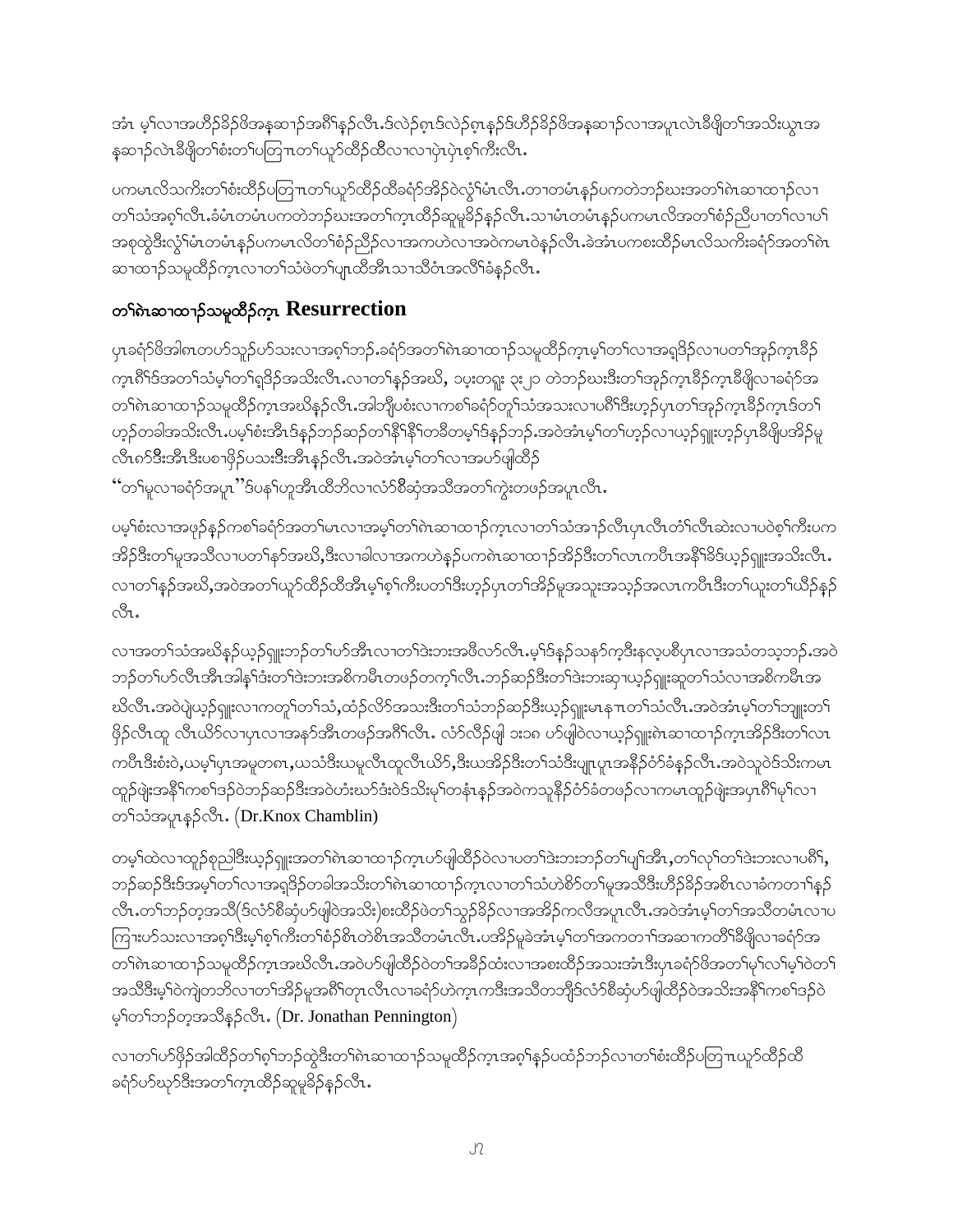## တ<sup>ရ</sup>က္ပ္အထိုခ်ဆူမူခ်ိန် Ascension

တၫ်က္ၤထိဉ်ဆူမူခ်ိဉ်မ့ၢ်တၫ်အကတိႝၤ်လၢယ့ဉ်ရှူးဘဉ်တၫ်စိ႒်ထိဉ်အနိ<sup>႖</sup>ခ်ိအံၤဆူမူခ်ိဉ်နှဉ်လီၤႉဖဲအဝဲ၈ဲၤဆၢထ႑ာ်သမူထိဉ်က္ၤငံၤ အလိ်််ုခံအသိလွှဲ််ုဆံနဉ်ယှဉ်ရှူးကွၤထိဉ်ဆူမူခိဉ်လၢကလံၤကျါလီၤ.စီၤလူၤကဉ်ဟ်ဖျါတၤ်က္ၤထိဉ်ဆူမူခိဉ်ဖဲ လူၤကဉ်၂၄း၅၀–၅၁ ဒီး မၤတၫ်ား၆–၁၁ ခံဆၤလၫာ်အပူၤလီၤ.

ယှဉ်ၡူးအတ<sup>၎</sup>မာလၢအမ့<sup>၎</sup>တၫ်က္ာထိဉ်ဆူမူခိဉ်အံာမာလၢထိဉ်ပှဲာထိဉ်တၫ်အါမံာလၢအမာဝဲတသ့ဖဲလၢအအိဉ်လၢဟိဉ်ခိဉ်အ ဆၢကတိႝနဉ်လီၤ.အဒိ, ဖဲ လံာ်ယိၤဟဉ်၁၄း၂–၃ ယ့ဉ်ရှူးစံးဘဉ်တၫ်မၢဖိတဖဉ်လၢအဝဲက္ၤထိဉ်ဒ်သိးကကတဲာ်ကတိၤတၫ်လိၤ် ္<br>လၢအရိ<sup>ရ</sup>လၢမူခိုဉ်လီၤ. ဒီး ယိၤဟဉ်၁၆း၇ အဝဲစံးဝဲဒဉ်ဖဲလၢအအိဉ်လၢဟိဉ်ခိဉ်အံၤန္ဉာ်အဝဲဆုၤလီၤသးစီဆုံလၢကဟ့ဉ်စိဟ့ဉ်က မီၤတၫ်အိဉ်ဖှိဉ်ဒ်သိးအကမၤယွၤတၫ်မၤတသ့ဘဉ်ႉအါနှၤ်အနှဉ်တခ်ိနှဉ်ယှဉ်ရှူးကဘဉ်က့ၤထိဉ်ဆူမူခိဉ်ဒ်သိးဒီးကမၤလၢထိဉ်ပှဲၤ ထိဉ်တ႑်လှေလာထူဉ်စုညါအလိၤန္ဉာလိၤႉ ပုၤကွဲးလံာ်ဇူးဘြိၤစ့ၫ်လိာ်တ႑်ဝဲအံၤဖဲ အဆၢဒိဉ်၈ ဒီး ၉ ဒ်အံၤလီၤ.ပမ့ၫ်စီးလၢအ ဖုဉ်နဉ်လံာ်ဇူးဘြုံစံးဝဲလၢဟိဉ်<sup>႙ွ</sup>ဉ်အတ<sup>ှ</sup>လု<sup>ရ</sup>ဟုံဉ်မ့<sup>ရှ</sup>မှုခိဉ်အတ<sup>ှ</sup>လု်ဟံဉ်အဒိနှဉ်လီၤ.ဒီးအဝဲထိဉ်သတြိုခရံာ်အတ<sup>ှ</sup>လု<sup>ရ</sup>ထိဉ်အ သးဒီးဟိဉ်ခိဉ်အပုၤလှၤ်တၤ်အဒိဉ်အခိဉ်တဖဉ်အတၤ်လှၤ်လၤအလှၤ်၀ဲဖဲအဝဲသ့ဉ်ဟံးနှၤ်တၤ်သွံဉ်လၤတၤ်လှၤ်ထိဉ်အီၤဆူတၤ် ္<br>လိ<sup>ု</sup>စိဆုံက တၫ်အလိ်<sup>ရန္မ</sup>းဖှံတၫ်သွံဉ်လၫတ႑်လုၤ်လိ<sup>ု</sup>ဒ်သိးဒီးပှၤတၫ်ဒဲးဘးဖိတဖဉ်အတၫ်ဒဲးဘးကပျၫ်အ<sup>ရွ</sup>်လီၤ.လၫကျဲတ မံၤဃိအပူၤအံၤနဉ်ယှဉ်ရှူးလဲၤနုဉ်လီၤဆူတၫ်လိ<sup>ု</sup>စိဆုံကတ႑ါအလိႝၤ်လၢအမ့ၢိမူခိဉ်အတၤ်လုၤ်ဟုံဦးဖှံလီၤအနိ<sup>႖</sup>ကစၤ်အ သွံဉ်လၢတၫ်လုၫ်လိႝၫအဖိခိဉ်နဉ်လီၤ.ဒီးအဝဲအံၤမ့ၢ်တၫမာလၢထိဉ်ပှဲၤထိဉ်တ႑်လုၫ်တ႑်ဟ်အလုၫ်အလၤ်လၢယ့ဉ်ရျုးစး ထိဉ်တ့်လံအီးလၢထူဉ်စုညါအလိၤနဉ်လီး.

လံာ်ဇူးဘြီး ၉း၁၁–၁၂ ဟ်ဖျါထိဉ်ခရံာ်အတၢ်လု၊်ထိဉ်အသးလၢမူခိဉ်ဒ်အံုး

ဖဲခရံာ်ဟဲဒ်ပှၤလုၢိတၢ်အဒိဉ်လၢအဒိဉ်အထိတၵၤ…ခရံာ်ကဲထိဉ်တၢ်အစုၤလၢအကဟဲဝဲတဖဉ်အပှၤလု၊်တၢ်အဒိဉ်အခိဉ် ဘဉ်ဃးဒီးဒဲလၫအဒိဉ်န<sup>ှ</sup>ဒြီးလၫန<sup>ှ</sup>ပြဲၤန<sup>ှ</sup>အြနဉ်တက့်ၤလၫတၫ်တမၤဘဉ်လၫစုဘဉ်ဒ်ပစံးတၫ်အသိးတမ့်ၢ်ဘဉ်လ႑တၫ်တဲ့အီၤဘဉ်**.** 

အါန1်ဒံးအနဉ်တက့ါ်နဉ်ဒ်ပပှၤလုၢ်တၢ်အဒိဉ်အခိဉ်လၢမူခိဉ်အသိး,ခရံဉ်ဃ့တၢ်လၢပရိၢိဒိးဃ့ကညးတၫ်လၢပခၢဉ်စးလၢတၢ်ပျၤ်ပ တ<sup>ြ</sup>ဲဆားဖဲလ ၊ပမၤတ<sup>ြ</sup>ဲဆားအခါလီၤပှၤသ့ဉ်ညါယွၤစ့<sup>ရ်</sup>ပညါတဖဉ်တဲဖျံခရံာ်အတ<sup>ျ</sup>မၤလၢမူခိဉ်အတ႑်လုၤ်ဟုဉ်ဒ်အတ႑်ဖံးတြမၤ တခါအသိးဒီးအတၫ်မၤအံၤဟ္ဥပုံဟာအိုက္နဲ႔ အိုက္နီးလ္နီယမ္းလုပ္ငန္ဥလိုး ေနာက္ပြဲ၊ ၇ႏ၂၄ႏွစ္ပြဲ တဲဖျံထိဉ်အတ႑်မၤဒ်အံၤလိၤ

မ့<sup>၎</sup>လၫယ့ဉ်ရူုးအိဉ်မူဝဲအစိၤစိၤအဃဉ်ဃဉ်သတးဒီးႇအပှၤလုၢ်တၢ်အဒိဉ်အလိၢ်တလဲလိဉ်အသးဘဉ်ႇမၤသးဒ်နှဉ်ဒီးမ့ၢ်အမူဝဲတ ထံဉ်ဃီဒ်သိးအကဃ့ကညးတၫ်လၢပရိႝသတးဒိီး,အုဉ်က္ၤခ်ိဳဉ်က္ၤပှၤလၢအဟဲဝဲဆူယွၤအအိဉ်လၢအိၤတဖဉ်နဉ်တုၤအလၢာ်သ့ 0001. (ตุเว*็*น ?: 19-19)

ဒ်ပထံဉ်နှ<sup>ှ</sup>လၢလံာ်စီဆှံအပူၤအသိးနဉ်ယှဉ်ရှူးအတ<sup>ှ</sup>က္aထိဉ်ဆူမူခိဉ်မ့ှ်တှ်အရှဒိဉ်လၢအတှ်အုဉ်ကူးခိဉ်ကွာတှ်အတှမြာအ ပူးလီး အဝဲမ့်ာ်တက္နာထိဉ်ဘဉ်နဉ်ပတုၤလၢတၢ်အှဉ်ကူးခ်ိဳဉ်ကူးတသ့ဘဉ်.

#### ගිහාය 868 Enthronement

လံာ်စီဆုံအသိဟ်ဖျ်ထိဉ်ယှဉ်ရှူးအတ<sup>ရ</sup>ပၢလိ<sup>ု</sup>ပစိာ်လၢပါကစါယွာအစုထွဲလၢလံာ်စိဆုံတဘျူးဆၢအပူာလီာ.တ<sup>ရ</sup>အခ်ိဉ်ထံးလၢပ နှၤ်ပาါအီၤသ့နဉ်ယှဉ်ရှူးမ့ၤ်ဟိဉ်ခိဉ်အစီၤပၤဖးဒိဉ်ဒီးအဝဲအိဉ်ဒီးလိ်ၤပစိဉ်လ႑မူခိဉ်လ႑အဆုဉ်နီၤလ႑ပါအလိၤ်ပစိဉ်အစုတွဲတခ်ိနဉ် ္<br>လီၤ.ဖဲအံၤန္ဉာပထံဉ်ဘဉ်လၫပၫ်မ္ၫစီၤပၤဖးဒိဉ်လ႑ပ္ၤပၫတ႑်အဂၤအဖီဒိဉ်ဒီးဖိချွမ္ၫပ္ၤလ႑အဆံးန္႑်ပၫ်ဒီးမၤအတ႑်န္ဉာလီၤ.အဝဲ ပူၤဒီးဟ့ဉ်တ<sup>၎</sup>ယူးယိဉ်ဆူပှၤပၢတ<sup>၎</sup>အဒိဉ်တ၈ၤနှဉ်လီၤ*.*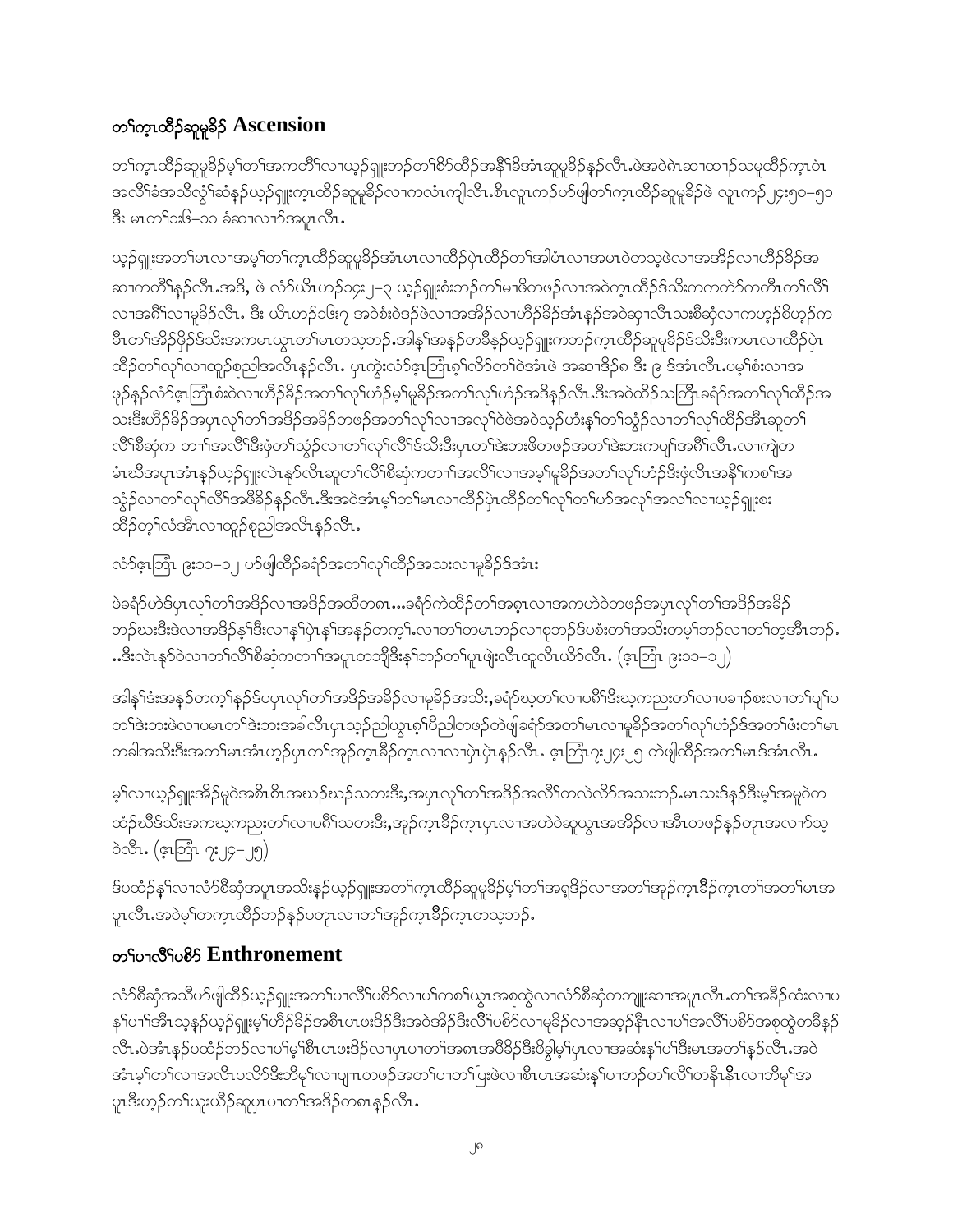ဖဲပဆိကမိဉ်ထိဉ်ခရံာ်အစီၤလိဉ်စီၤပၤအတၫ်ပၢတၫ်ပြးနဉ်ပဆိကမိဉ်အီၤဒ်တၫ်တမံၤလၢတၫ်ယူာ်ထိဉ်ထိအိၤႇအိဉ်လၢတၫ်လိ႑် ထိဉ်ထိႇဒီးမ့<sup>၎</sup>လၫယ့ဉ်ရှူးအိဉ်လၫပါကစါယွၤအစုထွဲခဲအံၤအဃိအဝဲမ့<sup>၎</sup>စီၤပၤန္ဉာ်လိၤႉဘဉ်ဆဉ်ဒီးပဘဉ်သ့ဉ်နိဉ်ထိဉ်က္ၤလၢအ ့<br>ဝဲဘဉ်တ1် ယူ၁်ထိဉ်ထိအတ1်ပၢတ1်ပြးဒ်ဟိဉ်ခိဉ်အစီးပၤတၵၤအသိးနဉ်လိၤႉပအဲဉ်ဒိးစံးလၢဒ်ယွၤတၵၤအသိးယ့ဉ်ရျူးမှ1်စီးပၤ ထိဘိလီၤႉအဝဲမ့<sup>ရ</sup>ပှၤပၢတၫ်တ၈ၤလၫန်ှၤ်ပၢဘဉ်တ႑်ခဲလ႑ာ်နဉ်လီၤႉဘဉ်ဆဉ်ယ့ဉ်ရျုံးမ့<sup>၎</sup>စီၤဒၤဝံးအ<sup>8</sup>ခွါဒီးကဲထိဉ်ခ႑ာ်စးလ႑ပှၤအံဉ် စရလးဖိတဖဉ်အရိ<sup>ုမှ</sup>ီးလၢယွၤအပှၤရိ<sup>ု</sup>မှ<sup>ု</sup>အဂိ်ုလိၤ.စီၤပာဒာဝံးအစ႑ာအသွဲဉ်,ဒ်စီၤဒာဝံးအနိ<sup>ု</sup>ကစၫ်ဒဉ်ဝဲအသိး,မ့<sup>ှ</sup>ခ႑ာ်စး လၢအပၢဘဉိတၫ်တၵၤႇမ့ၢိစီၤပၤလၢအဒိဉ်တၵၤအခ့အပှၤႇလၢအမ့ၢိပၫ်ကစၫ်ယွၤလၢမူခိဉ်နှဉ်လီၤ.  $(Dr.$  Richard Pratt, Jr. $)$ 

လံာ်စိဆုံအဆၢတဖဉ်လၢအယπထိဉ်ယ့ဉ်ရှူးအတၫ်မၤဒ်စီၤပၤတၵၤအသိးဟ်ဖျ်ထိဉ်အိၤဒ်ပှၤလုၢ်တၫ်အဒိဉ်လၢအဃ့တ႑်လၢ အပှာဂီိါမုါအဂီါနဉ်လီၤ.တါအဝဲအံၤမ့ါတါလိိါပလိာ်ဒီးတါပၢတါပြးသနူလၢပျπဖဲလၢစီၤပာတဖဉ်အမူအဒါလီၤ၈ာ်ဒ်ပှၤလုါ တၫ်အဒိဉ်အသိးနဉ်လီၤ.အဒိန္ဉာ်,စီၤမၤလကံစဒ္ဒးမ့ၢိပှၤလုၢ်တၫ်အဒိဉ်ဒီးစီၤပၤဒ် ၁မိၤရှ၁၄ ဟ်ဖျ်ထိဉ်ဝဲအသိးနဉ်လီၤ.

ဖဲလံာ်စီဆုံစံးပှၤဘဉ်ဃးဒီးယှဉ်ရှူးအလိ်ၤအလၤလၢပါအစုထွဲနဉ်,အဝဲအံၤဟ်ဖျါထိဉ်အမူအဒါဒ်ပမ့ၤရှံအၤပစိၤဟတၵၤဒ် မၤတၫ် ၂း၃၀–၃၆,အူးဖူးစူး ၁း၁၈–၂၃,ဖူးဘြုံၤ၁း၃–၉ ဒီး ၁ပူးတရူး၃း၂၁း၂၂ စံးဝဲအသိးနဉ်လီၤ.

လံာ်စီဆုံဟ်ဖျ်ထိဉ်စ့်ကိုးယှဉ်ရှူးအမူအဒါဒ်ပှၤလုၤ်တၤ်အဒိဉ်အခိဉ်လၢအဃ့တၤ်လၢပရိၤ်နှဉ်လီၤ.ပထံဉ်နှၤ်အီၤလၢ ရိမ့ၤ၈း၃၄ ဒီး င့ာဘြီၤၵး၁ အပူၤန္)်လီၤ.

ဖဲပက္ၤဃိထံကွ်က္ၤအိၤန္ဉဴလံာ်စိဆုံခံတိၤလၫာ်ဟ့ဉ်ပှၤတၫ်အခ်ဳပညီတမံၤဃီလီၤႉယ့ဉ်ၡူးအိဉ်ဒီးတၫ်စိတ႑်ကမီၤဒီးပၢဘဉ်တ႑် ဘဉ်တဲ့ခဲလၫာ်ဒီးအဝဲပၫတ<sup>်</sup>၊လၢပါအခၢဉ်စးလီၤ.နိဖြိုလၢအလိ<sup>ု</sup>အလၤအဝဲအံၤနဉ်အဝဲဟဲစိဉ်တါအုဉ်ကူးနိဉ်ကုၤလၢအ ပှၤ<sup>ရွ</sup>်မှ<sup>ု</sup>အရိ<sup>ုဒ္</sup>ဒီးဒုးန>်ပှၤသပှ<sup>ု</sup>ပှ<sup>ှ</sup>လၢပၢ်ကွှၢ်လီၤပှၤဟိဉ်<sup>ဌ</sup>ဉ်ဖိတဖဉ်လၢတၢ်အဲဉ်တၢ်ကွံတၢ်သူဉ်အိဉ်သးအိဉ်အိၤအပူၤလီၤ

ဖဲကစါ်ခရံာ်ရဲာဆၢထၢဉ်က္ၤလၢတါသံဝံၤန္ဉာ်အဝဲက္ၤထိဉ်ဆူမှုခိဉ်ဒီးပၢတၤ်လၢပါအစုထွဲဒီးတၤ်မၢဖိအတၤ်စူါတၤ်နာ်ပာ်ဖျါဝဲလၢ ခရံာ်အတ<sup>ှ</sup>စံဉ်ညိဉ်တ<sup>ြ</sup>ကအိဉ်ဝဲလၢမု<sup>န္</sup>နံ၊ခံကတ႑ါအဆ႑ကတိ<sup>ြ</sup>န္ဉဉ်လီး

## တ<sup>ှ</sup>စံဉ်ညီဉ်တ**ှ Judgment**

ဖဲတၫ်ကွဲးပာ်ဖျါထိဉ်နှၤ်ပုၤလၢယ့ဉ်ရူူးကဟဲက္πအိဉ်ဒီးတ႑်စံဉ်ညိဉ်အဝဲအံၤစံးဘဉ်ပုၤလၢအဝဲကဟဲလၢတ႑်လိြဖဲနှဉ်လၢအလိၤ်ပ .<br>စိ5်လၫယ္ပၤအစုထွဲနှဉ်လိၤႉအဝဲအံၤဟ်ဖျါဝဲလ႑ယူဉ်ရူူးမ့<sup>၎</sup>ဟိဉ်ခိဉ်စီၤပၤတဖဉ်အစီၤပၤလ႑တ႑်ဘဉ်တဲ့ခဲလ႑ာ်အဖိခိဉ်ႇအဝဲကစံဉ် .<br>ညိဉ်ပှၤလၢအမၤဟးရိၤအတ<sup>ၡ</sup>သိဉ်တ<sup>ရ</sup>သီဒီးတပဉ်ကဲအတ<sup>ရ</sup>ပၢတ်ပြးဒီးအဘိအမု)်တဖဉ်နဉ်လိၤ.ပထံဉ်နှၤ်အီၤလၢ လံဉ်လူၤကဉ် ၂၂:၃၀, မၤတၢ်၁၇:၃၁, ဒီး ၂သ့းစၤလနံ၁း၅ ဒီး ၄း၁ အပူၤန္>်လီၤ.

တၫ်စံဉ်ညီဉ်လၢခံကတၫၢ်ပာ်ဃုာ်ဒီးပှၤအသံဒီးပှၤမူတဖဉ်အ<sup>ရွ</sup>ာ်မှၤ်လၢပှၤကိႏၵၤဒဲးလၢအမူတ့ၫ်ပာ်ဃုာ်ဒီးပှၤလၢအမူဖဲခရံာ်ဟဲက့ၤ အဆၢကတိိၢကဘဉ်လဲၤခီဖျိတၫ်စံဉ်ညိႆဉ်လၢခံကတၫၢ်အံၤကိႏၵၤဒဲးလီၤ.တၫ်ကတိၤကိႏဖျၫာ်ဒဲး ,တၫ်ဆိကမိဉ်ဒီးတၫ်ဟူးတၫ်ဂဲၤ လၫပှၤတၵၤအိဉ်မူတ့ၫ်ဝဲခဲလ႑ာ်ကဒိးတ႑်စံဉ်ညိဉ်ဒ်အမၤဝဲအသိးလၢခရံာ်အတ႑်စံဉ်ညိဉ်အပူၤလီၤ.ဒီးတ႑်လၢအလီၤပုံံျလီၤဖုး ဒီး .<br>အမှၫ်အတိတမံၤန္ဉာိၦၤဟိဉ်ိခ်ဉ်ဖိခဲလ႑ာ်တၫ်ကထံဉ်နှၤ်အီၤလၤအအိဉ်ဒီးတၤ်ဒဲးဘးဒီးတၤ်ကစံဉ်ညှိဉ်အီၤလၢတၤ်သံလီၤ

တၫ်ကစိဉ်လၢအမုာ်နဉ်မှၫ်ဝဲပှၤလၢအမ့ၢ်တၢ်တမံၤဃိဒိးခရံာ်လၢတၢ်နာ်အဃိကလဲၤဒီဖျိတ့ၫ်တၫ်စံဉ်ညီဉ်ဖဲလၢခရံာ်သံအကတိၫဒိး ဘဉ်တၫ်ဟ်တီဟ်လိၤအီၤခီဖျိလၢခရံာ်အတ႑်၈ဲၤဆၢထ႑ာ်သမူထိဉ်အဃိနဉ်လီၤ.လၢတ႑်နဉ်အဃိႇဖဲတ႑်စံဉ်ညိဉ်အမုၢိနံၤနဉ်အဝဲ သည်ကဒိးနဂ်တဂ်နဂ်သါလၢအမှ်ာတဂ်ဆိဉ်စုၤလီၤထူလီၤယိ5လီၤ.

ဘဉ်ဆဉ်ဒီးတၫ်ကစိဉ်လၢအအၫတခ်ိမ့ၢ်ဝဲပုၤလၢအတအိဉ်လၢခရံာ်အပူၤတဖဉ်ကတူၢ်ဘဉ်ယွၤအတ႑်သးထိဉ်နှဉ်လီၤ.ဒီးအဝဲ သ့ဉ်ကဘဉ်တၫ်ဆုၫအိၤဆူလရာ်အထူအယိာ်အပူၤလီၤ.